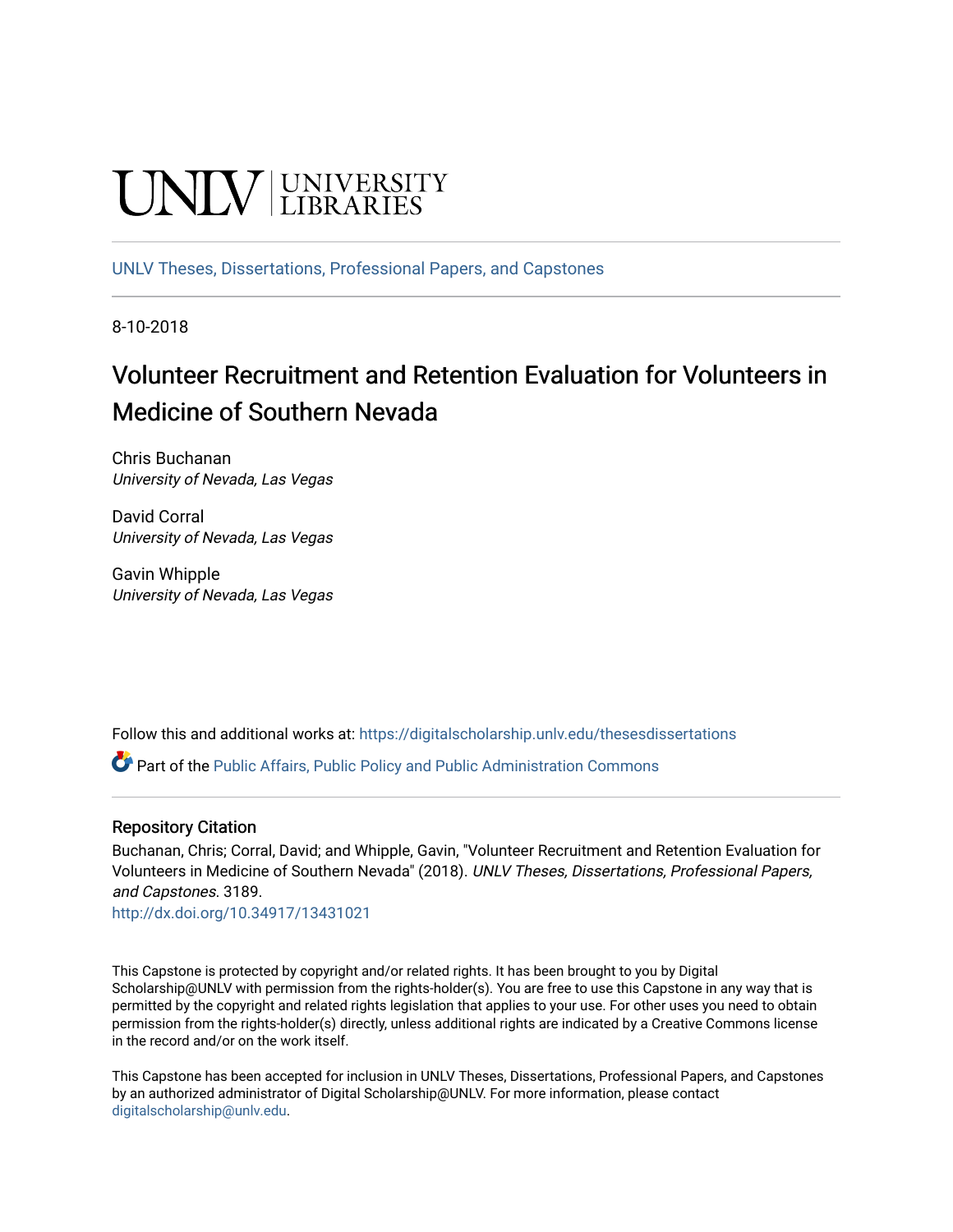

# **VOLUNTEERS IN MEDICINE OF SOUTHERN NEVADA**

**Volunteer Recruitment and Retention Evaluation for Volunteers in Medicine of Southern Nevada**

**Program Evaluators: Chris Buchanan, David Corral & Gavin Whipple Supervised by: Jaewon Lim**

**August 10th, 2018**

**University of Nevada, Las Vegas**

**School of Public Policy and Leadership**

UNIV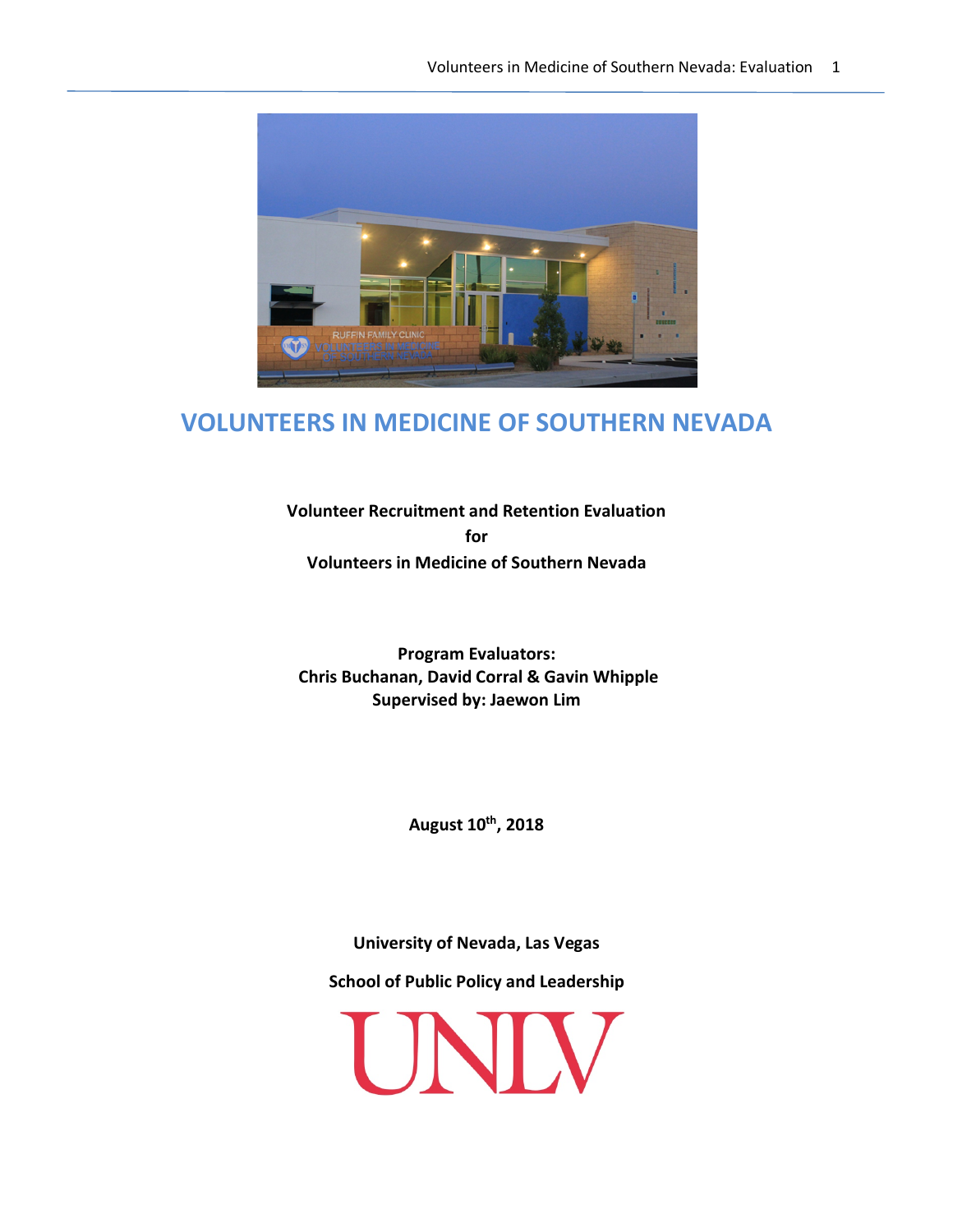# **TABLE OF CONTENTS**

| $\mathbf{1}$ . |  |
|----------------|--|
| $\mathbf{p}$   |  |
| 3.             |  |
| 4.             |  |
| 5.             |  |
|                |  |
|                |  |
|                |  |
|                |  |
|                |  |
|                |  |
|                |  |
|                |  |
|                |  |
| 7.             |  |
|                |  |
|                |  |
| 8.             |  |
|                |  |
|                |  |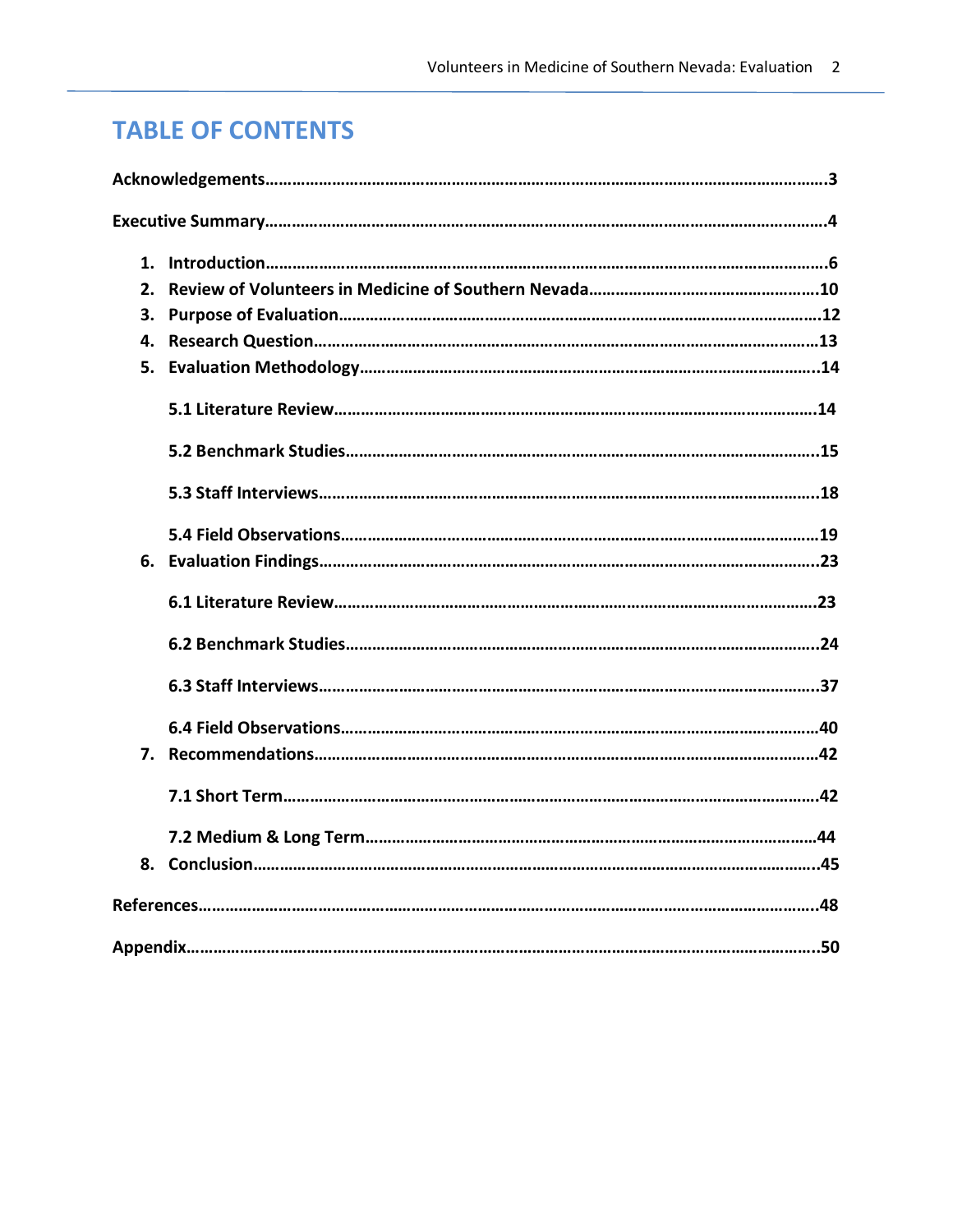# **Acknowledgements**

Our team feels an expression of gratitude is owed to Volunteers in Medicine of Southern Nevada (VMSN) for allowing us the opportunity to learn and work with your wonderful organization. A special thanks to Jamie LaFavour, Lisa Curan and Maria Rum, who made our evaluation possible. We would also like to extend our thanks to VMSN staff and particularly their volunteers, for their willingness and cooperation in collaborating with our group's mission in conducting this evaluation.

We would also like to show appreciation and gratitude to the following VIM clinics who participated in our benchmark study:

- Volunteers in Medicine-Jacksonville (Ms. Catie Wallace)
- Volunteers in Medicine Free Clinics of South Jersey (Ms. Jacqueline Meiluta)
- Volunteers In Medicine San Diego (Ms. Maureen Hartin)
- Clinic by the Bay-San Francisco (Mr. Henry Smith)
- Macon Volunteer Clinic -Macon, Ga (Ms. Angela Millett)
- Volunteers In Medicine Clinic of the Cascades-Central, Oregon (Ms. Kristi Jacobs)
- Catholic Charities Free Health Care Center (Ms. Amy Sue)
- Lakeland Volunteers In Medicine (Ms. Kathy Guin)

Finally, we would like to acknowledge our faculty advisor, Dr. Jaewon Lim. We are grateful for your guidance, encouragement and expertise, but mostly for your patience. We appreciate your focus, and your truly were a valuable asset in our evaluation, we thank you!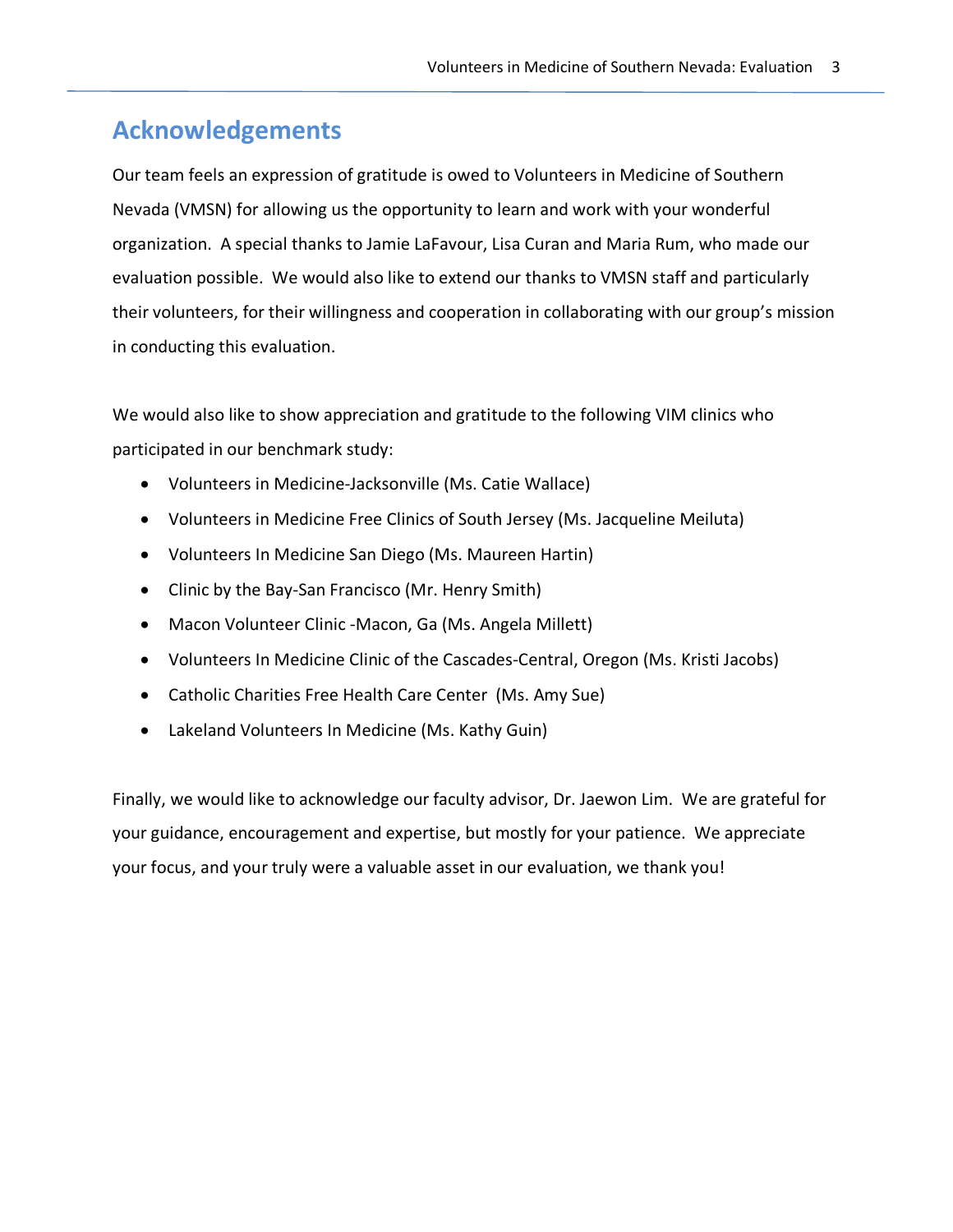# **Executive Summary**

Student evaluation team, Efficient Evaluators (E2), conducted an evaluation of Volunteers in Medicine of Southern Nevada (VMSN) from early 2018 until July 2018. This report serves as a guideline that provides thorough analytical results from literature review, benchmark studies, staff interviews and field observation and list of recommendations for VMSN to voluntarily adopt to improve volunteer recruitment and retention efforts.

The primary purpose of E2 is to provide Volunteers in Medicine of Southern Nevada with both short and longer term recommendations, that if utilized could improve their current volunteer recruitment and retention efforts, benefitting the agency and community as a whole. E2's methodology employed the qualitative research approach. Qualitative information was found in literature reviews, benchmark comparisons, coupled with staff interviews and field observations.

The major findings in this report are as follows: the importance of recognizing volunteer efforts for all volunteers; volunteer training and task assignment are critical components to volunteer retention; high usage of marketing and social media; efficient procedures for responding to prospective volunteers; and strong collaboration with local medical and hospital organizations.

This evaluation report finds that while Volunteers in Medicine of Southern Nevada's volunteer recruitment and retention efforts are adequate, utilization of the recommendations in this report can further improve recruitment and retention of volunteers.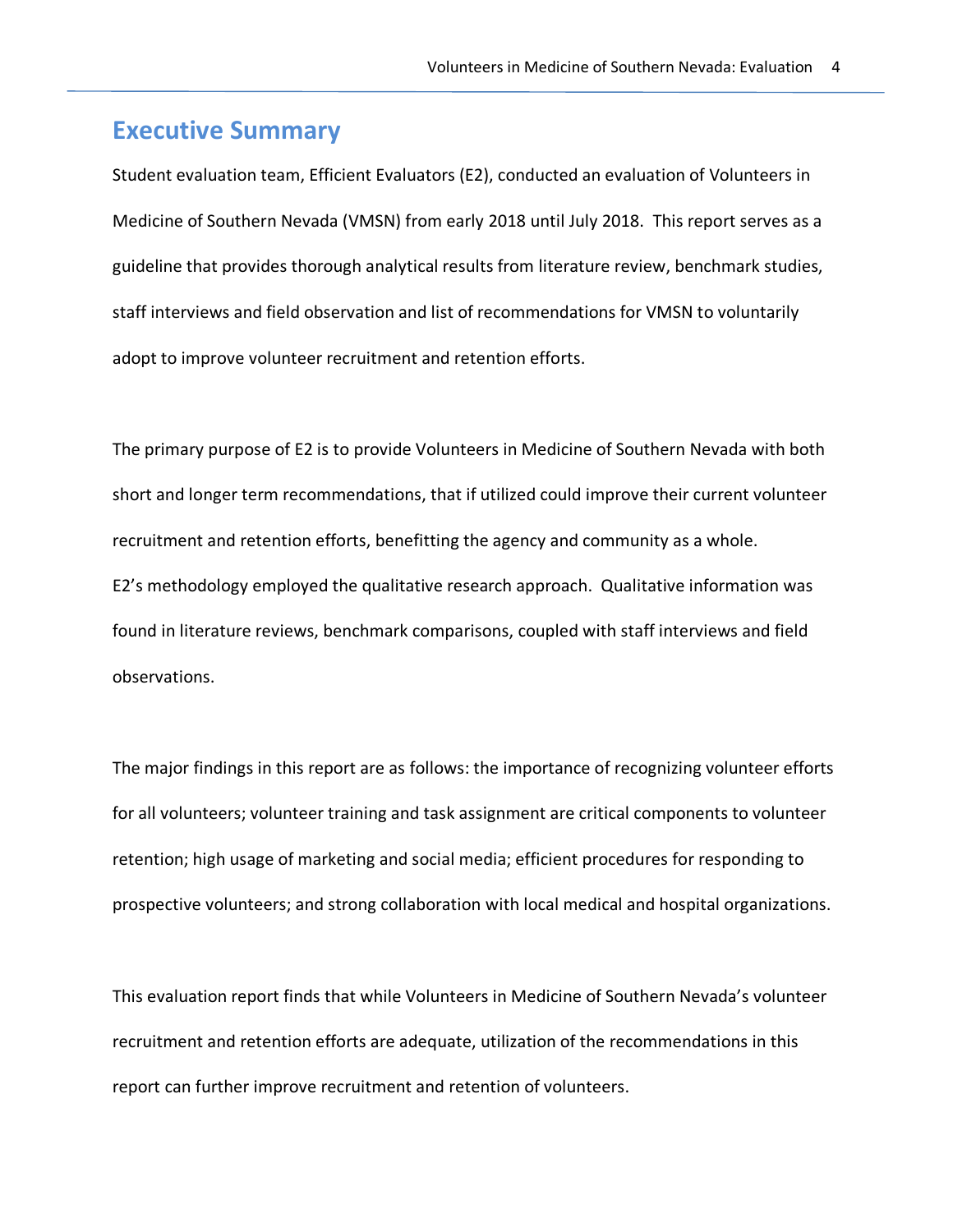The results of our evaluation indicated that the ability to improve and increase VMSN's recruitment and retention of licensed medical volunteer staff can be accomplished with the implementation of the following adjustments:

Short Term Recommendations:

- Organizational Improvements (recognition & intake procedures)
- Increased marketing/media exposure

Long Term Recommendations:

- Maintain and Develop New Volunteer Partnerships
- Increased engagement with the Community

The use of literature reviews, benchmark studies and field observation allowed E2 to adequately evaluate VMSN compared to other clinics to create recommendations that would improve VMSN's own volunteering efforts.

We believe these recommendations would assist VMSN in the recruitment and retention, specifically of licensed medical professionals. VMSN has the final say in any implementation of our suggestions and may chose not to implement any aforementioned recommendation. E2 believes these recommendations could be implemented at VMSN efficiently even with limited internal resources.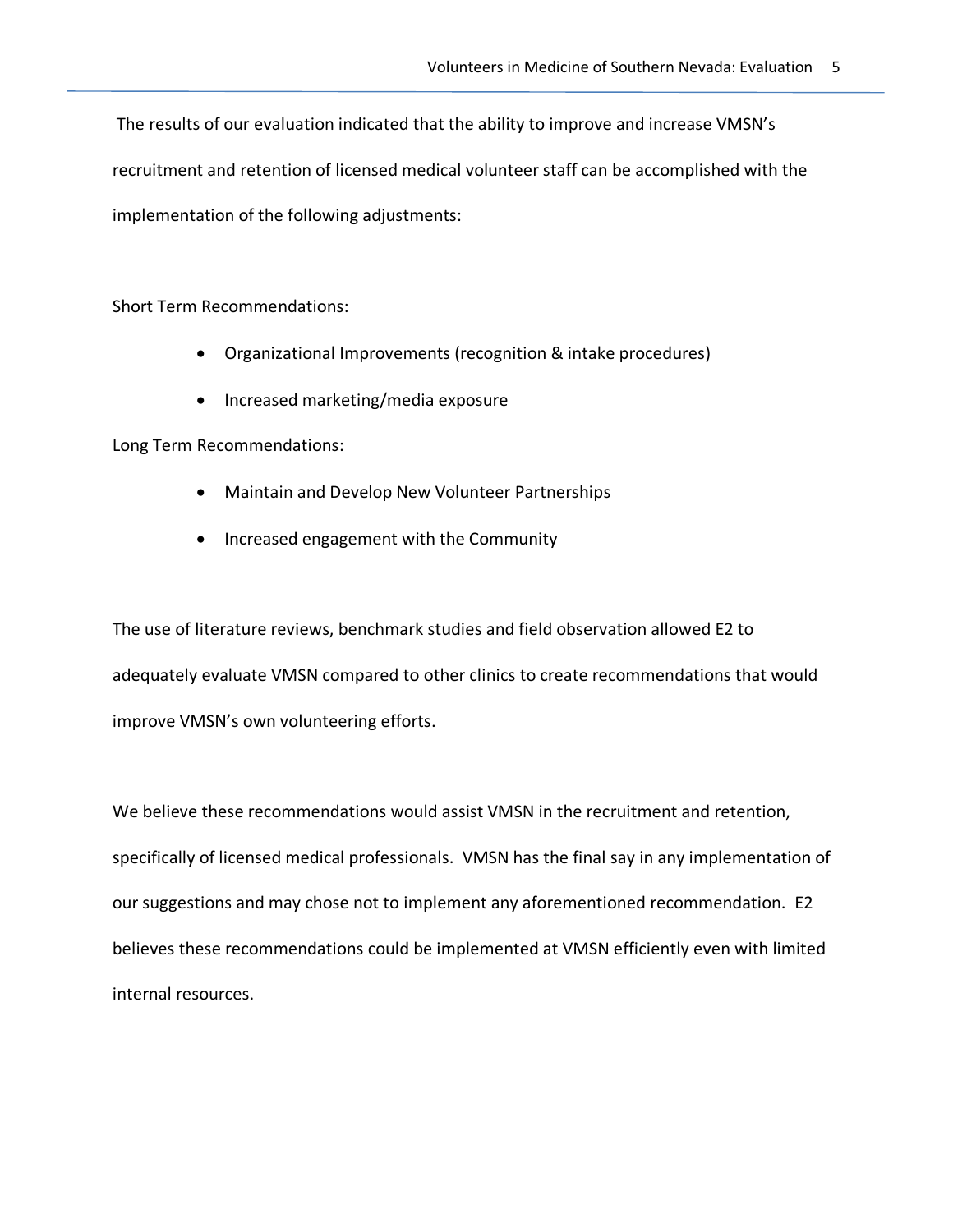# **1. Introduction**

Volunteers in Medicine of Southern Nevada are a nonprofit volunteer driven agency with two locations in the Las Vegas valley. Their mission is to provide quality health care and support for people without access to health care in the Southern Nevada area with a culture of caring

VMSN was founded in 2008 by a group of visionaries who recognized the significant community issue of residents lacking quality, affordable healthcare in and around Southern Nevada. VMSN's primarily serves the underserved population of those whose income is too high to qualify for Medicaid/Medicare, but not high enough to fully afford private insurance. By providing quality healthcare to this niche segment of society, VMSN services can greatly contribute to the overall well-being of Southern Nevada by reducing the number of uninsured residents who do not receive healthcare, currently estimated to be around 225,000 in Southern Nevada.

As a nonprofit health organization, VMSN provides medical care and support at no cost to uninsured and underserved residents of Southern Nevada. Affiliated with the Volunteers in Medicine Institute (VIMI), a national organization in operation since 1993, VMSN has provided healthcare services to over 25,000 patients in Southern Nevada since its inception. In 2010 VMSN opened their first Southern Nevada clinic at Paradise Park. A second clinic was opened in 2015.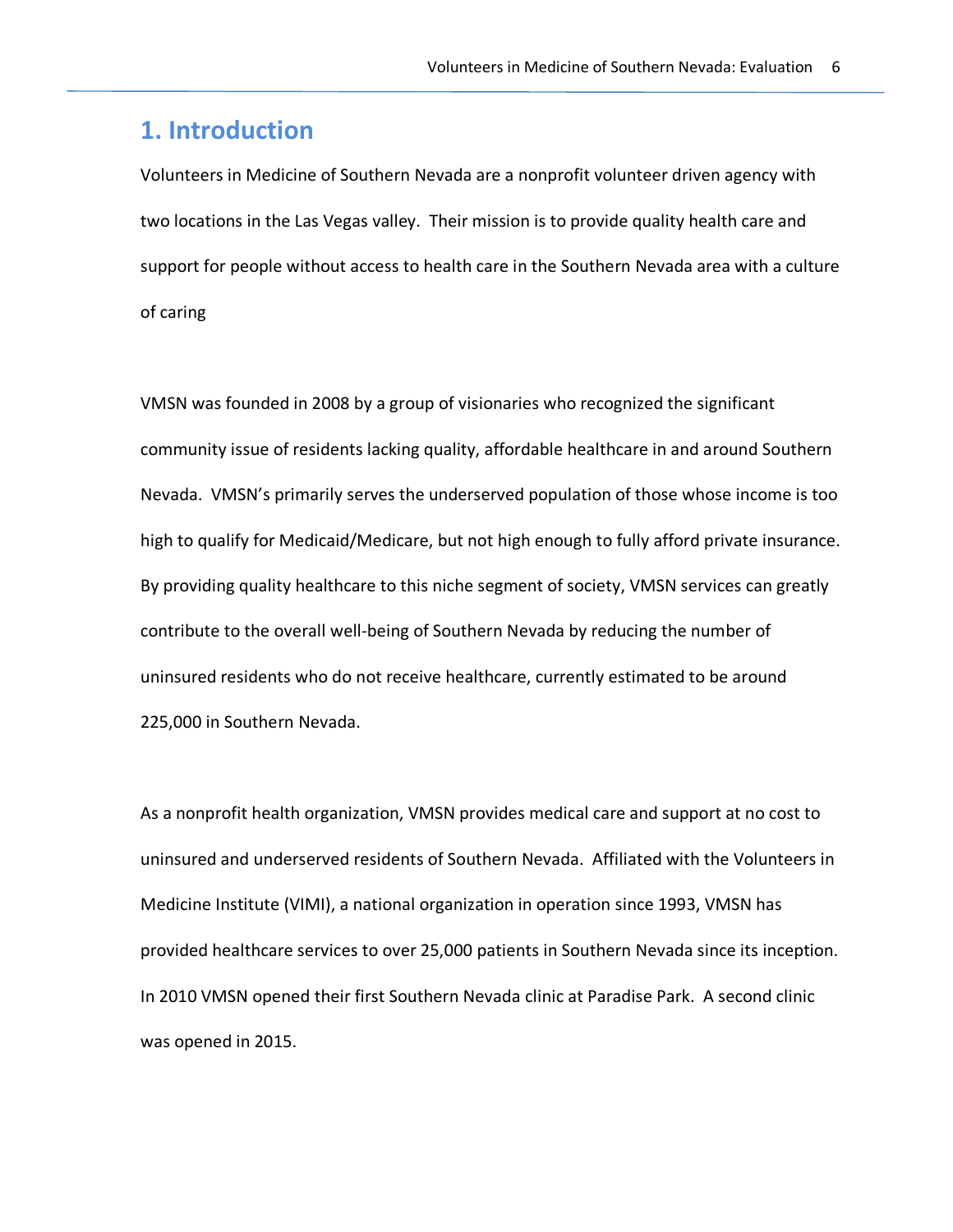To help convey the importance of the services VMSN can and does provide to our local community, it is important to realize the scope of services Volunteers in Medicine does provide. Today, VMSN is able to provide a variety of healthcare services by means of its volunteers. These medical programs include, but are not limited to:

- *Medical Services*: By means of both Las Vegas clinics, patients our provided with adult and pediatric preventative, chronic and acute primary medical care. Women's care, pediatric checkups and immunization, colorectal, breast and cervical cancer screenings, and laboratory and imaging services. VMSN also provides on-site specialty clinics via a comprehensive network of in-house referral and residency programs
- *Pharmacy Services*: In collaboration with the Roseman University School of Health Sciences College of Pharmacy, VMSN provides direct medication management through the Ruffin Family Clinics onsite pharmacy.
- *Dental Health Services*: In addition to the normal volunteer services of practitioners like dentists and dental hygienists, VMSN works in partnership with the UNLV School of Dental Medicine and College of Southern Nevada Dental Hygiene and Assisting programs.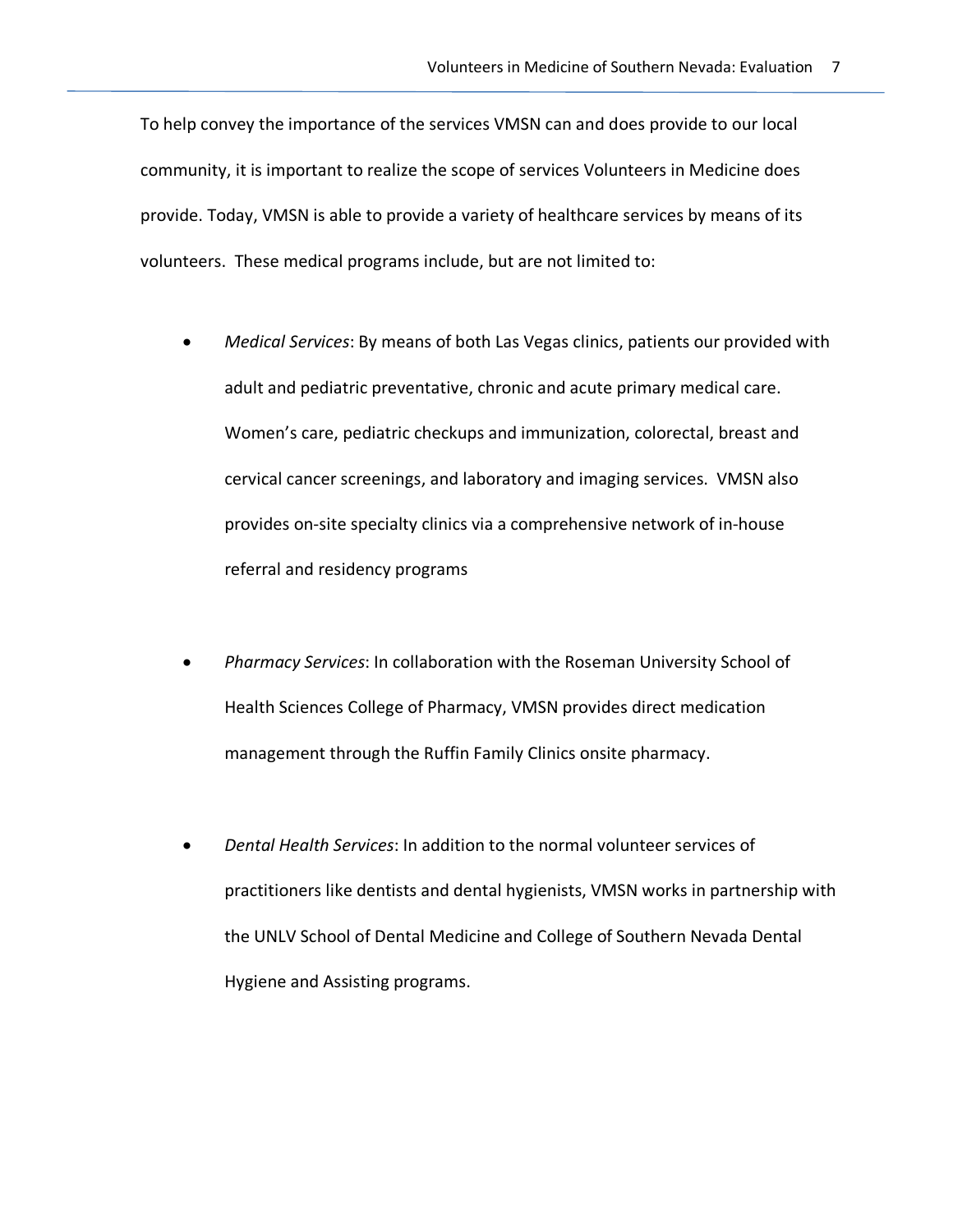• *Social & Behavioral Health Intervention Services*: By incorporating social and behavioral health services, VMSN is able to provide patients with access to care coordination and group intervention services. VMSN maintains a partnership with the UNLV School of Social Work and Simmons School of Social Work.

However, VMSN can only provide services with the aid of its volunteer practitioners: licensed medical professionals and student volunteers, and regular volunteers who perform required administrative functions. Recruitment and retention of these individuals, specifically licensed medical professionals, is a challenging undertaking. To facilitate this task, VMSN currently has affiliations with various local educational institutions that provide dental, medical, and social & behavioral healthcare accreditation.

By collaborating with other local organizations, VMSN continues to combat healthcare disparities in Southern Nevada. The value of VMSN cannot be overstated. In 2016, VMSN provided over 7,500 patient visits and over \$1,000,000 in diagnostic tests and \$1,682,125 in free medications. Volunteers logged over 33,000 hours valued at roughly \$974,562. VMSN has expressed interest in wanting to be able to expand services; however, the need for professional volunteers limits their ability to do at this time. Our evaluation points to VMSN confronting normal "growing pains" as a result of their small number of licensed medical volunteers. Still, VMSN continues to operate as one of the largest Volunteer in Medicine clinics in the nation.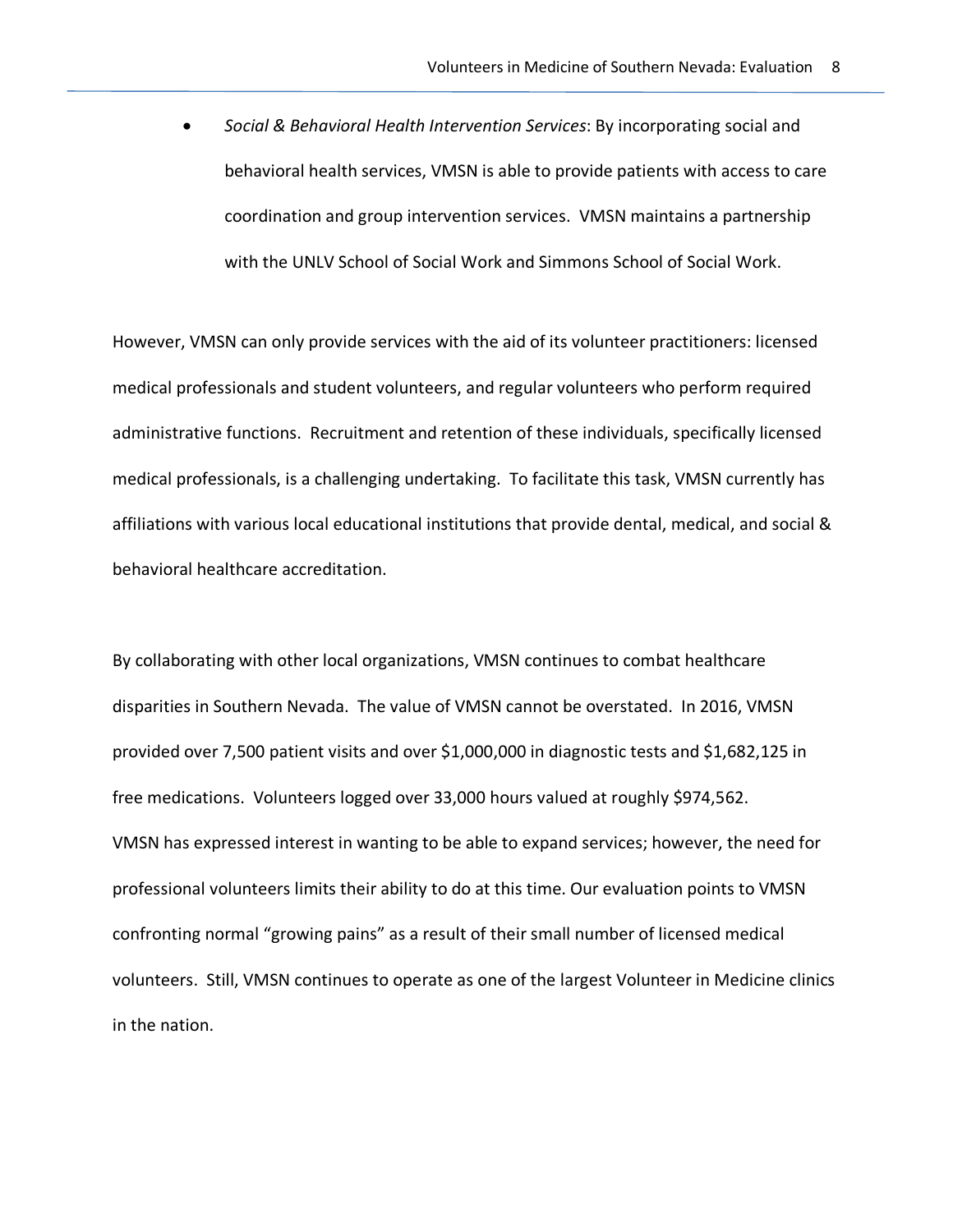E2 in cooperation with VMSN decided on the following research question "How to increase the effectiveness of VMSN volunteer efforts?" Within this research question, E2 posed the following subset questions: how to retain student professional volunteers and how to increase recruitment of licensed professional volunteer staff. E2 particularly concentrated on licensed volunteer recruitment as this was a need most expressed by VMSN.

To complete a thorough qualitative evaluation for VMSN, E2's analysis relied on literature reviews, benchmark studies and staff interviews and field observations to evaluate VMSN's current recruitment and retention efforts in order to best deduce recommendations for volunteer recruitment and retention improvement within VMSN. By reviewing successful volunteer information through literature review, analyzing what other comparable agencies do to recruitment and retain volunteers and in observing and reviewing VMSN's own volunteer efforts, E2 created the following report to help improve VMSN's own volunteer efforts.

This section reviews VMSN's structure and volunteer program. The following sections will include the purpose of our evaluation, our research question and evaluation methodology, our evaluation's findings, E2's recommendations and the conclusion of this report.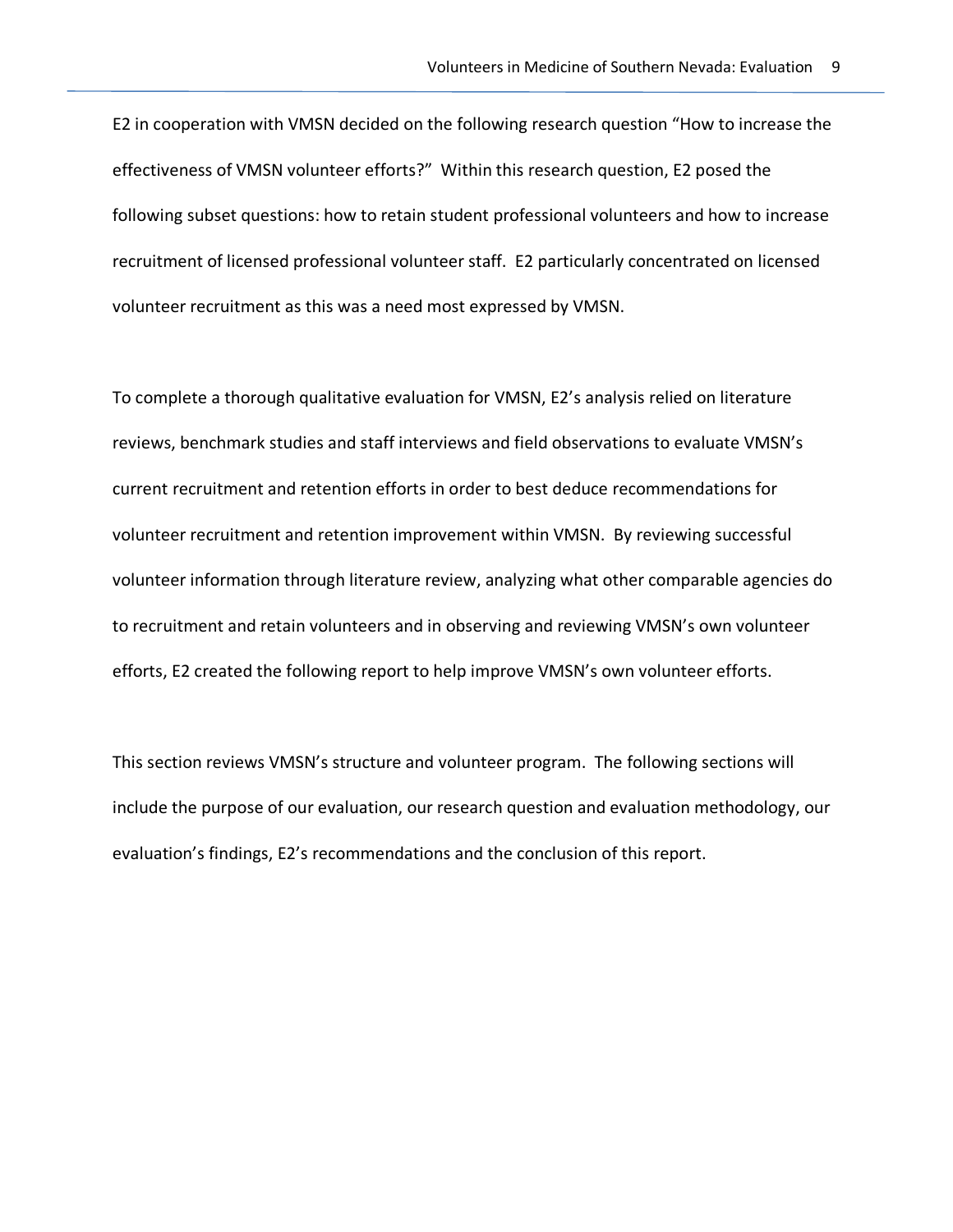# **2. Review of Volunteers in Medicine of Southern Nevada**

Volunteers in Medicine of Southern Nevada is a nonprofit organization located in Las Vegas Nevada. VMSN's organizational structure can be broken down into three categories: a board of trustees, the hired faculty, and volunteers. Volunteers in Medicine's board are comprised of community healthcare leaders from within Southern Nevada. Hired faculty at VMSN includes Chief Executive Officer Jamie LaFavour, who manages the agency and oversees both Las Vegas locations (Paradise Park & Ruffin Clinic).

In addition, VMSN faculty includes a Volunteer Director; a Medical Director, Rebecca Edgeworth M.D.; a Nursing Director, Dian Ward, RN; a Social Services Director, Tabitha Pederson, A.M., LISW; and a Director of Philanthropy, Shari Bridges, MBA. Volunteers are the most pivotal aspect of VMSN and make up the remainder of organizational structure within the agency.

Volunteers in Medicine's volunteer program really began prior to the opening of its first Las Vegas clinic (Paradise Park) in 2010. Since that time, the organization has served over 25,000 Southern Nevadan's by providing no cost healthcare and prescriptions medications. 650+ volunteers have donated a total of 44,673 hours valued at \$1,324,517.

To become a volunteer at VMSN, a prospective volunteer submits a detailed application which includes a screening process and verification process for licensed professional volunteers. Prospective volunteers are then interviewed and guided through an orientation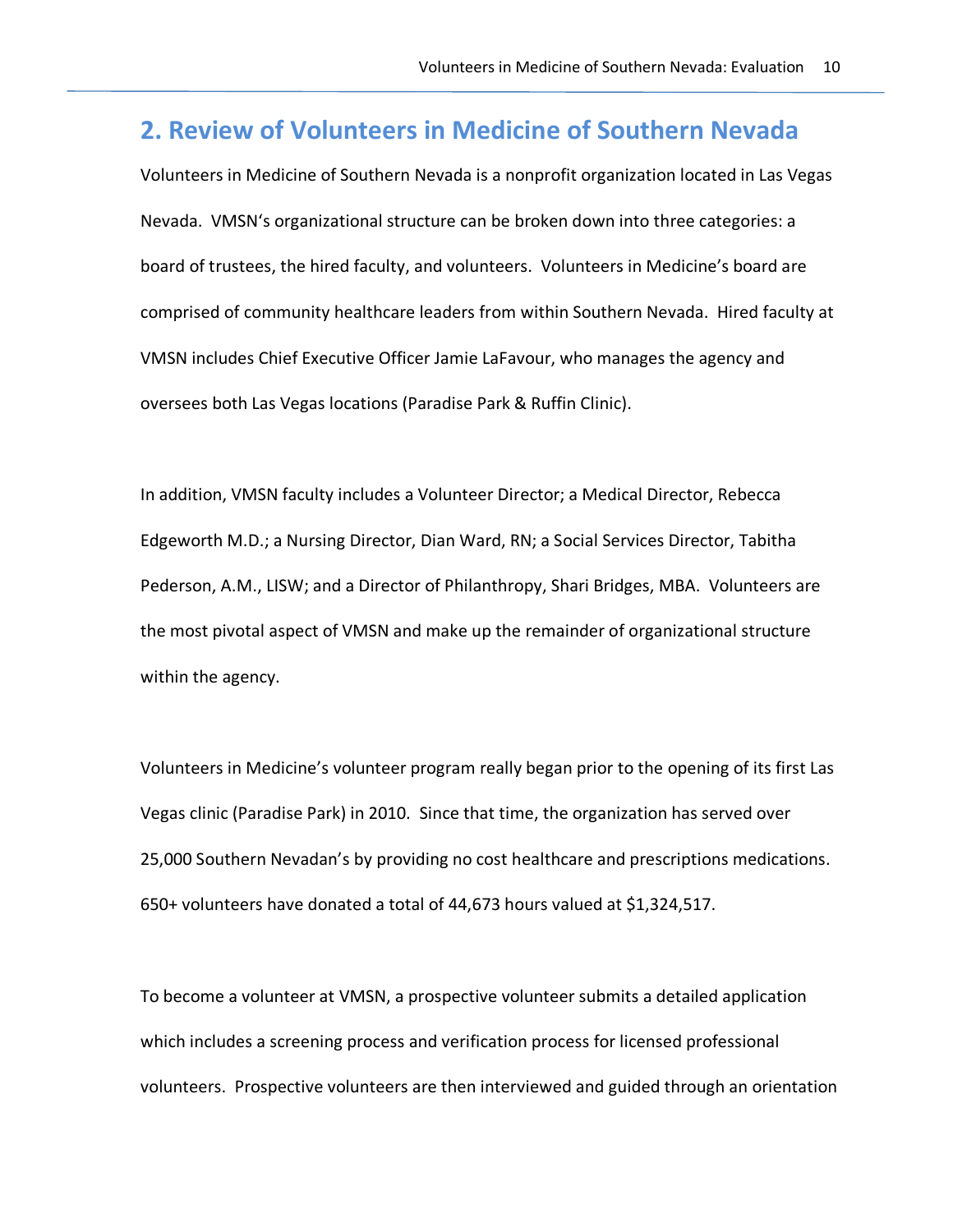process. Licensed medical professionals provide an overview of their upcoming schedules and VMSN schedules medical services for patients based on their licensed medical professional's schedules.

As VMSN does not use hired physicians, their agencies services depend licensed medical volunteers for the bulk of the services they can provide. Volunteers make everything possible at VMSN, the importance of being able to increase VMSN's volunteer efforts.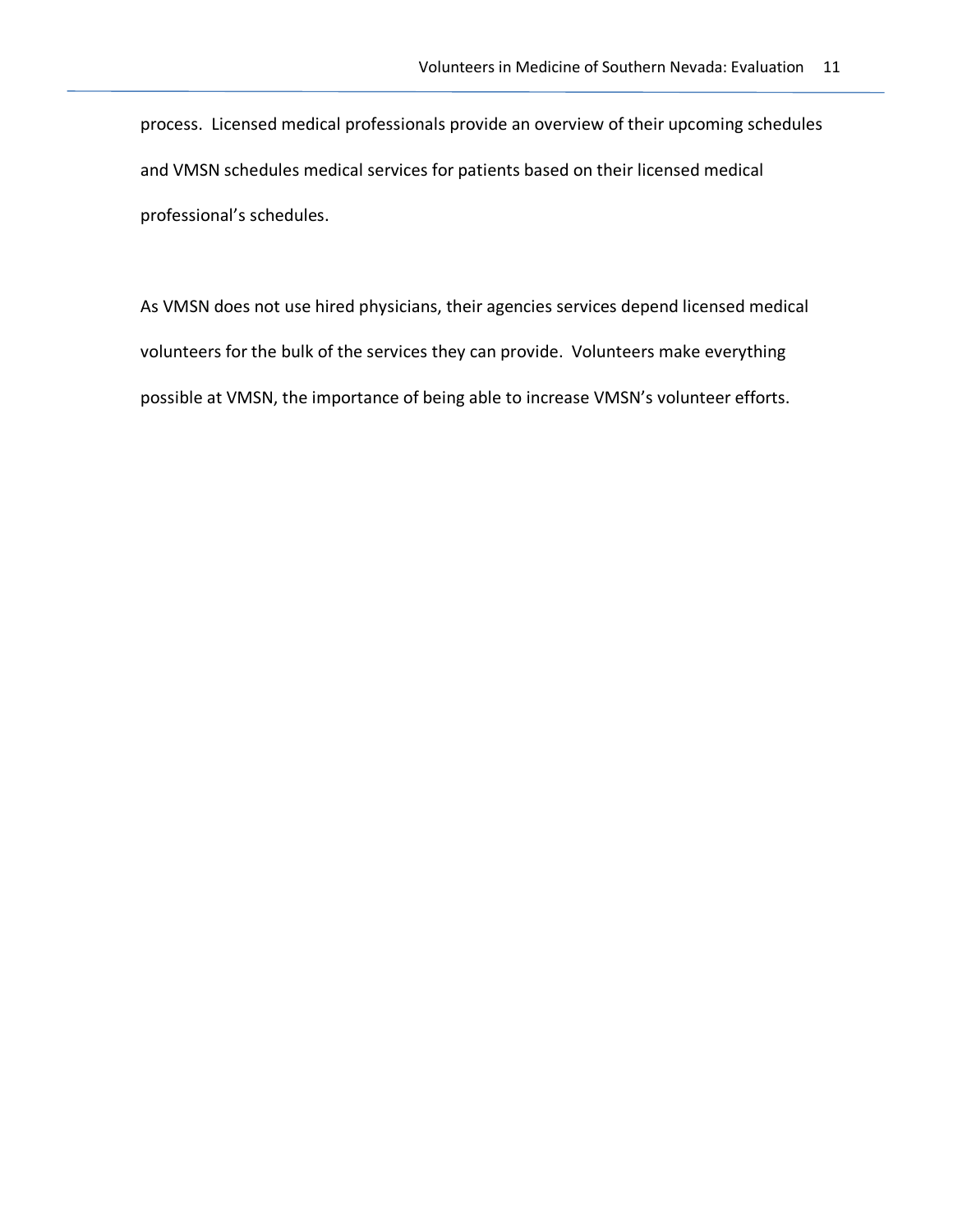# **3. Purpose of Evaluation**

Evaluation is defined as the making of a judgement; an assessment. In that effect, E2's primary purpose to complete an in-depth evaluation of Volunteers in Medicine of Southern Nevada's volunteer efforts. We narrow our evaluations focus to VMSN's ability to recruit and retain licensed medical professionals and students, who perform vital work for the agency daily.

To complete this evaluation, our team used a variety of qualitative data to best analyze how to improve VMSN's ability to recruit and retain licensed medical professionals and student volunteers. We obtained this data by conducting literature reviews of relevant data; benchmark comparisons of other Volunteers in Medicine agencies within the United States; and in performing staff interviews & field observations at VMSN's Ruffin Clinic.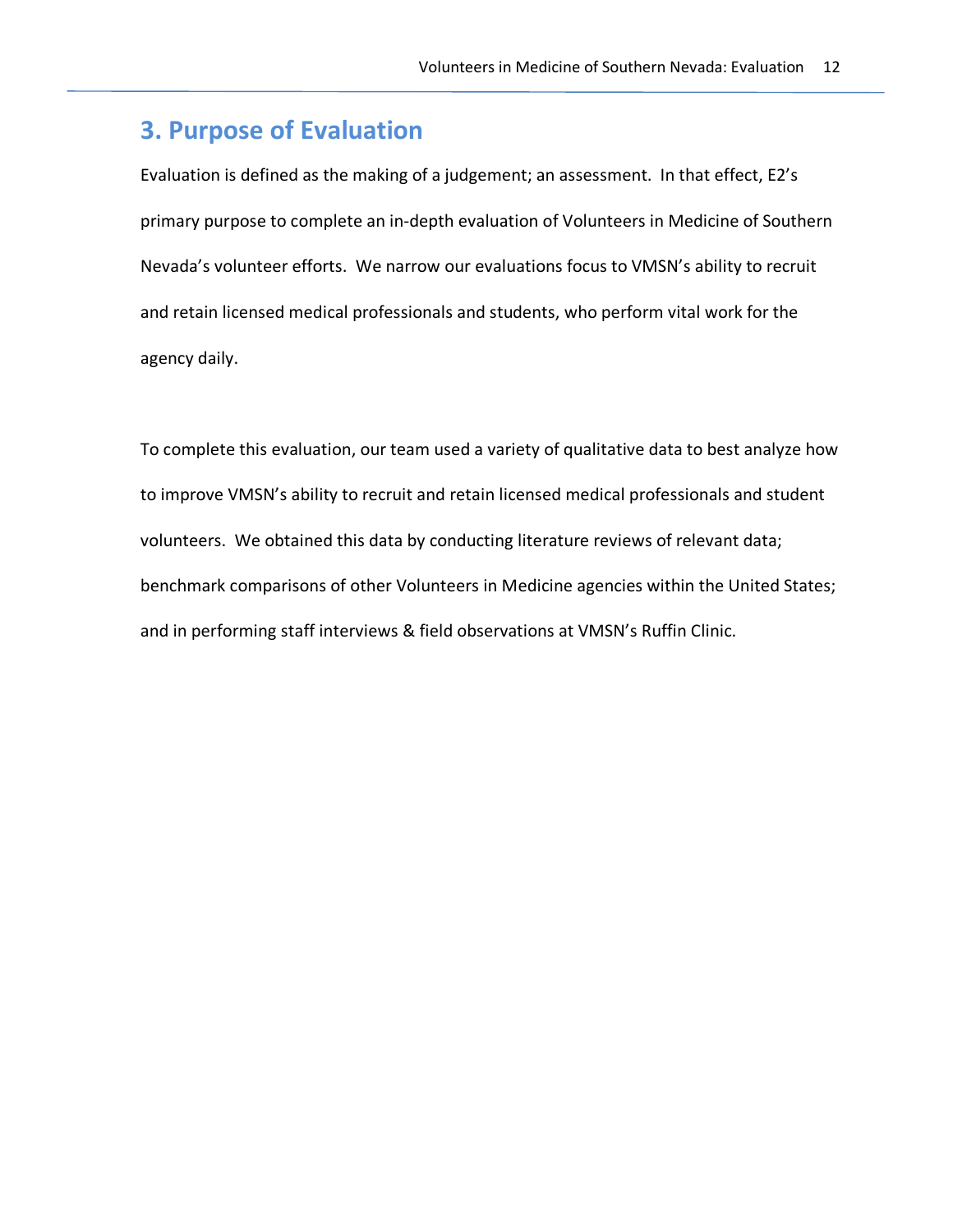# **4. Research Question and Objectives**

The assessment of Volunteers in Medicine of Southern Nevada and goals for the program evaluation led to the maturity of our research question: *How can we increase the effectiveness of VMSN's volunteer program?* Within this question, we have derived two sub-questions to this research question as follows:

- I. How can VMSN increase their recruitment efforts for licensed medical professional volunteers?
- II. How can VMSN retain licensed medical professional volunteers?

This program evaluation of Volunteers of Medicine of Southern Nevada is intended to provide an overall program assessment, including observations and findings from data collected as well as suggested recommendations to determine if VMSN is effective at recruiting and retaining volunteer staff to maintain and increase their operations and services. This program evaluation will assist Volunteers of Medicine of Southern Nevada at improving their volunteer recruitment and retention abilities. For further information concerning the methodology and findings, please review our benchmarks studies, interviews and observational notes provided later in this paper.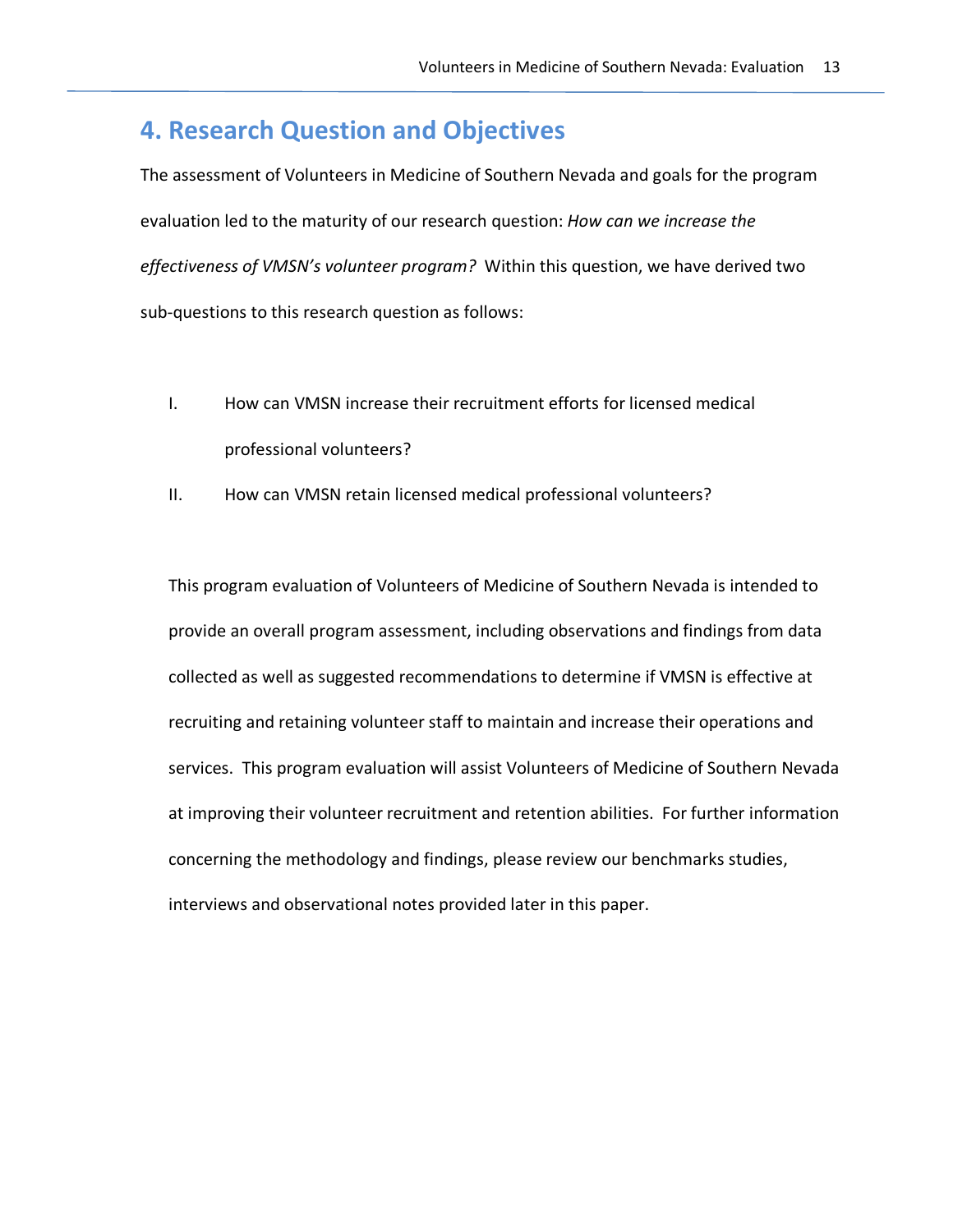# **5. Evaluation Methodology**

The method used within E2's program evaluation for Volunteers in Medicine of Southern Nevada consists of a qualitative approach. Using qualitative data, we identified areas for improvement within VMSN and created recommendations we believe will enhance VMSN's volunteer recruitment and retention efforts. This qualitative analysis includes the aforementioned literature reviews; benchmark comparisons; and staff interviews & field observations.

Since volunteering is a personal decision people choose for a variety of reasons, we felt it is important to attempt to measure these intangible factors which affect volunteerism. In order to best accomplish our goal of increasing VMSN's recruitment and retention efficiency of licensed medical professional volunteers, E2 used the qualitative data collected to provide this in-depth analysis of VMSN current volunteer structure.

# **5.1 Literature Reviews**

Literature reviews are a useful methodological approach to reviewing comparable data and studies concerning any particular topic and or organization. E2 examined corresponding literature regarding volunteers and volunteer recruitment and retention programs to thoroughly address VMSN efforts to derive the most optimal recommendations.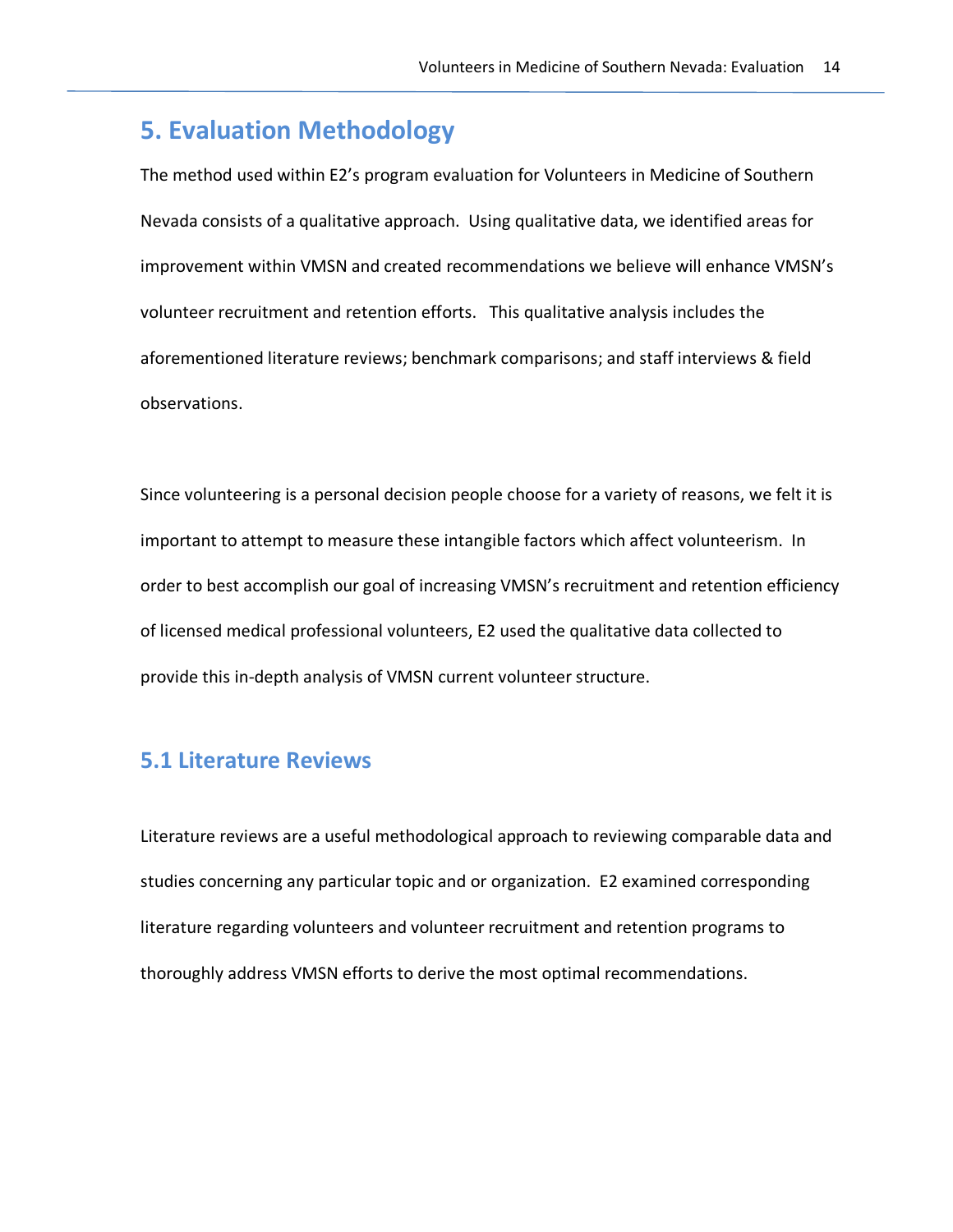Our Team reviewed scholarly articles with current knowledge and information on substantive findings related to volunteerism. As literature reviews are a secondary sources of valuable information, we used scholarly articles as a basis to provide context to our evaluation.

# **5.2 Benchmark Studies**

Benchmark comparisons are a crucial methodological way of evaluating VMSN's operations and volunteer capacities in relation to other Volunteer in Medicine (VIM) organizations throughout the United States. There are eighty-eight member clinics across the nation that fall within the Volunteer in Medicine organizational umbrella. E2 evaluators were cognizant of the fact that certain geographic regions of the country with VIM clinics have high percentages of retirement aged individuals, which might skew our analysis of benchmarking similar volunteer recruitment/retention programs for VMSN. As a result, E2 assessed the following variables: population size, population demographics, and patients served annually in other clinics.

It should be noted that Volunteers in Medicine of Southern Nevada is one of, if not the largest VIM clinic operating in the United States. Add to this fact the sheer size and high transience of people living in the Las Vegas valley, the direct number of comparable VIM clinics that might yield pertinent data was small. We chose the top fifteen clinics that were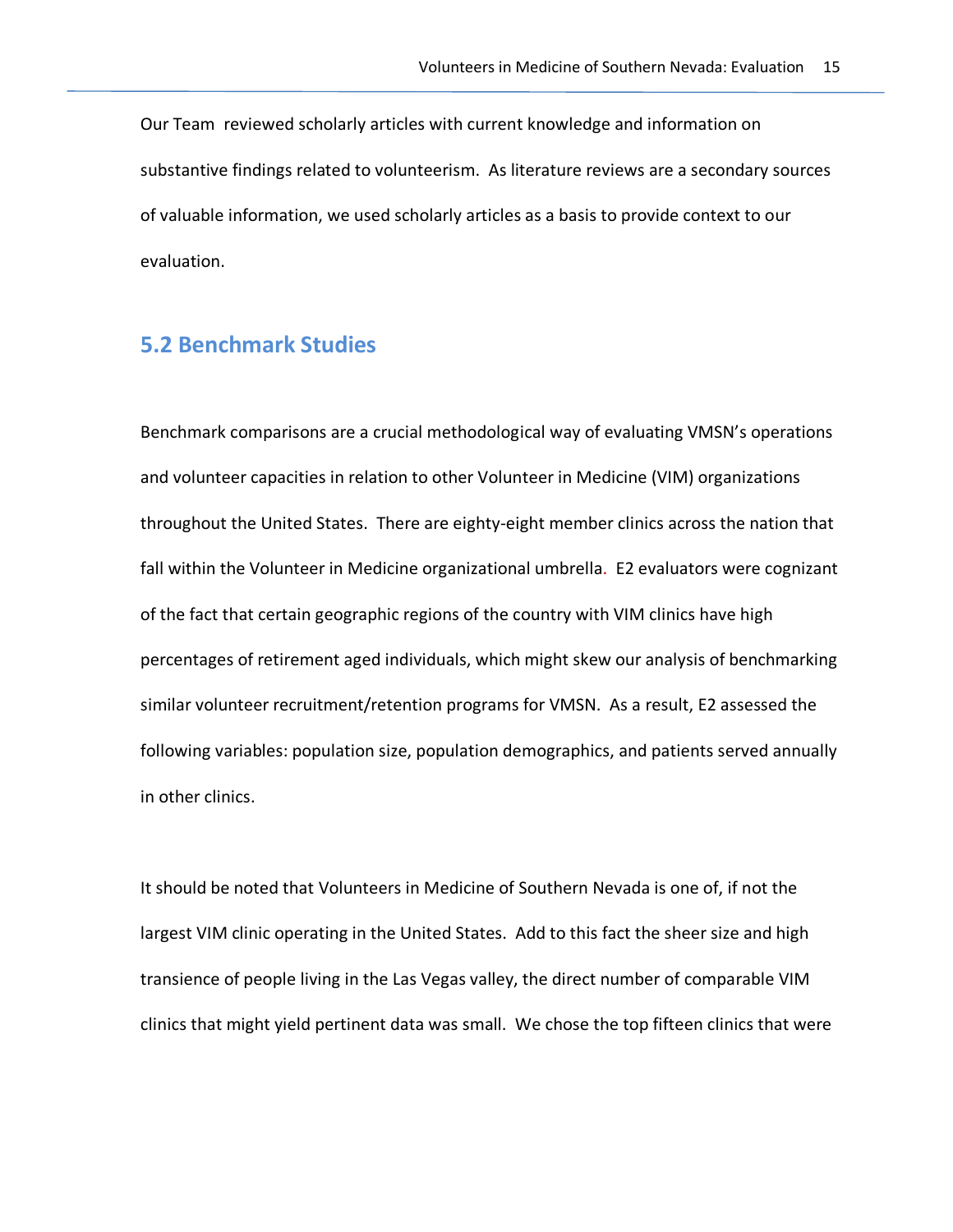most comparable to VMSN and reached out to them via email and phone with our main questions are as follows:

- *What are your strategies for recruiting professional licensed volunteers?*
- *What are your strategies in retaining the current licensed volunteers?*
- *Do you offer any incentives for licensed volunteers?*
- *Approximately, how many licensed volunteers are in your agency?*
- *On average, how many months/years do licensed volunteers stay with agency?*
- *How many patients does your office see over the course of a year?*

These six basic questions were derived due to their simplicity. They also obtain relevant information concerning how other VIM agencies recruit and retain licensed medical volunteers that may differ from VMSN. To our surprise, most agencies were very forthcoming with their responses, information we incorporated into our recommendations. Please see appendix for complete list of comparable VIM questionnaire responses.

Ultimately, seven comparable clinics were chosen. Those participating VIM clinics used to review and benchmark include the following:

- Volunteers in Medicine-Jacksonville
- Lakeland Volunteers In Medicine
- Volunteers in Medicine Free Clinics of South Jersey
- Volunteers In Medicine San Diego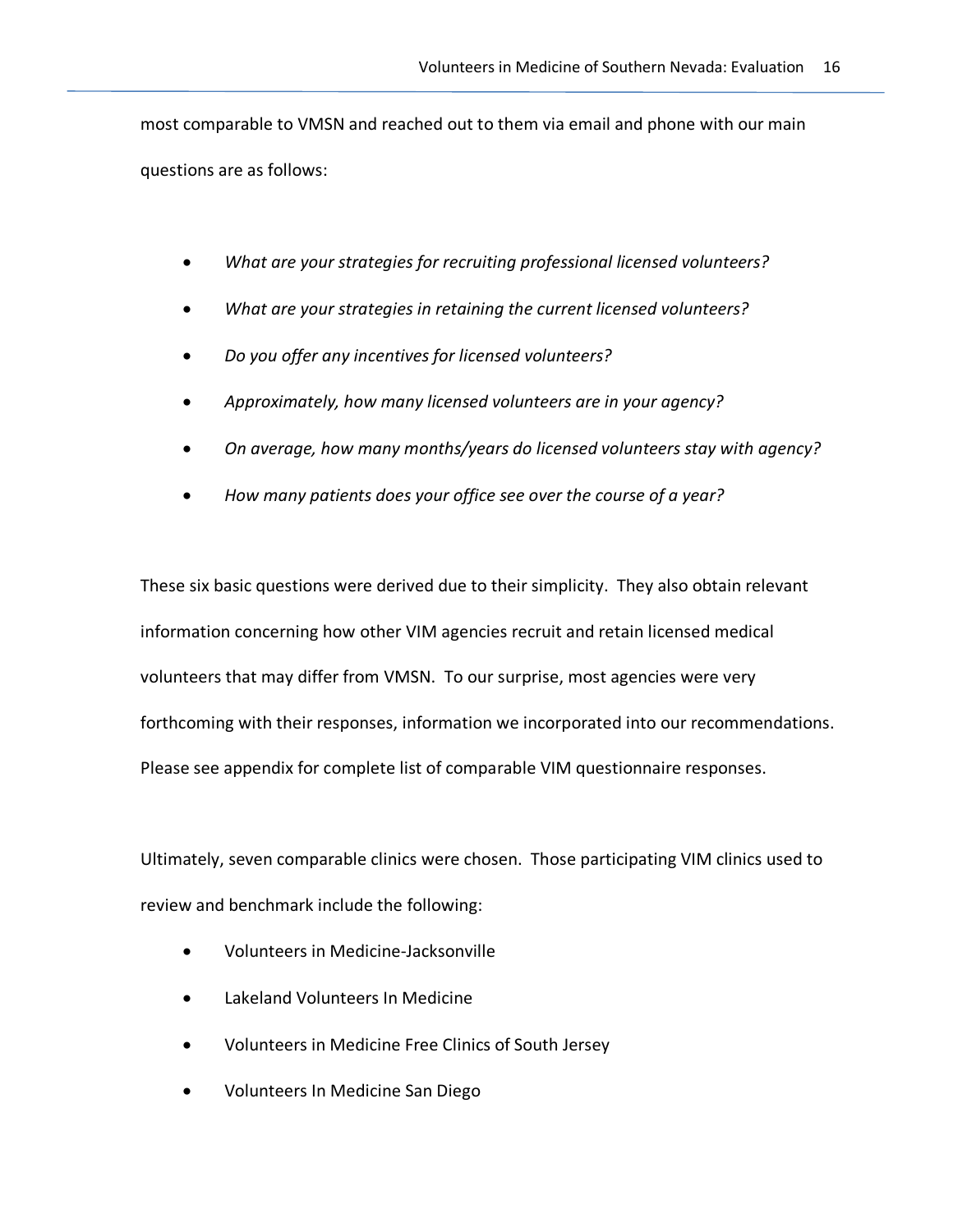- Clinic by the Bay (San Francisco)
- Macon Volunteer Clinic (Macon, GA)
- Volunteers In Medicine Clinic of the Cascades (Central, Oregon)

In obtaining the necessary information from E2's eligible list of comparable clinics, E2 evaluators placed initial telephone calls to each VIM agency to personally introduce our evaluation team and explain the ultimate aim of our evaluation. E2 mentioned our affiliation with UNLV's School of Leadership and Public Policy as graduate students, under the guidance of Dr. Jaewon Lim and of our goal in aiding VMSN's own volunteer efforts. We believe this personal approach yielded dividends for our ability to collect information, as each of our listed VIM clinics did not hesitate in providing and offering additional information for our evaluations success. In reciprocation of these comparable agencies efforts, E2 will be providing copies of this report to those each of these agencies.

E2 then forwarded a questionnaire to willing respondents and waited for the respondents to return the questionnaire. All information obtained was done so either electronically (email) or via telephone conversations with E2 evaluators.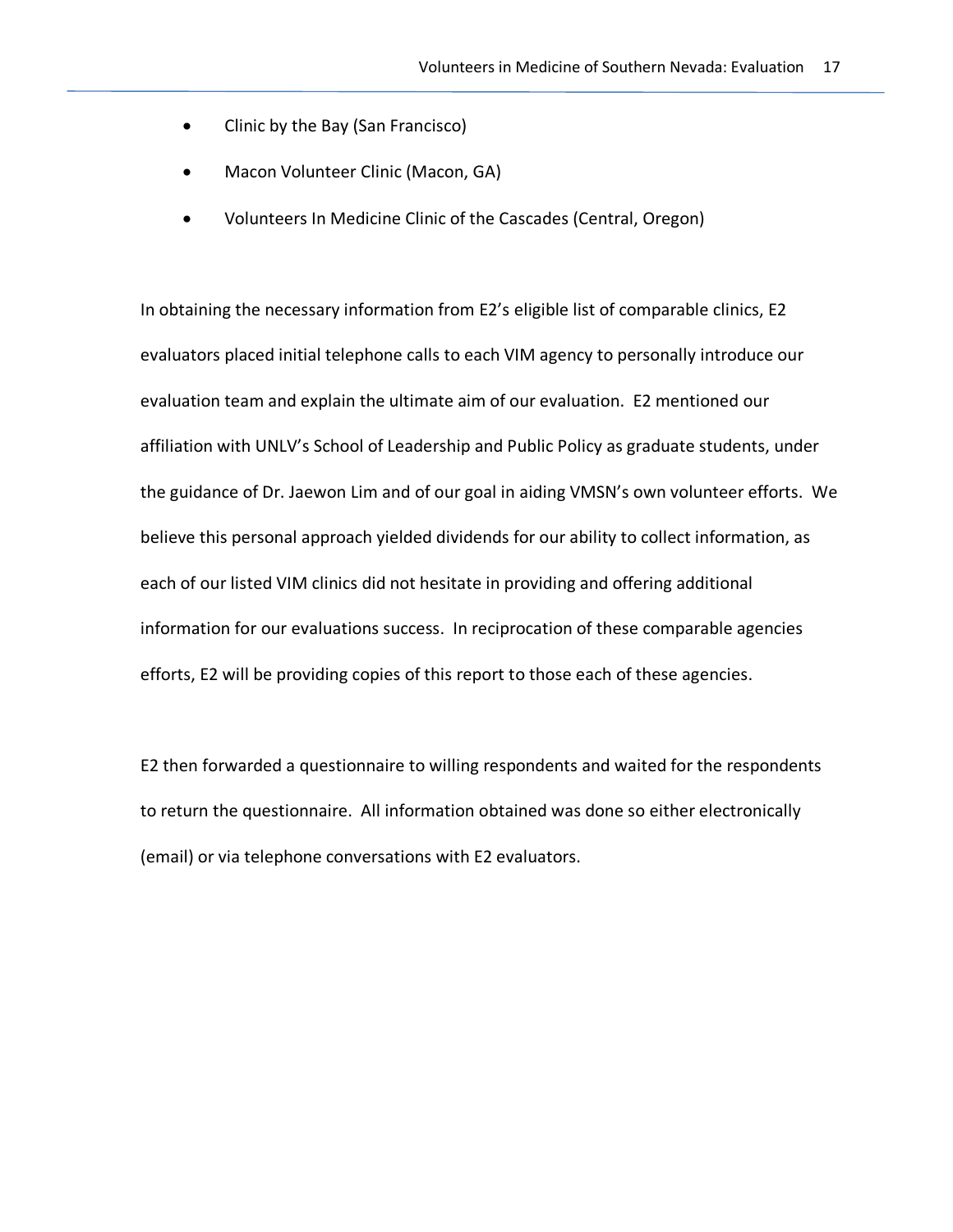# **5.3 Staff Interviews**

Interviews are a useful qualitative tool which allows an evaluator to perceive intangible insights and understandings about a specific program. Our purpose of using interviews was to gain first-hand knowledge into why interviewees chose to volunteer in an attempt to ascertain if any similarities were present. By conducting these interviews, E2 gained valuable data and insight to volunteers' particular perspective and feelings towards their volunteerism.

Qualitative interviewing is useful as is evaluates programs that have individualized outcomes; it captures and describes program processes and allows for an understanding of the meaning programs have to participants. It also allows for documentation of program variations within different site locations, which E2 was unable to perform due to only visiting the Ruffin Family Clinic location.

This qualitative approach of using interviews tested the effectiveness of Volunteers of Medicine of Southern Nevada and assisted in the identification of opportunities the agency could improve upon. For detailed information regarding interview questions, please see Appendix.

An E2 evaluator visited VMSN's Ruffin Clinic campus on two separate occasions. During these visits, brief and informal interviews were conducted in between patients and just prior to volunteers completing their volunteer shifts.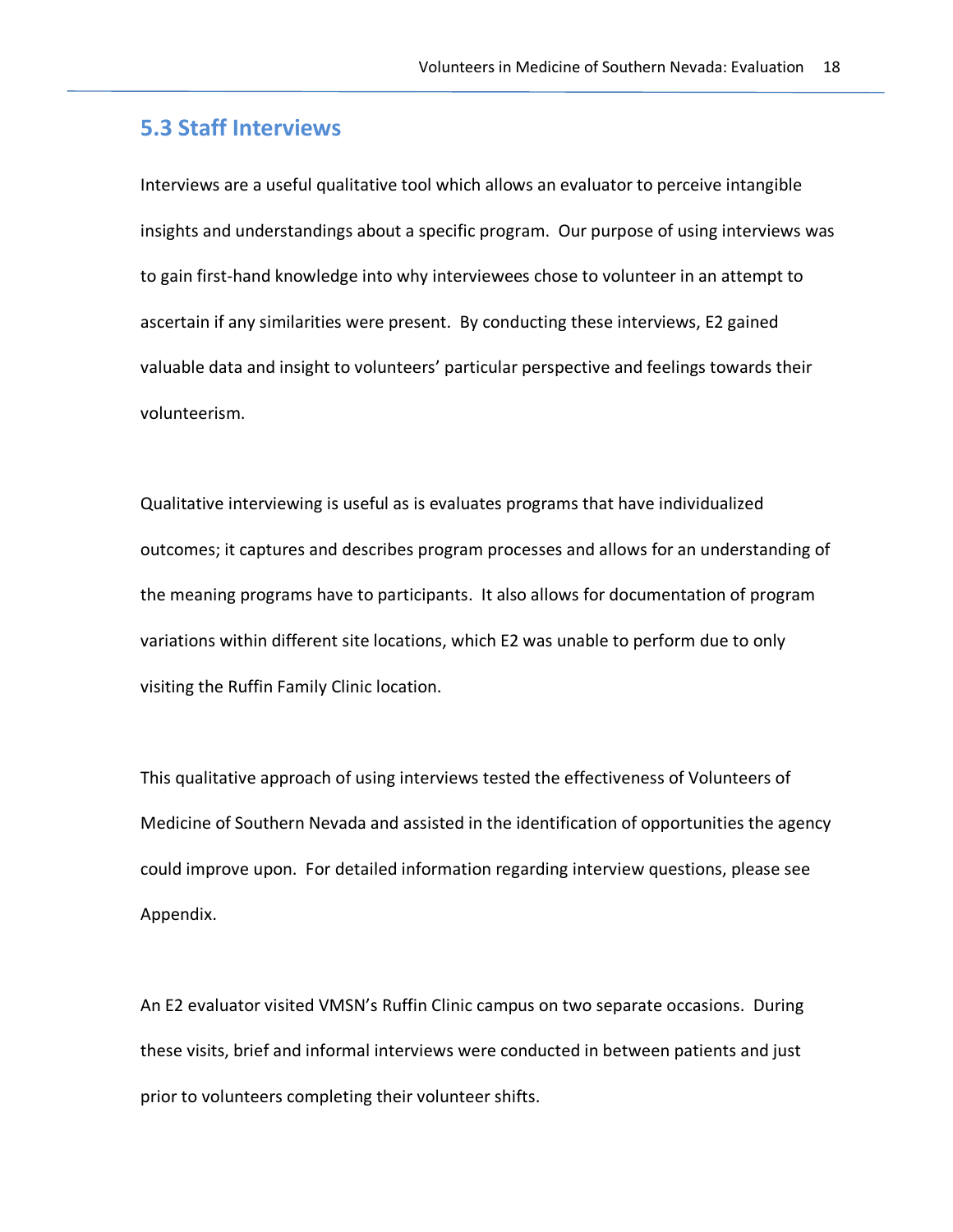# **5.4 Field Observations**

Observations provide much raw data from a qualitative perspective. By observing the quality of VMSN's services firsthand, E2 evaluators were able to accurately analyze how VMSN operations may differ from literature review studies and our benchmark comparisons, to best provide recommendations that would be useful and effective for VMSN.

One of E2's evaluators first visited Volunteers in Medicine of Southern Nevada on Thursday June 28th, 2018 and again on July 14th, 2018. The initial visit was conducted on June 28th, 2018 and included a field observation of VMSN's entire day of operations as well as interviews with staff. The second visit conducted on July 14th consisted primarily of staff interviews along with a brief field observation of VMSN.

#### • **June 28th, 2018**

Evaluator was present for full day of operations at VMSN. The day began with a morning briefing conducted by VMSN Volunteer Director Lisa Curran. Morning briefing's occur daily at VMSN and are intended to provide VMSN volunteers with an overview of the day's operations and goals. After the "morning huddle," volunteers including licensed medical volunteers and administrative volunteers' assignments for the day are confirmed.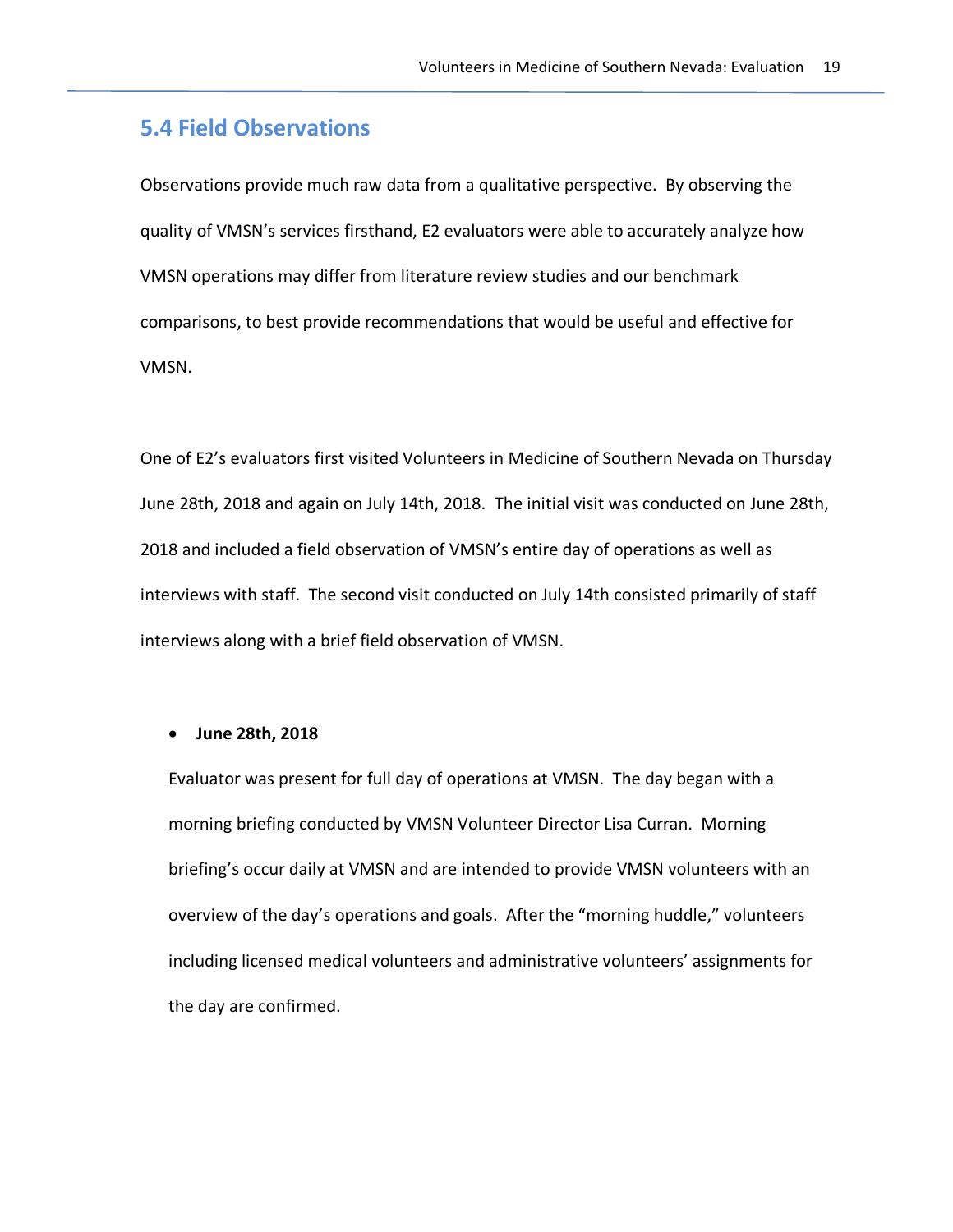VMSN operations were observed to be efficient with various redundancies. Volunteers' assignments are provided via email, in morning briefings and on a medical assignment wall located within the agency. Licensed medical professionals are able to choose their own volunteer shift/hours and arrived accordingly. On an average basis, VMSN operations accommodate two to three doctors to provide VMSN services for their clients. Each licensed doctor is assigned two medical student volunteers, one nurse volunteer and a scribe volunteer. Efforts are made to assign particular student, nurse and scribe volunteers when specifically requested by a particular doctor. Deference is also provided to licensed medical doctor/volunteers in how VMSN structures their volunteer shifts.

Assigning medical student volunteers, a nurse volunteer and a scribe with each doctor volunteer is intentional. This VMSN practice reduces paperwork and administrative tasks doctors might otherwise have to perform, allowing doctors to focus more on patient care and their volunteer shift than red tape.

A typical VMSN client is seen as follows: a client arrives and completes necessary paperwork prior to being seen. Medical student volunteers then prep the examination room as well as the patient by taking regular medical assessments, such as blood pressure and temperature. Once completed, licensed doctor volunteers assess the patient and provide a medical examination service/care. During this examination the assigned volunteer scribe takes notes for their assigned doctor volunteer. This practice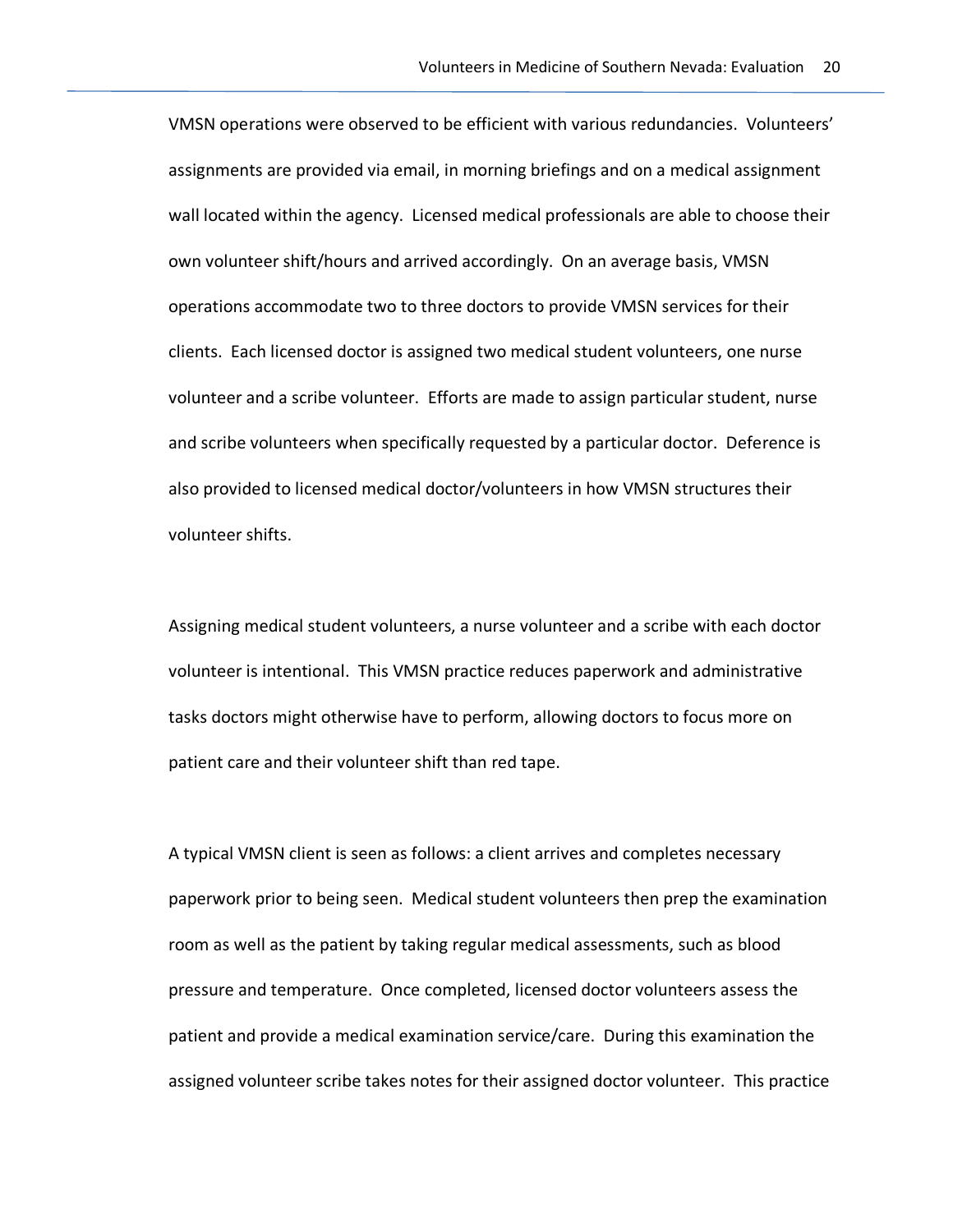allows the volunteer doctor to exclusively focus on their patient. This also reduces paperwork and allows for efficient processing of VMSN patients. Once the examination is complete, the doctor volunteer usually staffs the situation with their assigned nurse volunteer and verifies all required notations are made by their scribe. The doctor volunteer then preps for the next patient by reviewing medical history while their assigned student and nurse volunteers discharge the current patient before preparing for the next patient on any given doctor's daily schedule.

VMSN procedures were observed to be tailored with their licensed medical doctor/volunteers in mind. Evaluator observed how VMSN practices allow doctor volunteers to practice medicine where medicine is the focus of their volunteer shifts. Paperwork, routine examination assessments (blood pressure, temperature, current medications) is gathered and completed by student and nurse volunteers, allowing doctor volunteer shifts to focus entirely on medicine and patient care. Interviews with licensed medical nurses and doctor volunteers also suggest that increased patient care and the lack of paperwork is a great asset and continuing reason why medical doctors take time to volunteer at VMSN.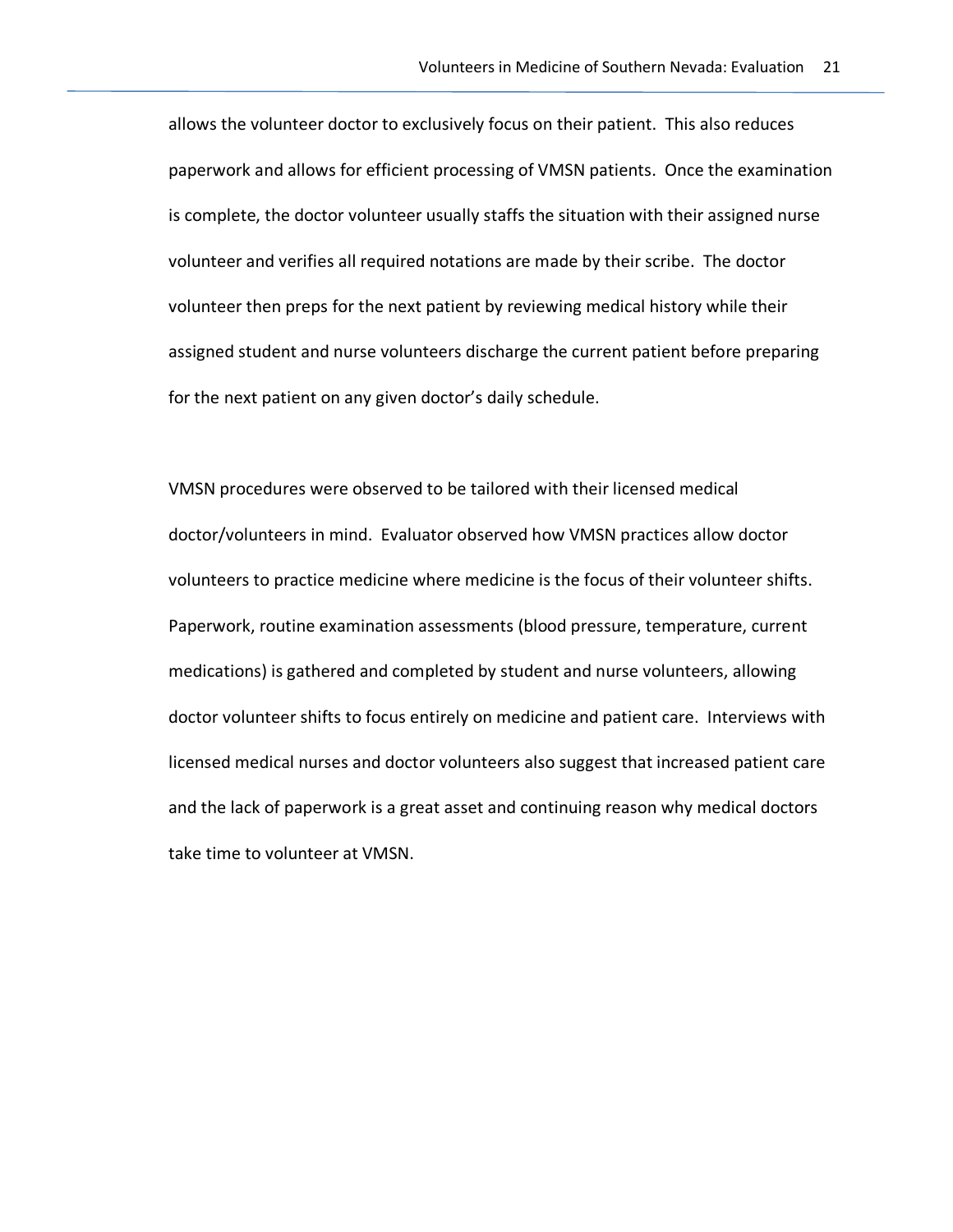#### • **July 14th, 2018**

Evaluator was present for half day of VMSN operations. Evaluator arrived after "morning huddle" was conducted and doctor volunteers at VMSN for the day had already began seeing their daily patients. Evaluator conducted interviews with student volunteers, nurse volunteers and doctor volunteers in between their patients and tasks.

Evaluator explained the importance of this qualitative information and how it might assist VMSN with volunteer recruitment and retention. Evaluator completed interviews with each volunteer prior to beginning a new interview with a volunteer. Interviews were conducted individually in an empty examination room available at VMSN. Volunteers were not provided access to previous interview responses and were advised their identities would not be disclosed for participating in these qualitative interviews.

Evaluator had brief discussions with student, nurse and doctor volunteers prior and after exchanged interviews. Several of those comments and observations are included in the evaluation section of this report.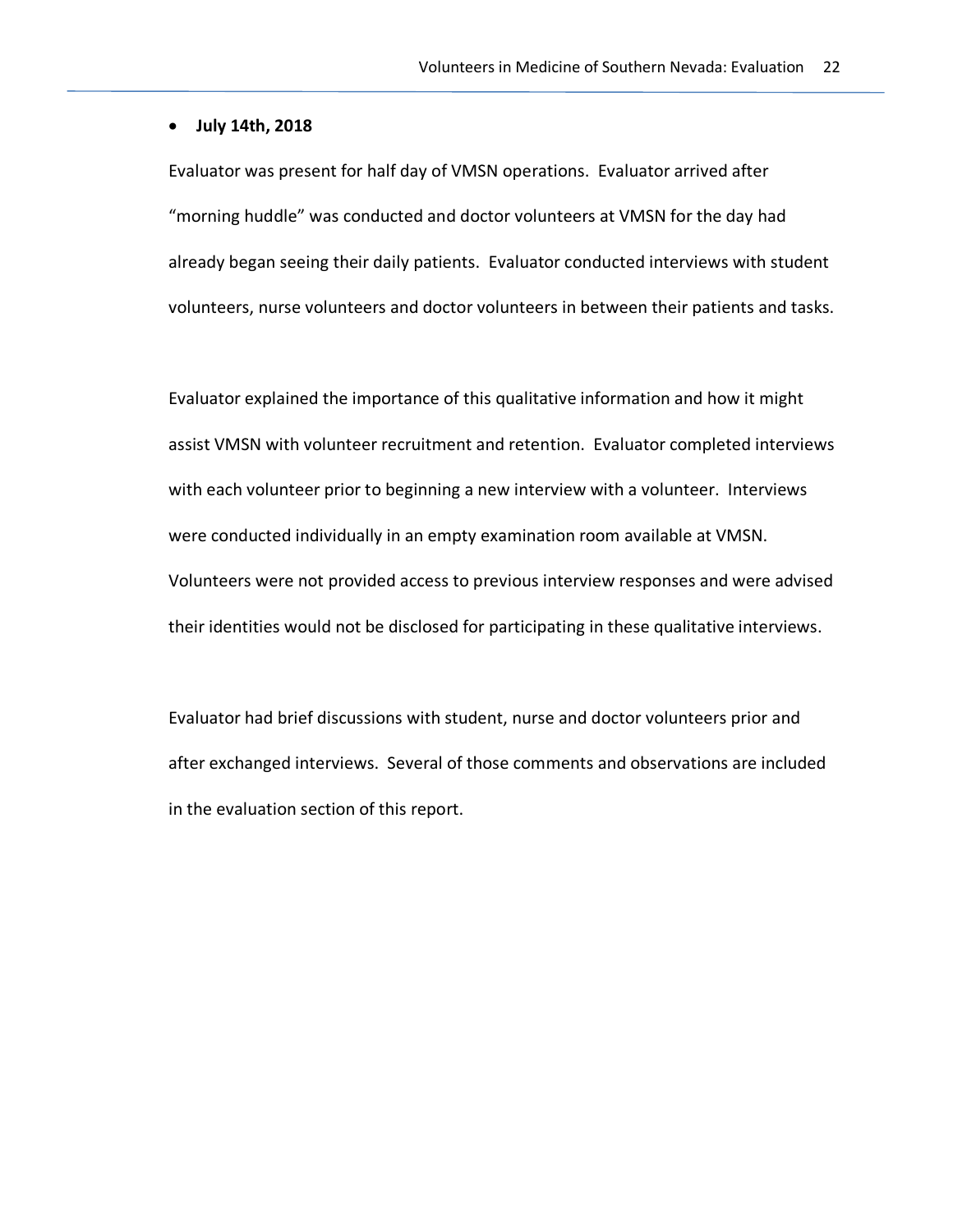# **6. Evaluation Findings**

For supporting evidence to the methodology used in this evaluation we drew from examples in two specific areas or fields of study, why evaluations are important and how to improve volunteer recruitment and retention rates. Our findings suggest improvements will increase volunteer recruitment and retention rates within VMSN. In this section, E'2 provides an in-depth review and analysis of our collected qualitative data.

## **6.1 Literature Reviews**

In completing our literature review of relevant scholarly articles concerning volunteerism, with specific reference to recruitment and retention, this report highlights three key findings:

- Recognition is a necessity for volunteerism, not a courtesy
- Volunteers require training
- Place the right volunteer (and their specific skill sets) in the right position

 VMSN should always be sure to recognize the hard work of volunteers, recognizing the work and time volunteers put in matters and this should be done in a personal way that makes the volunteer feel both valued and appreciated."Nonprofits need to recognize volunteers both through an organizational culture that values them and through specific appreciation ceremonies and events. In their annual reports, most nonprofits list all individual donors categorized by the amount of money they have donated. Very few nonprofits, however, do the same for people who donate their time. Naming individual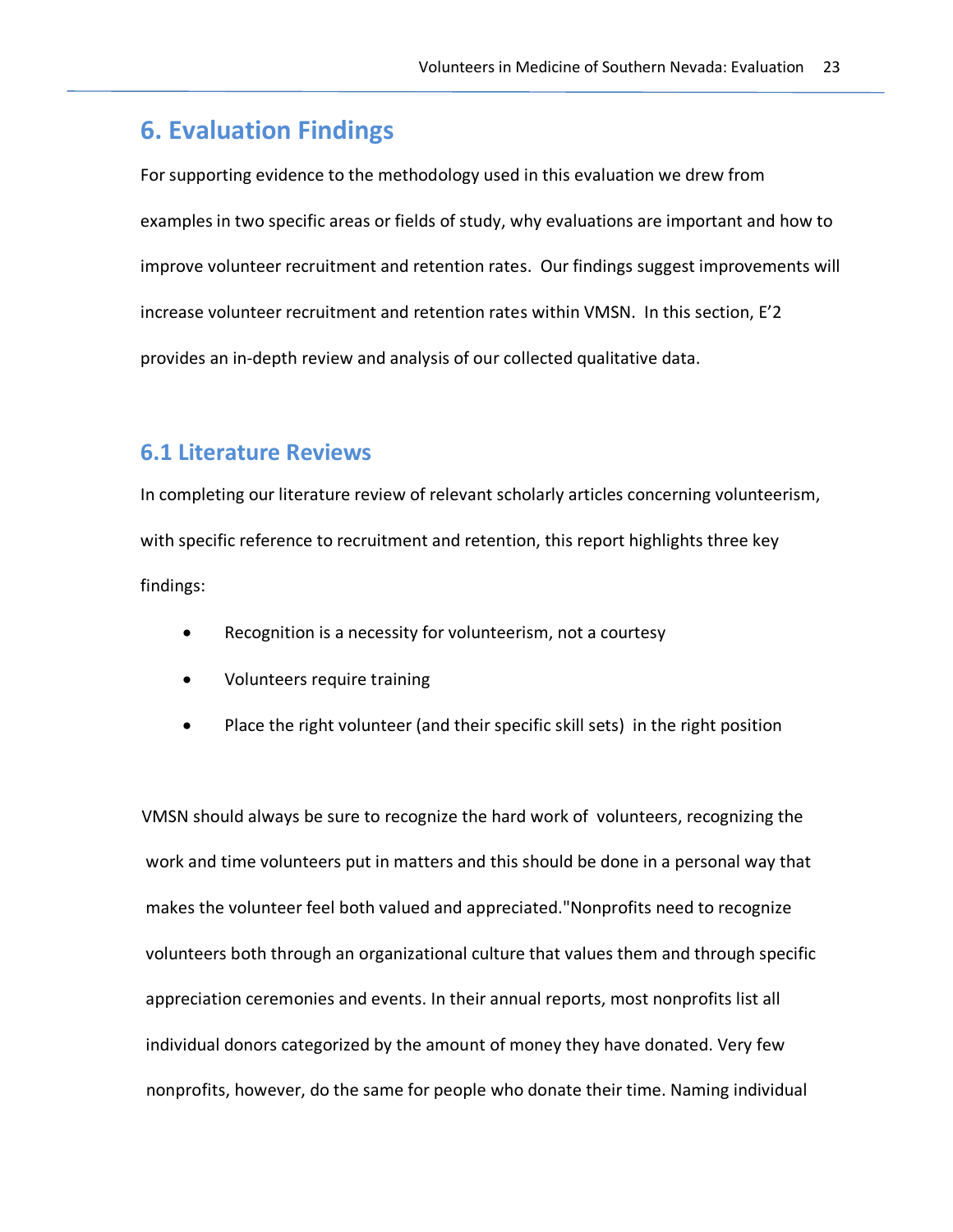volunteers with the number of hours they have contributed (and perhaps the dollar value) is one way to demonstrate a culture that values volunteer" (Eisner and Grimes, 2009).

 Make sure all volunteers are properly trained and invest in them, they are your future."Volunteers need training to understand the organizations with which they are working and employees need to be trained to work with volunteers. Nonprofits rarely invest substantial amounts of time or money in volunteer recruiters and managers" (Bussel and Forbs, 2002). Proper training is critical, they will need direction and guidance and there should be an organizational manager whose job responsibilities are to help with volunteer training and development. An organization MUST invest in their volunteer workforce and help them excel in their position.

 Make sure that every volunteers talents are being used effetely, it is a top reason behind why they leave. *"*All too often volunteers with valuable and specialized skills are often dispatched to do manual labor rather than tasks that use their professional talents" (Sowa, Selden and Sandfort, 2009). If a volunteer, specifically a licensed medical volunteer does not feel their specialized skill set for which they are volunteering is not being utilized, they are not likely to volunteer for the long-term.

# **6.2 Benchmark Comparisons**

E2's benchmark comparisons provided valuable insights into the structure and implementation of similar volunteer programs at other VIM agencies. Using data obtained and analyzed from E2's list of contacted comparable agencies, our evaluators created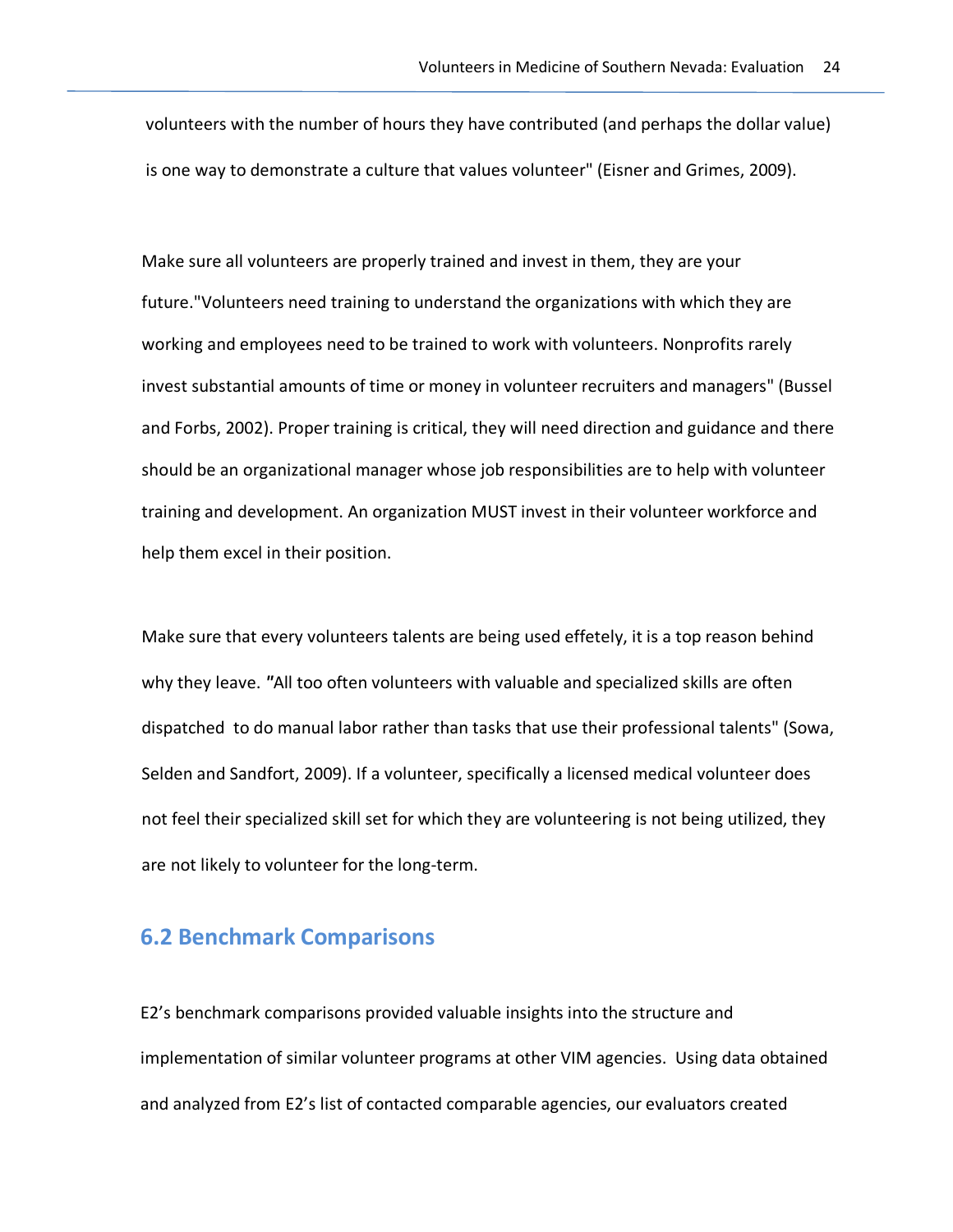suitable recommendations related to the improvement of the recruitment and retention of medical professional volunteers at VMSN.

All of the clinics E2 contacted noted the difficulty and importance of maintaining efficient volunteer recruitment and retention efforts. The ability to convince and sign-up new physicians that are willing to volunteer their time and services is not an easy task for any agency. As such, our benchmark analysis was instrumental in reviewing and selecting effective volunteer programs that could make a difference for Volunteer in Medicine of Southern Nevada's operations.

Of the comparable VIM clinics we performed a benchmark analysis on, the following were all findings related to recruitment and retention within each of the VIM facilities analyzed:

- Use of Social Media (Facebook, Twitter, Instagram)
- Volunteering at Health Fares/Events
- Church outreach/ speaking engagements
- Free advertisement (newspaper ads, e-newsletter ads, mail)
- Open houses/ tours for local citizens and Physicians
- Being proactive once a volunteer form is filled out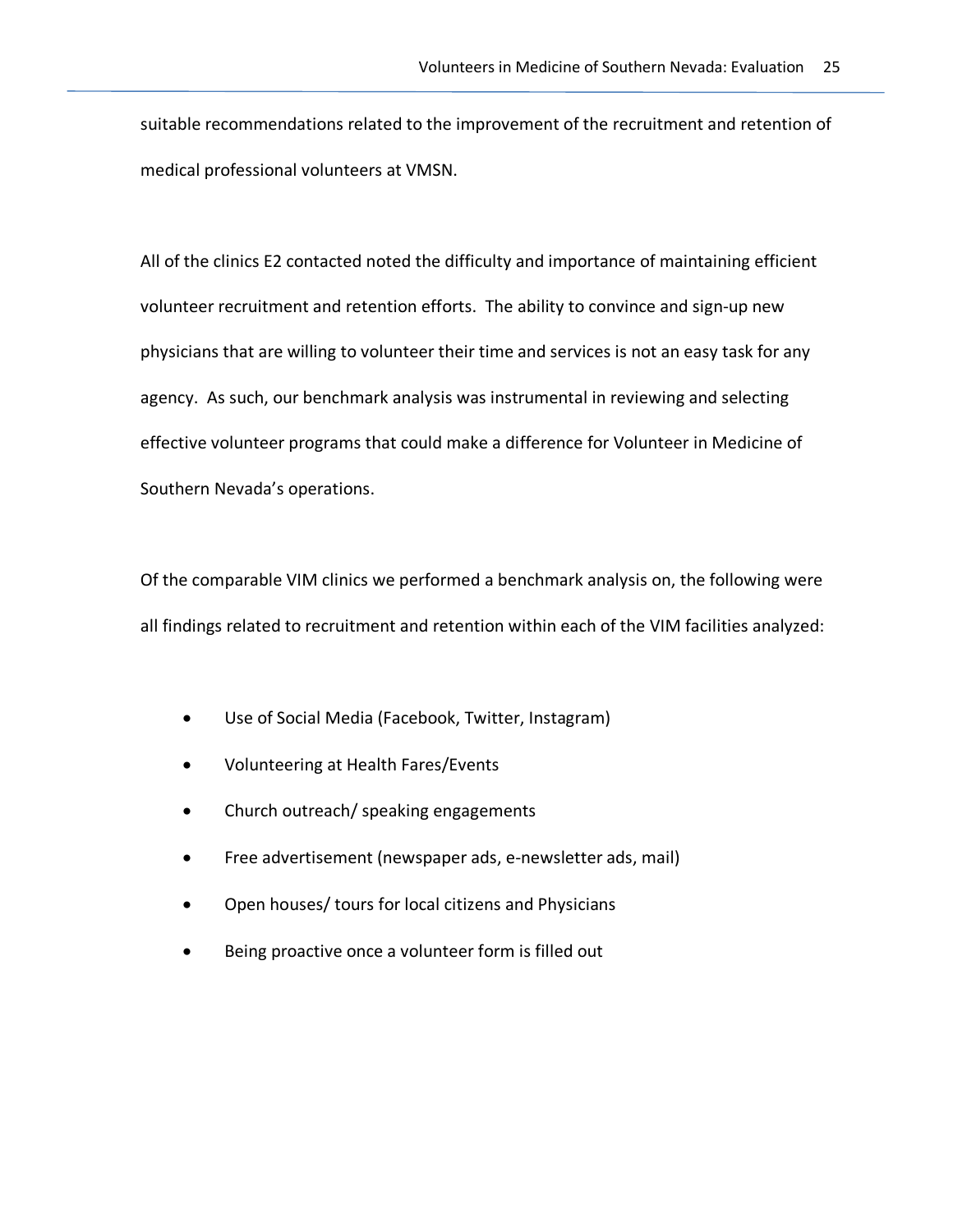In fact, nearly all of the agencies used similar or identical processes to recruit medical volunteers for their clinics. VMSN on the other hand primarily relies only on associations and partnerships they maintain with local medical and training schools and hospitals.

The first finding E2 would like to discuss pertains to the level of social media engagement VMSN conducts compared to other VIM clinics. Our benchmark analysis shows that nearly every other VIM clinic reached use social media relations heavily in the recruitment of potential medical volunteers. By creating hashtags, other VIM clinics utilize a short and expeditious communication platform that provides information about needed volunteers, volunteer requirements and locations where volunteers might be needed. In contrast, VMSN solely relies on the organization's website as the only electronic platform to engage potential volunteers. The heavy use of social media by other VIM clinics also leads to free advertisement and increased community engagement as more prospective volunteers and patients learn about the agency.

Two other key findings common within our benchmark analysis includes agency participation in health fares and community activities, such as church outreach and special events. By reaching directly into their local communities, other agencies both advertise, recruit and retain volunteers through their participation in these various community and special events.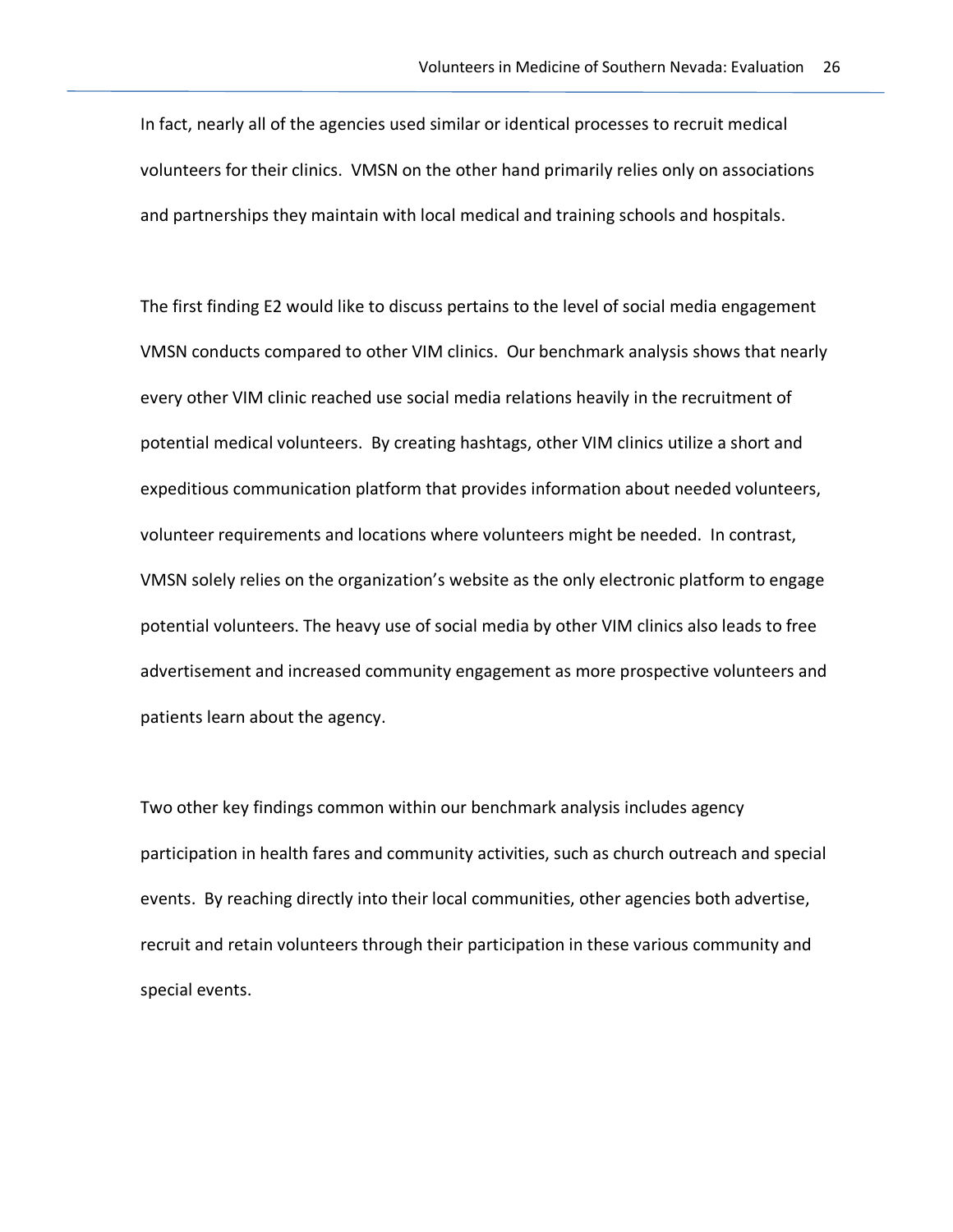Other the other common findings identified that are seen to benefit recruitment efforts, the procedure and processes VIM clinics implement once a prospect volunteer is identified seems to be the most relevant.

All of the compared agencies have organizational processes in place to make contact with prospective volunteers the same day interest is expressed. VMSN's volunteer intake process currently allows for up to three days before potential volunteers are contacted and the application process begins. This excess amount of time allows for the possibility prospective volunteers lose interest.

Of the comparable VIM clinics we performed a benchmark analysis on, the following were common findings related to retention that are present within each of the VIM facilities analyzed includes:

- Hold Appreciation parties or annual/quarterly recognition events
	- Clinic By The Bay
	- Macon Volunteer Clinic
	- VIM Jacksonville
	- VIM San Diego
	- VIM Clinic of The Cascades
- Provide snacks, coffee, or conduct "weekly/monthly pizza parties"
	- Clinic By The Bay
	- VIM South Jersey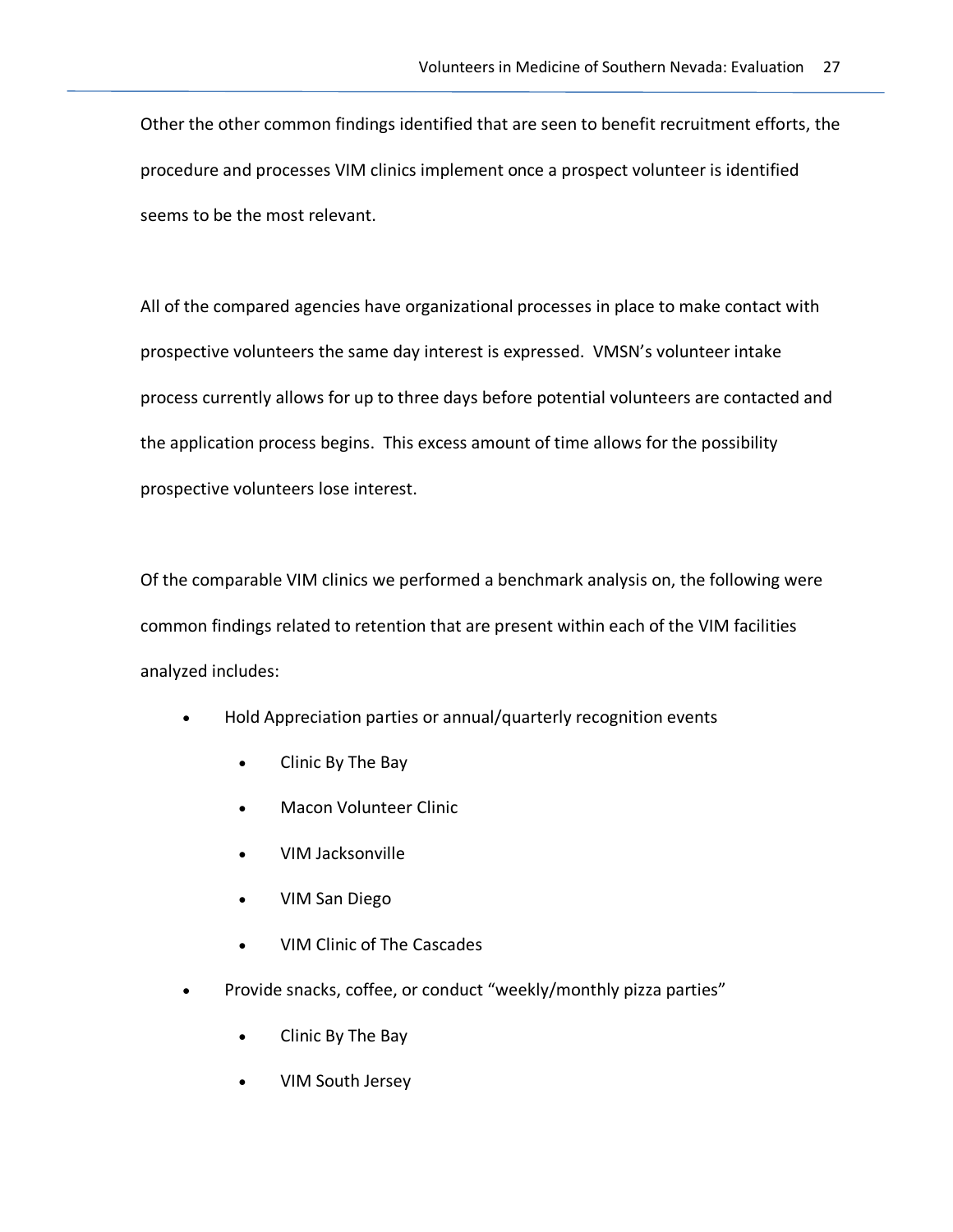- VIM Jacksonville
- VIM Clinic of The Cascades
- Allowing the physician to choose hours, days, and how volunteers to see in a day
	- Clinic By The Bay
	- Macon Volunteer Clinic
	- VIM Jacksonville
- Partnership with local business' that volunteer services or food
	- Macon Volunteer Clinic
	- VIM Jacksonville
	- VIM Clinic of The Cascades
- Show recognition with gifts or volunteer milestone achievement mementoes
	- Macon Volunteer Clinic
	- VIM Jacksonville
	- VIM Clinic of The Cascades

Of the identified above similarities comparable VIM clinics implement to retain their volunteers, E2 stresses the importance of providing small luxuries and courtesy's towards those who volunteer at Volunteers in Medicine of Southern Nevada. For example, most of the benchmarked clinics provided snacks, soft drinks and minimal snacks during volunteer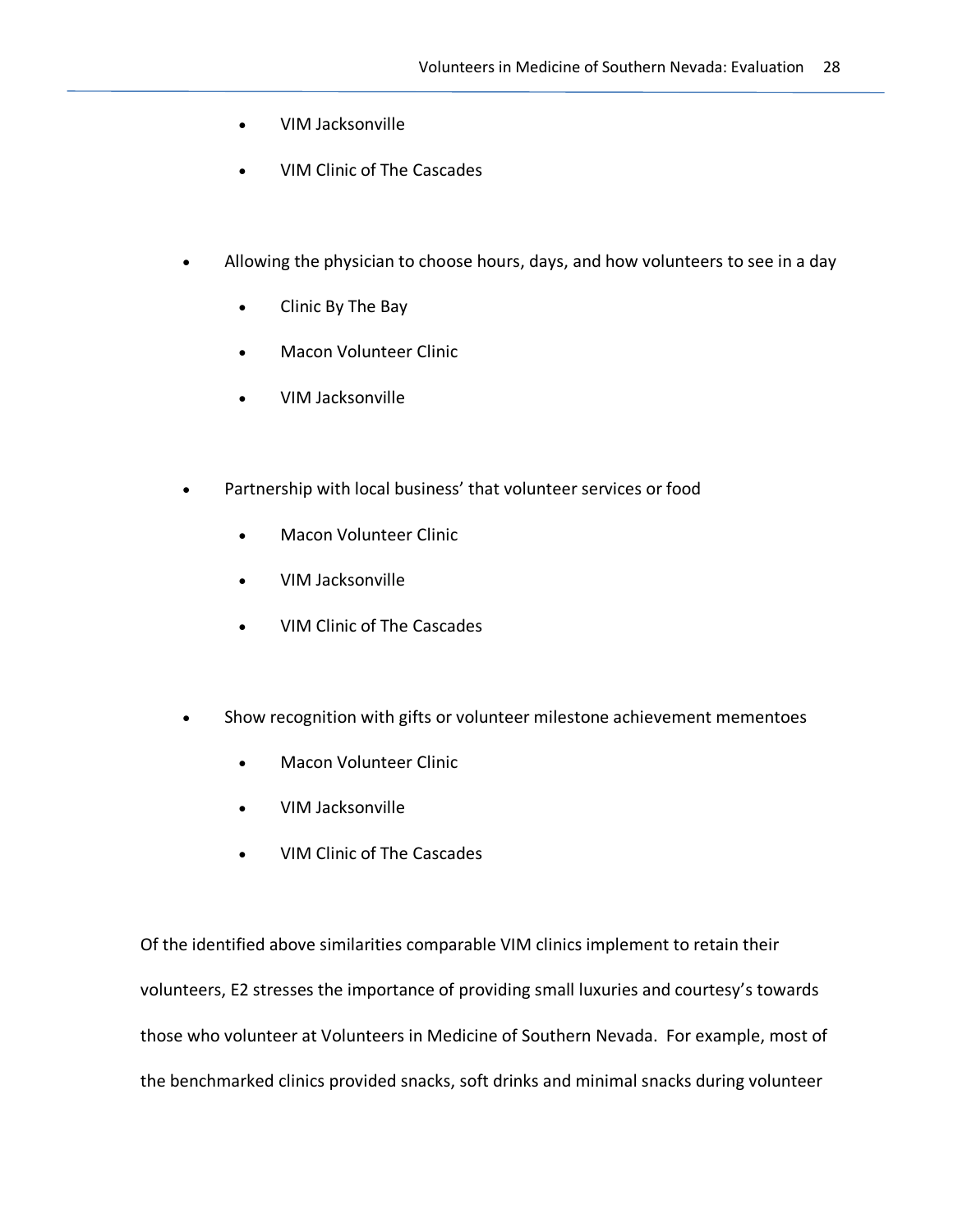shifts. These items were either donated or purchased financially by the clinics. By providing snacks to their volunteers, the VIM clinics created an atmosphere of appreciation, where volunteers' efforts were saluted and encouraged.

Another common action other clinics employed was the use of appreciation events for their volunteer staff. These events improve moral and highlight the volunteerism that makes VIM agencies successful and operational. Many of the clinics analyzed had created partnerships with local businesses that provided catering for these events and little or no cost due to the nature of services VIM clinics provide to their local communities.

As our benchmark analysis continued, it became apparent that most of the relayed actions other VIM clinics were undertaking were related to the moral of volunteers. Another of these approaches included providing individualized appreciation and attention to volunteer staff by means of recognizing birthdays, holidays and in providing awards for their time and work. Often small actions yield the largest dividends. For example, many clinics have a centralized plaque to recognize milestones, such as total volunteer hours. One clinic in particular provides polos, clothing pins, and badges to distinguish between seniority amongst volunteers. These actions require little financial backing and create a synergistic effect on retention and recruitment efforts.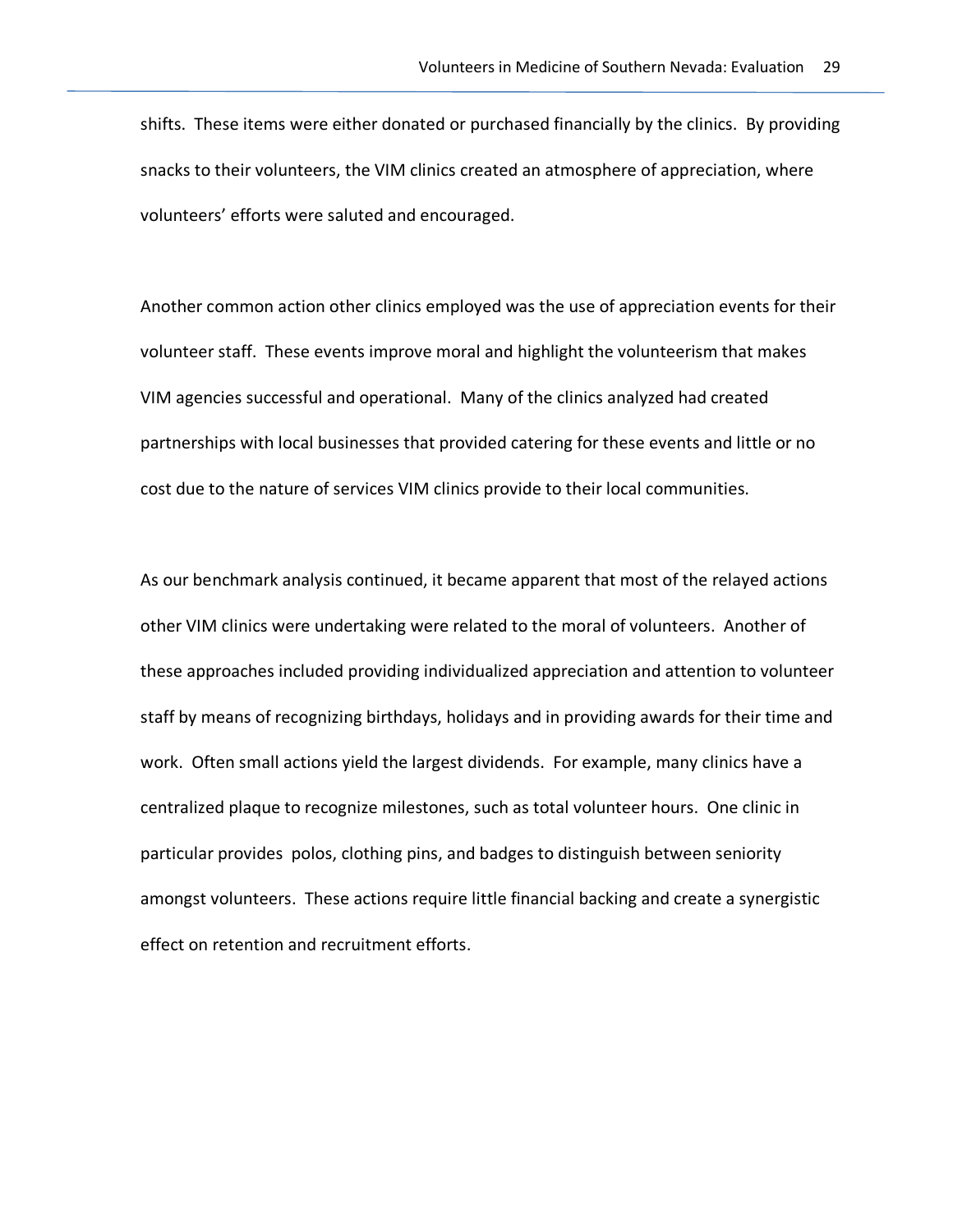# **VIM PROGRAM COMPARISONS**

|                                          | <b>VMSN</b><br>(Southern<br>Nevada) | Jacksonville<br><b>VIM</b> | South<br>Jersey-<br>Atlantic<br>County | <b>VIM San</b><br><b>Diego</b> | Clinic by<br>the Bay-<br>San<br>Francisco | <b>Macon</b><br>Volunteer-<br>Macon, GA | <b>VIM Clinic</b><br>of the<br>Cascades-<br><b>OR</b> |
|------------------------------------------|-------------------------------------|----------------------------|----------------------------------------|--------------------------------|-------------------------------------------|-----------------------------------------|-------------------------------------------------------|
| Population                               | 2,204,079                           | 892,062                    | 1,251,521                              | 3,337,685                      | 1,655,773                                 | 35,982                                  | 233,756                                               |
| Licensed<br>Volunteers                   | 107                                 | 112                        | 100                                    | 30                             | 25                                        | 250-300                                 | 87                                                    |
| Annual<br>Patient<br><b>Visits</b>       | 7500                                | 6000                       | 550                                    | $2500 -$<br>3000               | 1700-<br>2000                             | 5294                                    | 1000                                                  |
| Patients<br>per<br>Physician<br>(Annual) | 70                                  | 53                         | 5.5                                    | 83-100                         | 68-80                                     | $21 - 17$                               | 11                                                    |

**Source: U.S. Census Bureau**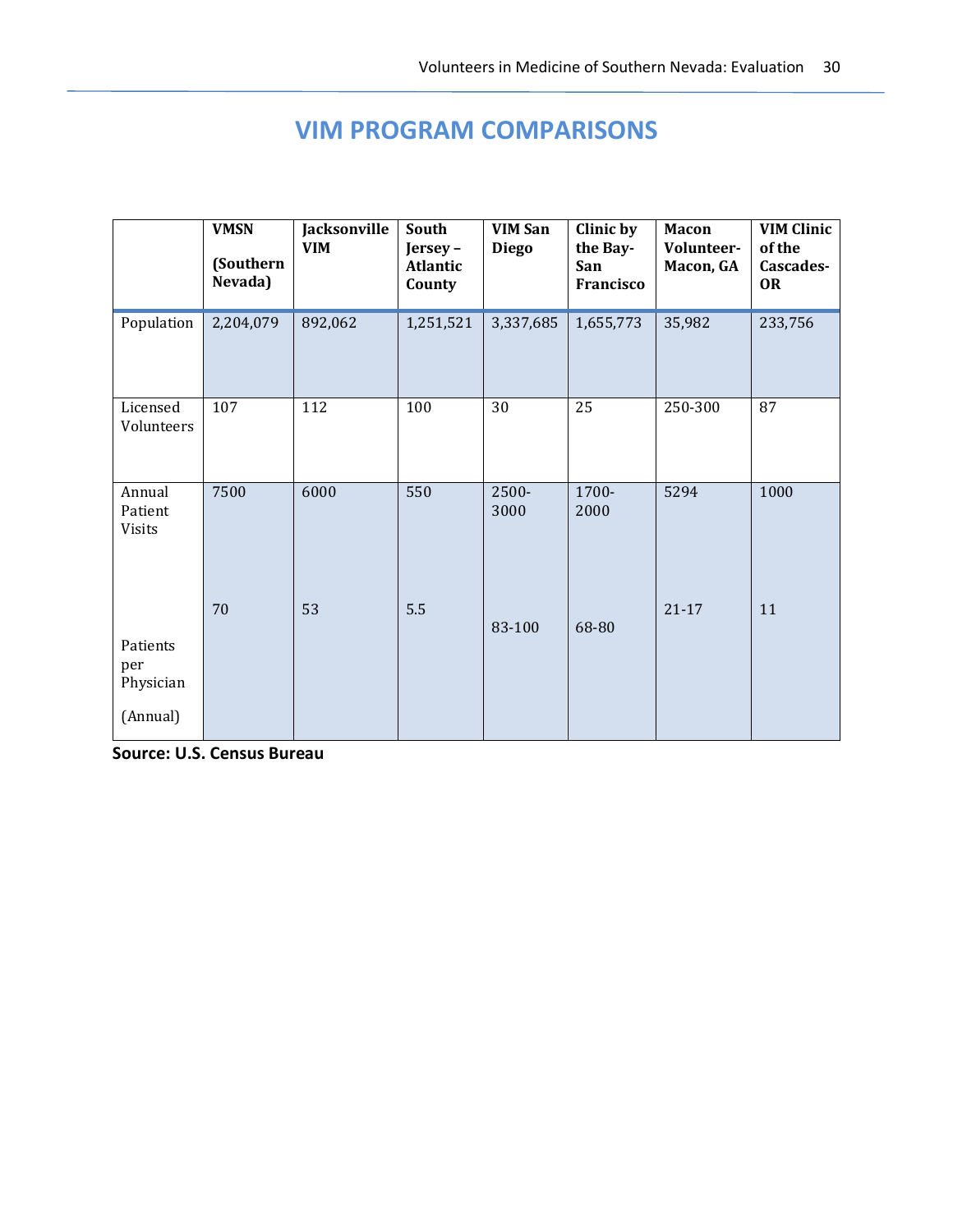## **Individual Agency Comparisons**

Below is an overview of the programs we chose to administer our benchmark studies. This is only six of the fifteen VIM agencies we contacted. Below includes a brief summation of each of the six clinics we chose, why we believe they are comparable and a highlighted synopsis of what they specifically do well in terms of their volunteer and retention efforts.

#### • **Jacksonville**

The first comparable VIM Clinic re reviewed is in Jacksonville, Florida. Jackson is viewed as a comparable clinic to VMSN as the clinic serves an estimated population of roughly 892,062 in 2016. The demographics of the Jacksonville area are also similar to Las Vegas in that the population is known to be more transient than the national average.

Jacksonville primarily recruits medical professional volunteers via their current medical professional volunteers. Using a "personal word of mouth" approach, Jacksonville has created a community of medical volunteers that can utilize to adequately staff their agency. Jacksonville also uses extensive advertisements through local publications such as Spanishlanguage newspapers, local periodicals and community outlets. Jacksonville also initiates various volunteer support actions, such as providing snacks and recognizing volunteerism through appreciation certificates and awards.

Jackson has also taken some specific steps to promote and encourage medical professional volunteerism throughout their organization. This clinic provides full 30 minute examination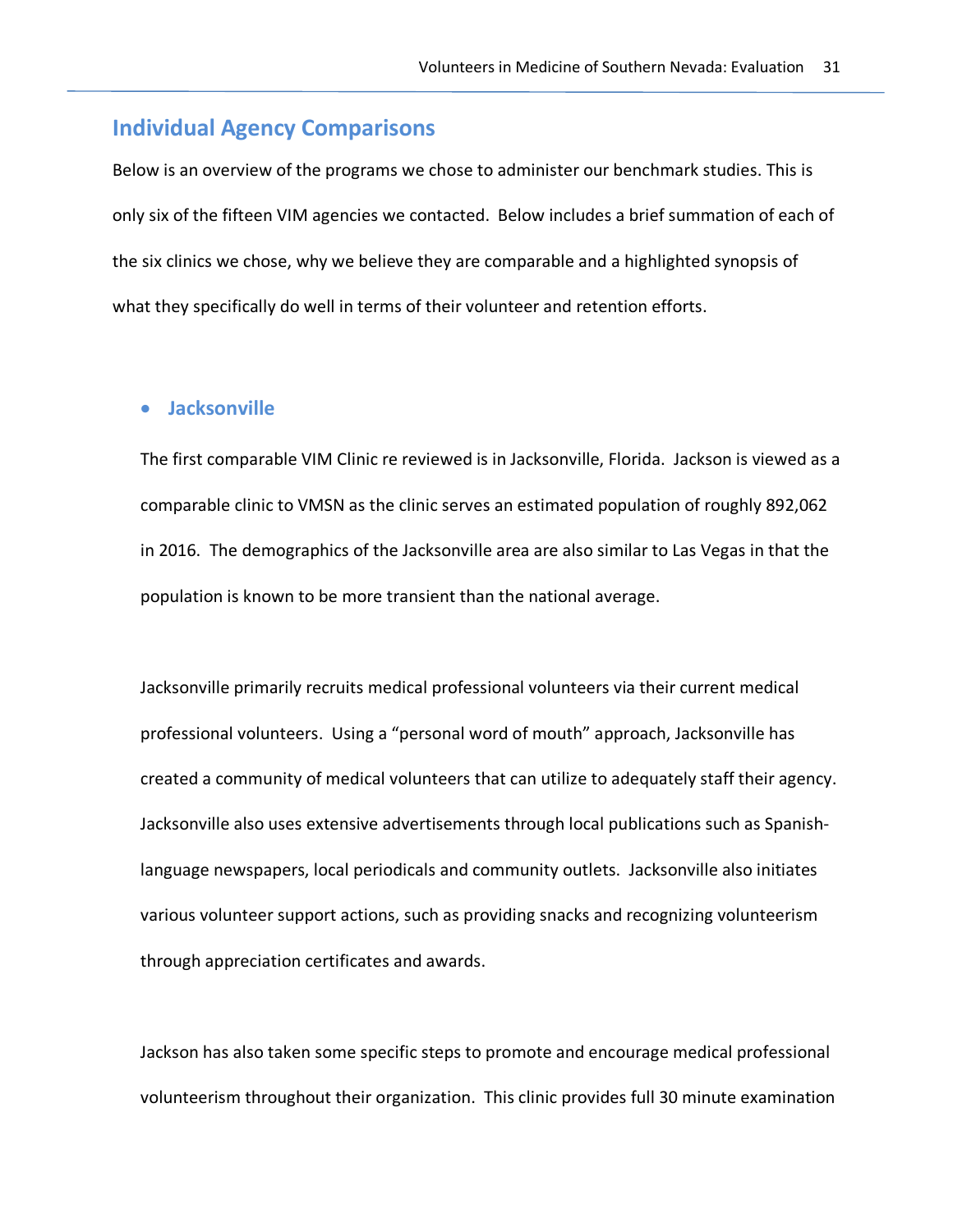appointments to allow physicians more time with patients to focus on medical healthcare. This fact is highly stressed between current medical volunteers and prospective medical professional volunteers, as patient time is rare in the healthcare industry.

Currently, Jacksonville has a plethora of volunteers that have been with their agencies for years. 19% have been volunteering for over 10 years; 19% have been volunteering for 5-10 years; 36% have been volunteering for 1-5 years; and 26% have been there for less than one year.

### • **South Jersey – Atlantic County**

The second comparable agency we reviewed was the South Jersey – Atlantic County clinic. The population of this region also compared favorably to the Southern Nevada. With a population of 1,251,521, South Jersey represents one of the most comparable agencies population wise with VMSN. However, the population of South Jersey tends to have higher incomes and educational levels than the population of Southern Nevada that should be considered. The South Jersey also services a smaller number of patients' percentage wise than VMSN does. This is largely due to the increased amount of cooperatives and social services agencies in the South Jersey area that benefits that population in terms of healthcare.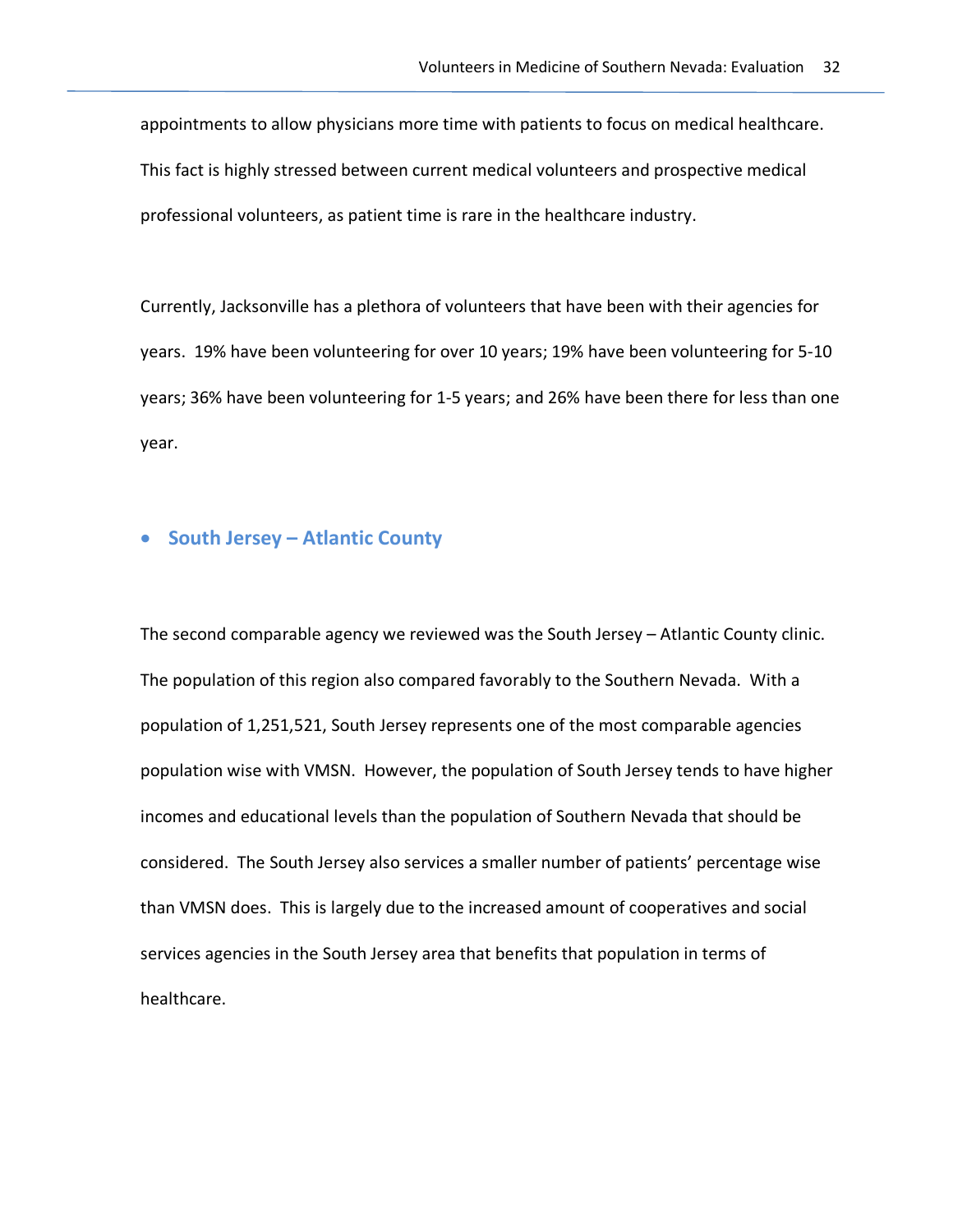South Jersey is very successful at recruiting nurse volunteers. South Jersey credits this success to regular and consistent participation in local health fairs, churches and other civic events and special events that highlight their services and need for volunteers. South Jersey also conducts advertising with local, free ads in regional papers and outlets. South Jersey maintains no specific recruitment or retention program. Rather South Jersey has a process; they believe is effective at onboarding and retaining prospective volunteers. This includes determining the level of patients volunteer physicians would like and the level of follow-up they are willing to engage in. South Jersey provides great deference to accommodate physicians' schedules. South Jersey also provides snacks and beverages for their volunteers.

#### • **VIM San Diego**

Another comparable clinic E2 reviewed in our benchmark analysis was VIM San Diego. With a population size of 3,337,685, the San Diego clinic provides services for a slightly larger population center than does VMSN within Southern Nevada. Demographically, the population of San Diego is also similar to Southern Nevada in terms of age, transience and healthcare needs. San Diego however is not experiencing a great a shortage in medical professionals as Southern Nevada currently is.

Serving approximately 3000 patients annually, VIM San Diego serves roughly half the patients VMSN does. However, San Diego has implemented a recruitment approach that includes maintaining participation with three different recruiter specific websites that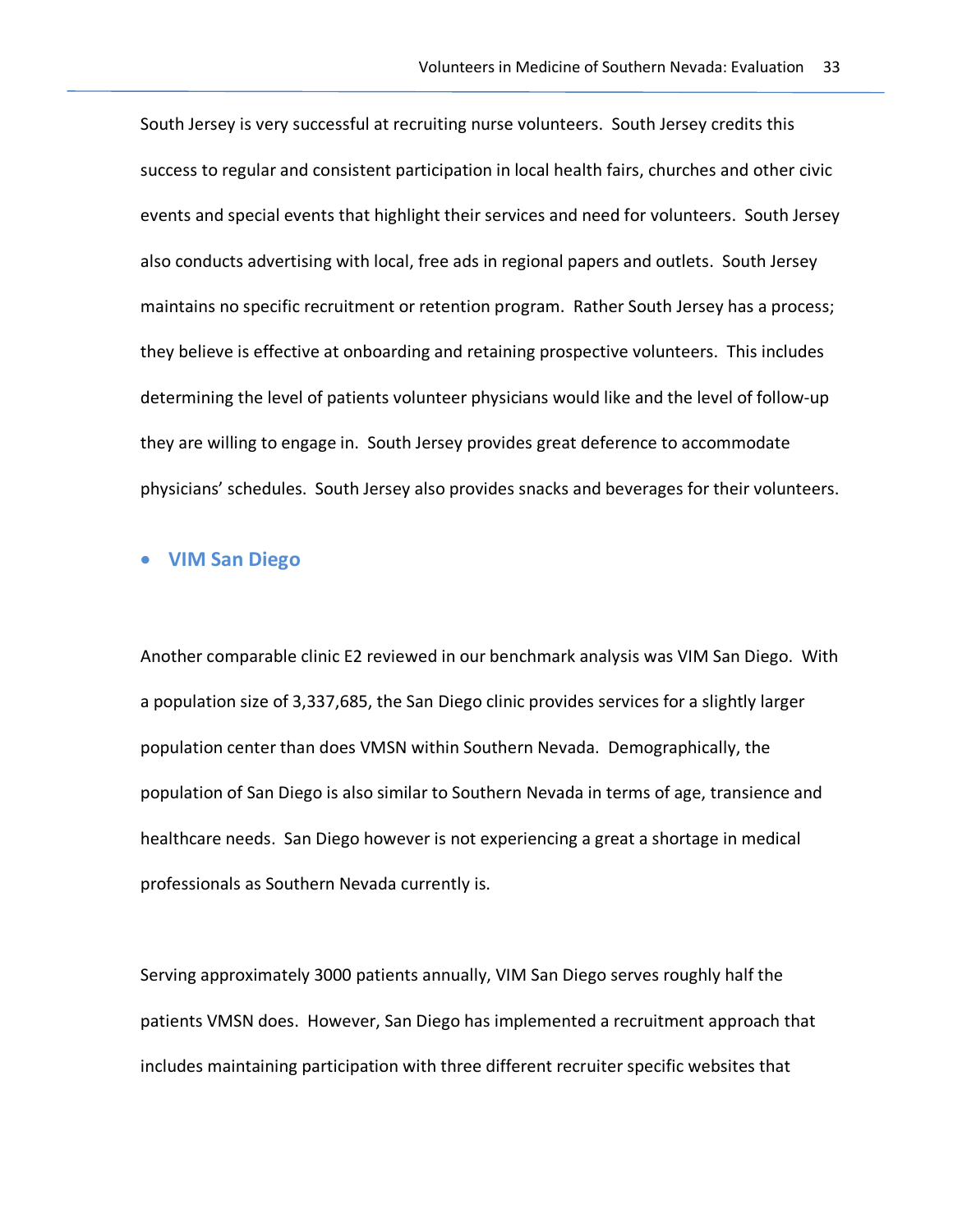match prospective volunteers with agencies in need. VIM San Diego also collaborates with the San Diego Medical Society, providing lectures at their retired physicians meetings, which yields regular new medical volunteers.

VIM San Diego is also unique in that the clinic hosts a quarterly dinner event for all medical professional volunteers to attend at no cost. At this meeting, physicians are able to address their concerns and San Diego clinic staff work to develop and maintain personal networks with their physicians in the hopes current medical professional volunteers will be successful in bringing over other medical professional volunteers.

#### • **VIM Clinic by the Bay-San Francisco**

Another comparable clinic included in E2's benchmark analysis was the Clinic by the Bay in San Francisco. In terms of population, Clinic by the Bay primarily serves the counties of San Mateo and San Francisco, which combined carry a population of roughly 1.6 million people. E2 evaluators again considered the demographic differences of this region as its population tends to be healthier and more educated than Southern Nevada as a whole. The Bay area population also has significantly higher incomes than people in Southern Nevada.

Clinic by the bay sees on average 1700-2000 patients with only volunteer staff of twentyfive medical professional volunteers who regularly volunteer once or twice per year. Clinic by the Bay is a VIM clinic that is active in social media engagement. This is not surprising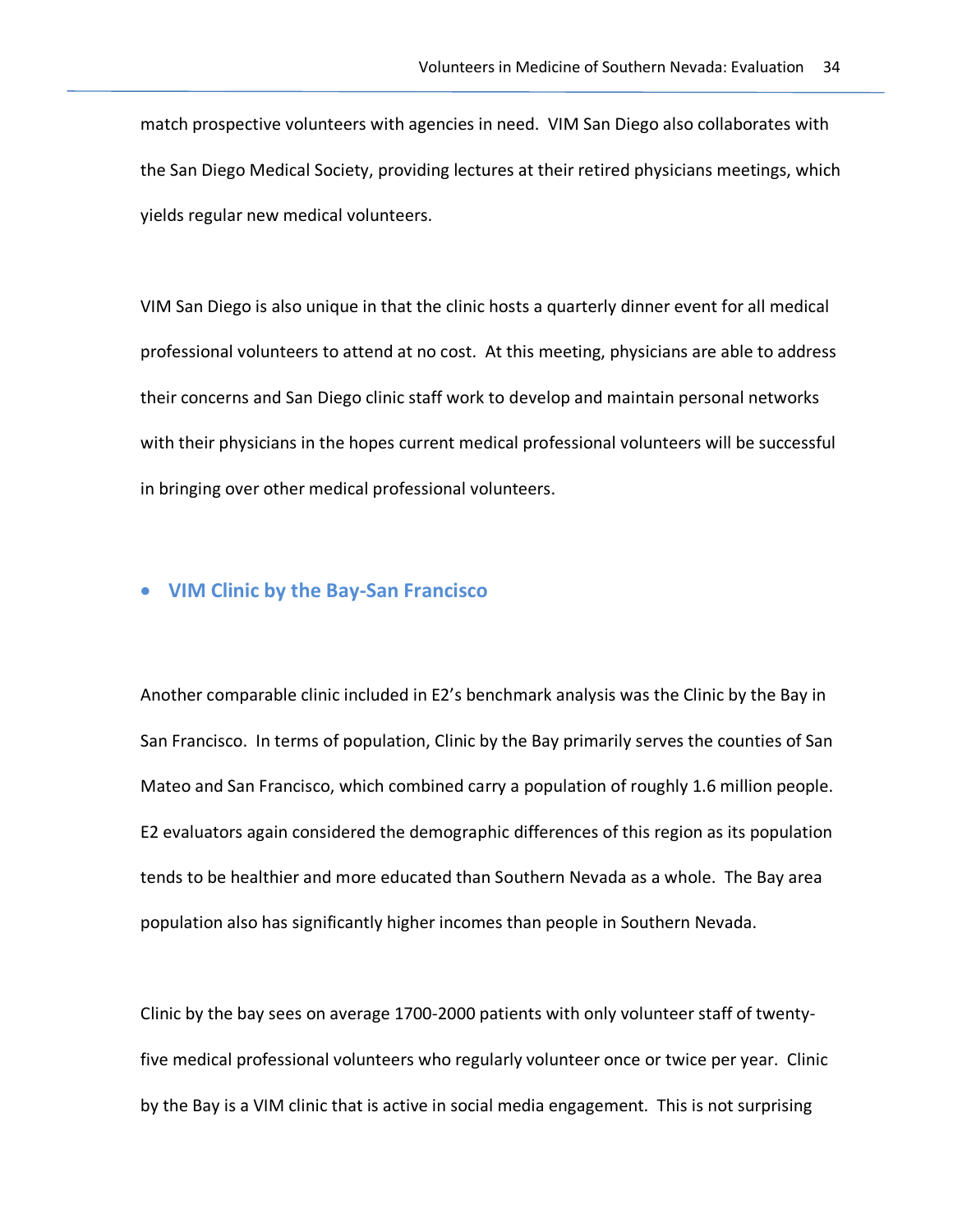given the Clinic's proximity to the Silicon valley, the technology capital of the world. Clinic by the Bay regularly posts on social media and is active in community outreach efforts. Clinic by the Bay also consistently updates and improves their organization's website as roughly over half of the clinic's prospective volunteers apply through their website. Clinic by the Bay is another VIM clinic that uses appreciation efforts such as free snacks and beverages to their volunteers.

#### • **VIM Macon Volunteer-Macon, GA**

One of the final clinics we included in our benchmark analysis was the Macon Volunteer Clinic in Macon, Georgia. With a population just under 40,000, the Macon Volunteer clinic does not favorably compare to Southern Nevada. While the general population of this area does not correlate well to Southern Nevada's, the actual population of those served by this clinic mirrors Southern Nevadan's who utilize VMSN services.

The Macon Volunteer clinic has strong relationships and partnerships with local community organizations, medical schools and hospitals which allow the clinic to recruit and retain medical professionals with relative ease. The Macon Volunteer clinic also offers small incentives to encourage retention. For example, this clinic provides continuing education credits that are recognized by the Georgia Medical Composite Board and clinical ladder hours for nurses and nurse practitioners as well as providing snacks and beverages to current volunteers.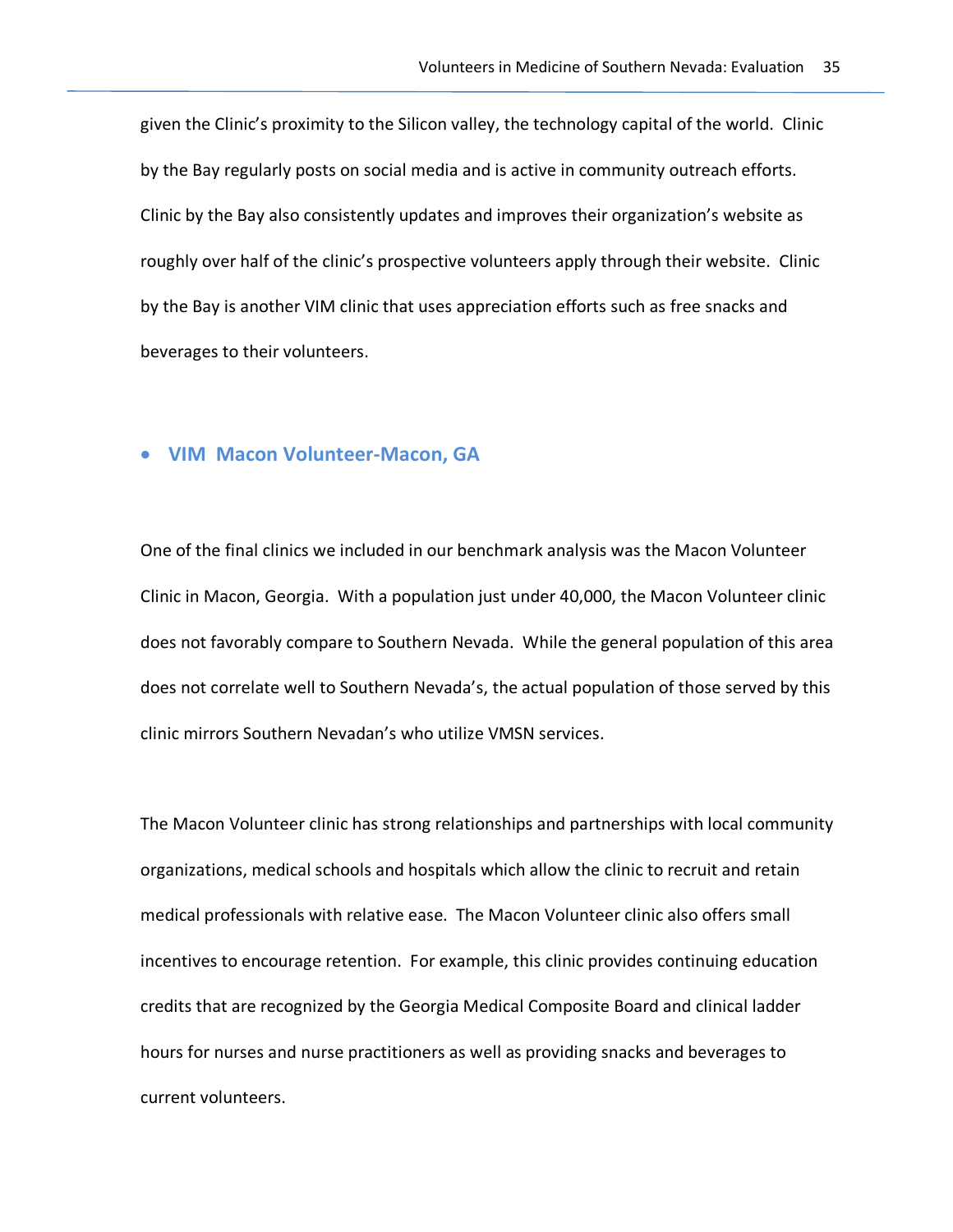The Macon clinic also hosts a volunteer appreciation event to highlight the spirit of volunteerism and where top volunteers can be recognized and celebrated. Additionally, the Macon clinic has a wonderful partnership with the Mercer University Medical School where faculties rotate on a monthly basis to the Macon clinic.

## • **VIM Clinic of the Cascades-OR**

The last comparable clinic E2 evaluated in our benchmark study was Clinic of the Cascades in Central Oregon. Serving a population of approximately 233,756, Clinic of the Cascades serves a smaller population than does VMSN. Still, their individual recruitment and retention efforts reinforce what our benchmark study thus far demonstrates, that various actions can improve and increase volunteerism within medical professional volunteers.

Clinic of the Cascades uses a "word of mouth" strategy as their main marketing technique. At Clinic of the Cascades, the volunteer manager will regularly follow up on medical professional volunteer leads by making contact and inviting prospective volunteers for a visit to the clinic. These potential medical volunteers are then referred to the clinic's medical director for follow-up discussions. The main point at Clinic of the Cascades is to be very proactive in following up on potential and disclosed volunteer leads.

Clinic of the Cascades uses a similar, informal approach towards their retention efforts. Clinic staff attempts to address every concern they can control for medical professional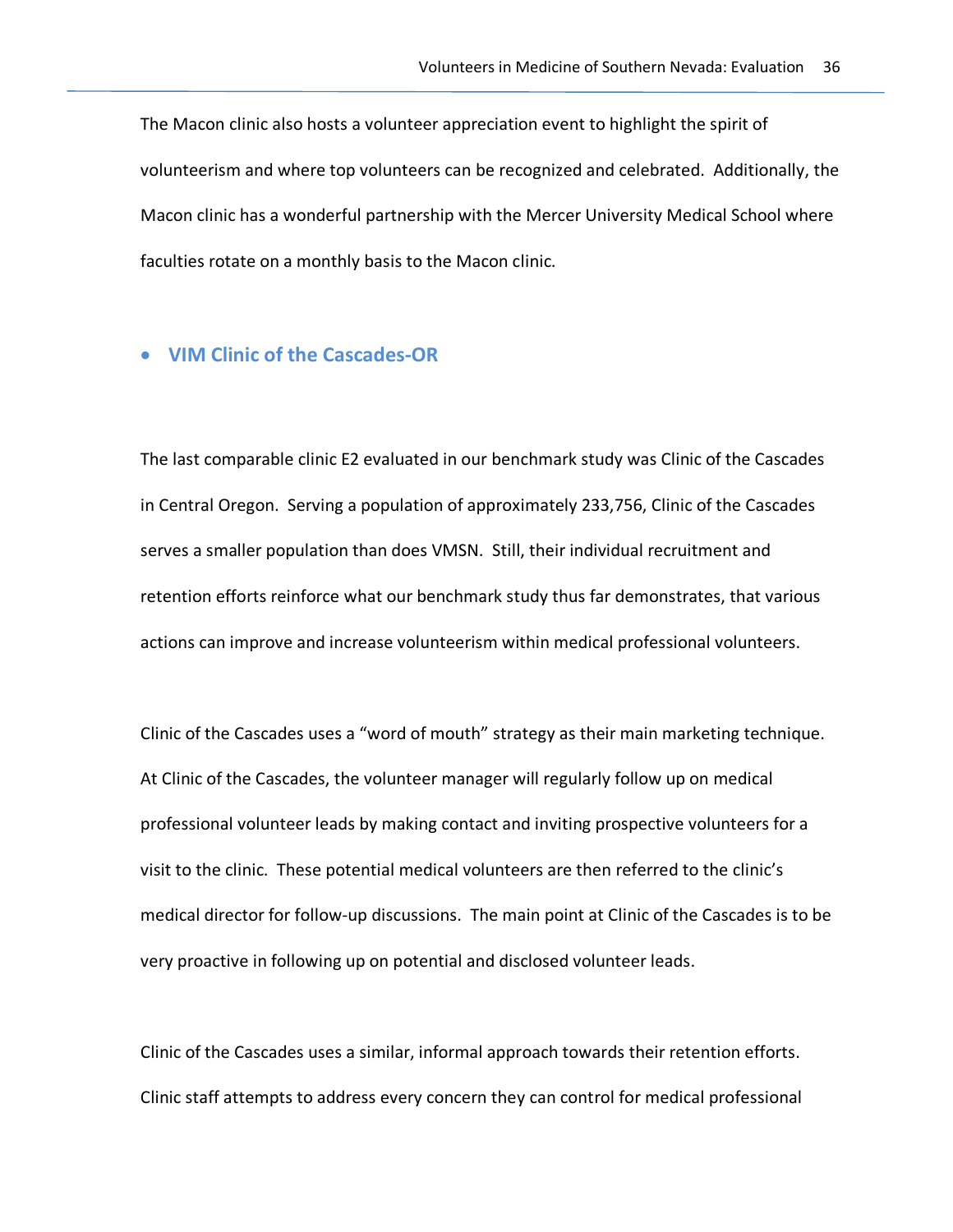volunteers, to ensure medical volunteers are satisfied and motivated to continue volunteering their time at the clinic. Snack and beverages are provided, much like other VIM clinics. Clinic of the Cascades also hosts a recognition program where volunteers receive mementos acknowledging their volunteerism and a recognition banquet is held annually.

# **6.3 Staff Interviews**

Interviews conducted with licensed medical professionals and training medical professionals provided valuable insight and knowledge into internal aspects of Volunteers of Medicine of Southern Nevada. Participant information pertaining to actual names and title information are not published in this evaluation. The participant's responses are summarized below, for actual interview questions, please refer to Appendices.

E2 conducted informal interviews with volunteers at the Ruffin Family Clinic in Southern Nevada to obtain first-hand information pertaining to the recruitment and retention of volunteer staff.

The following questions were asked in sequence to those interviewed:

- *Why are you volunteering at VMSN?*
- *What was the biggest challenge/obstacle to volunteering at VMSN?*
- *Do you feel supported volunteering at VMSN?*
- *Have you observed any impacts from volunteering with VMSN?*
- *Recommendations to assist with the recruitment/retention of future volunteers?*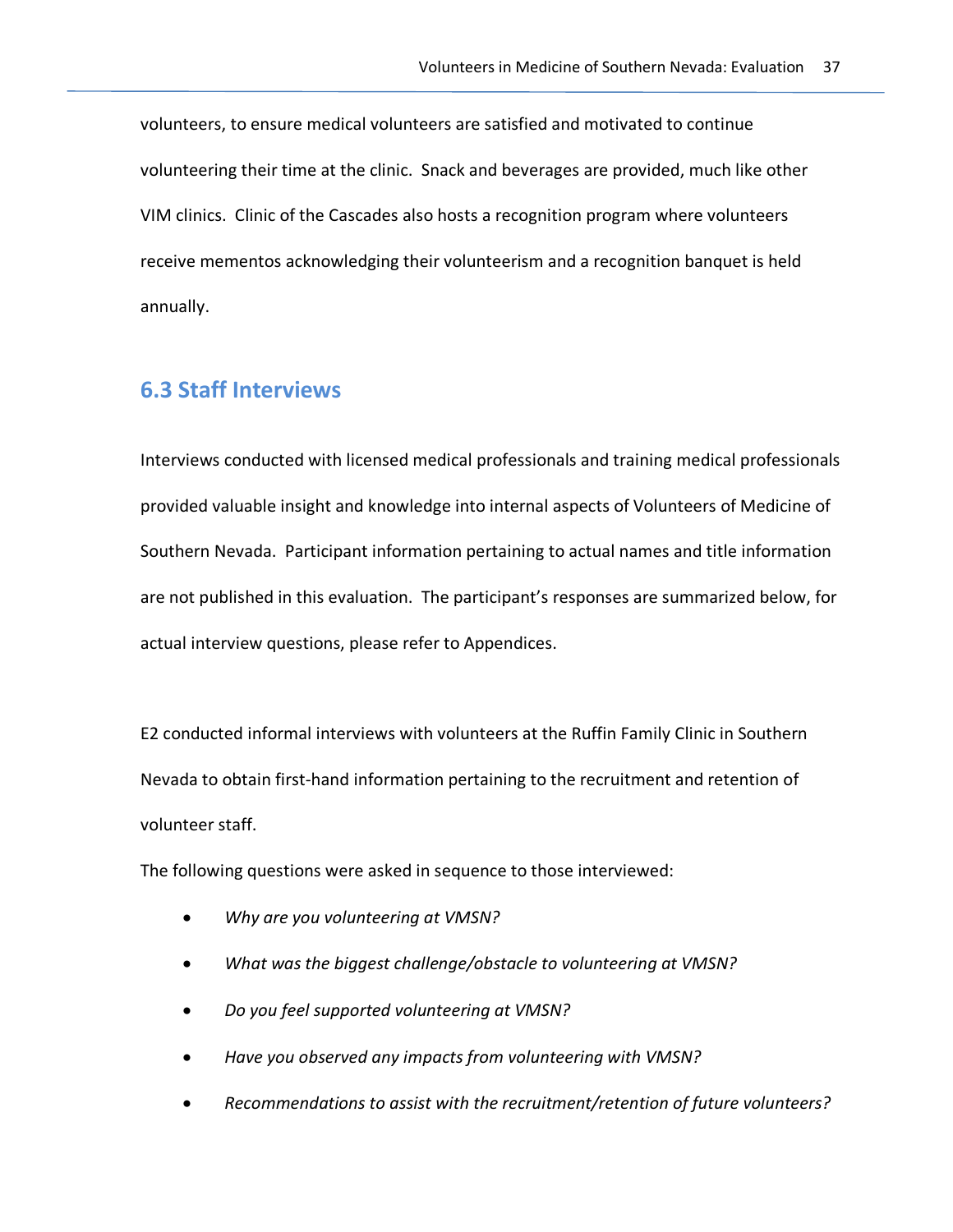Based on the summarized interview responses to these questions, the following are the major conclusions from our interview findings.

# **1. Medical student volunteers do so nearly entirely as a requirement of their medical school requirements**

Our first conclusion highlights the importance and need for VMSN to have effective partnerships with local medical schools and training sites to augment their already signed up student volunteers.

# **2. 80% of medical student volunteers interviewed state they would not continue to volunteer once their school hours have been completed**

The knowledge that all, if not most student volunteers will volunteer only so long as they continue to require medical training hours means VMSN should focus efforts for student volunteers on the retention side.

#### **3. Scheduling does not appears to be an obstacle or constraint for student volunteers**

Student volunteers differ greatly from licensed volunteers as their required training hours serves as a personal incentive. Student volunteers present as more likely to accommodate scheduling needs at VMSN due to requiring completion of their hours.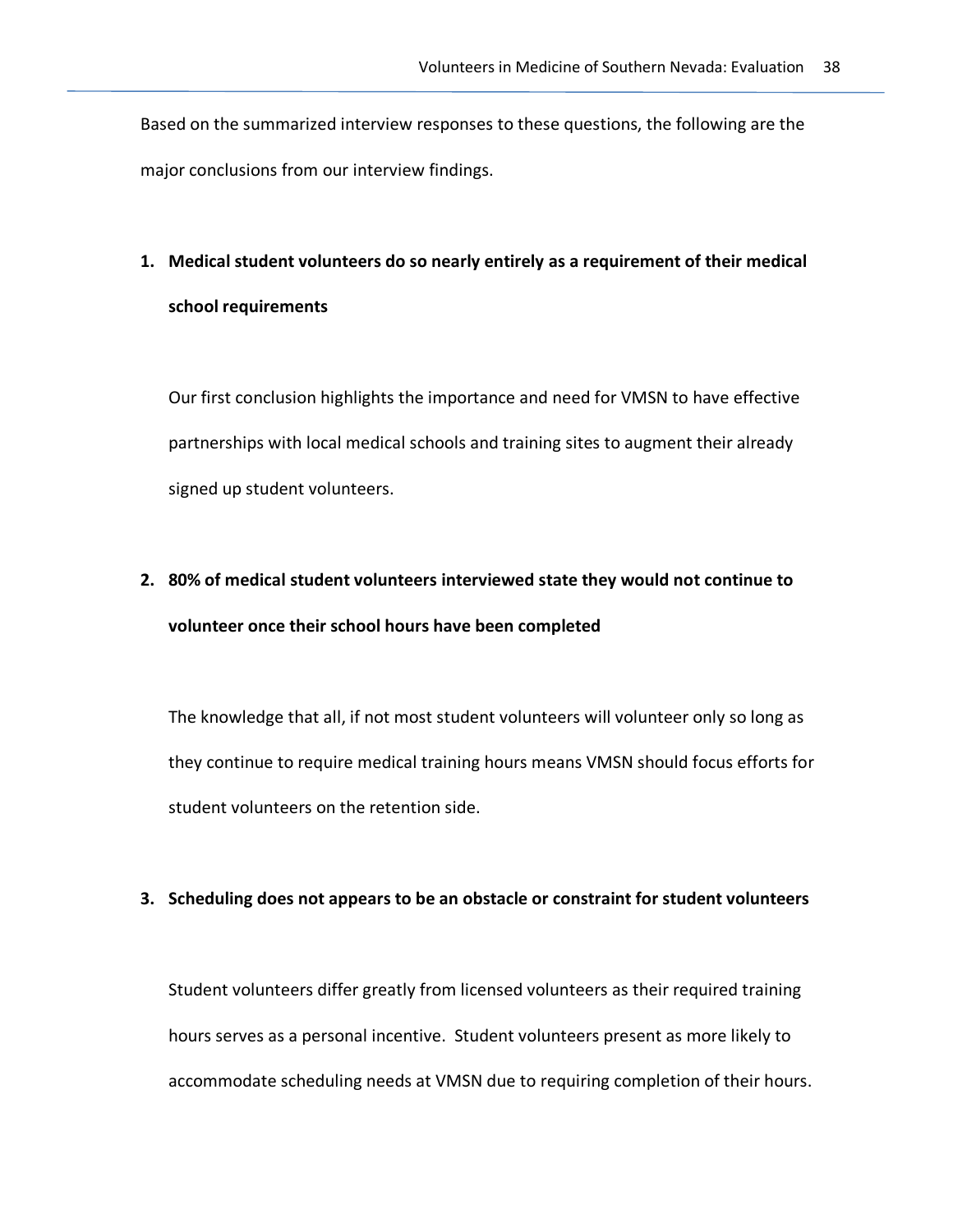#### **4. Roughly two-thirds of VMSN's doctor volunteers are retired**

A majority of VMSN's licensed volunteers are retired and have the flexibility to volunteer weekdays and during normal business hours. VMSN regularly operates Tuesday through Saturday, 8am-5pm.

# **5. Scheduling and awareness appear to be the greatest impediments for licensed volunteer retention**

Scheduling conflicts, in terms of when licensed volunteers can actually volunteer greatly impacts those willing and able to volunteer at VMSN. Additionally, the lack of awareness and need limits licensed medical professionals from knowing they can volunteer their services and time at VMSN.

# **6. Doctor volunteers believe greater outreach via marketing and awareness would yield the best results in recruiting more licensed volunteers**

Several interviewed licensed medical professionals stated they themselves only became aware of VMSN through charity events and/or word of mouth from friends already volunteering their time at VMSN. Interviewees are largely in agreement that increased marketing would lead to increased pools of prospective volunteers, likely in all volunteer areas.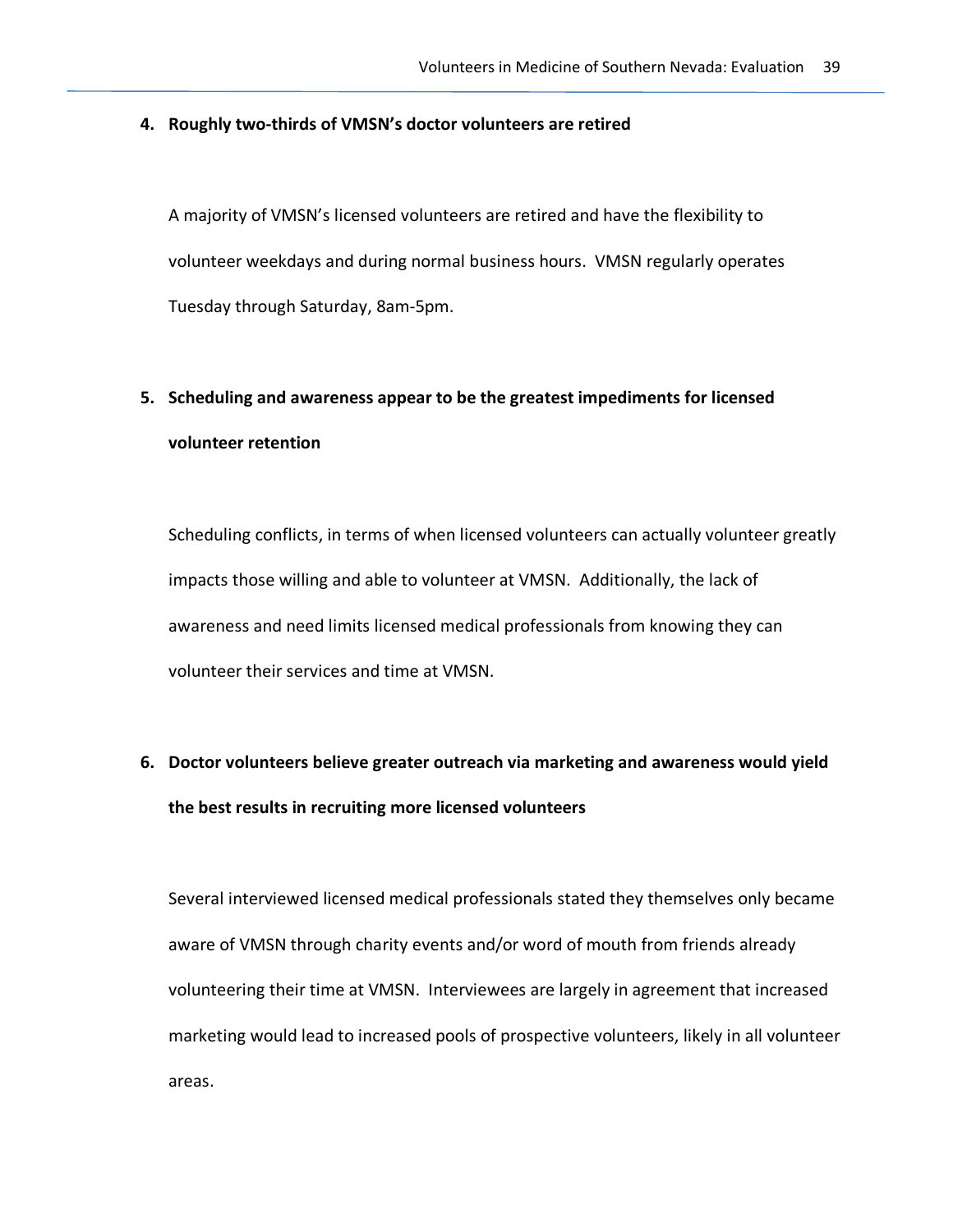Overall, interview responses highlight the need for increased marketing and awareness for Volunteers in Medicine of Southern Nevada as well as an increased ability to accommodate licensed professionals schedules might lead to increased recruitment and retention efforts within the pool of licensed medical volunteers.

# **6.4 Field Observations**

Upon evaluating Volunteers in Medicine of Southern Nevada during normal business operations, we made observations on the process volunteers engage in while volunteering at VMSN for both licensed medical professionals and regular administrative volunteer staff. Our analysis details observations almost entirely focused on licensed medical volunteers.

Our focus on licensed medical professional volunteers stems from the increased need VMSN has for licensed medical professionals. Licensed volunteers were observed arriving at VMSN just prior to their scheduled shifts. Licensed volunteers were not required to attend or be present for morning huddles. Licensed volunteer staff was observed doing very little administrative functions, as those tasks were performed by volunteer nurses, medical students and scribes. Evaluator observed several licensed volunteers arrived just prior to their shift and then leaving immediately after their volunteer shift. These observations enforce the idea that much of the "red tape" and time consuming tasks these professionals might have to partake in have been eliminated from their volunteer shifts in efforts to streamline and improve their volunteer shifts.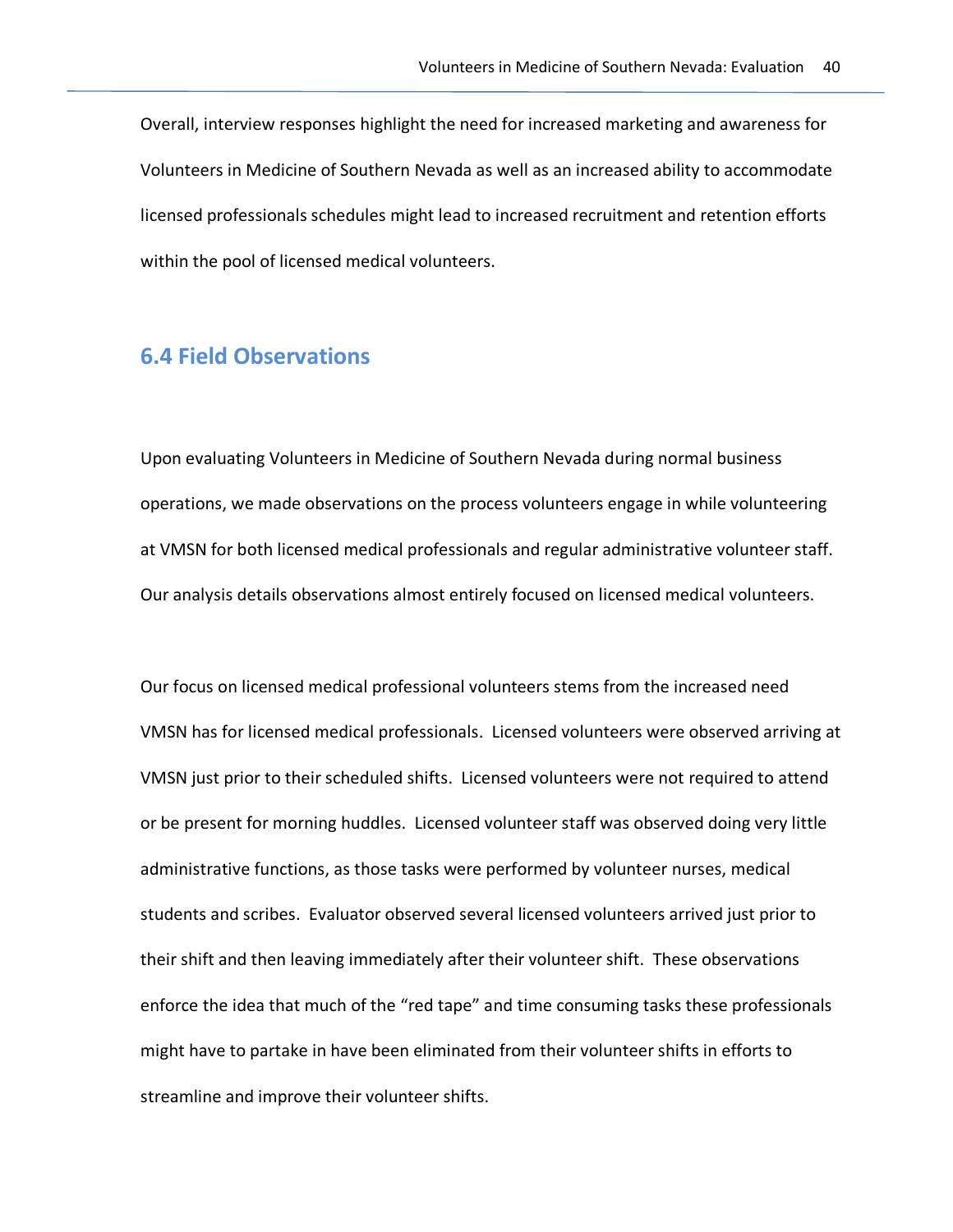The following bullet-points are observations considered to be areas of strength for VMSN to increase their effectiveness in the recruitment and retention of licensed volunteers:

- Deference to licensed volunteers for scheduling/shifts at VMSN
- Licensed volunteers are assigned nurses, student volunteers, and a scribe to limit/reduce the amount of administrative functions doctor volunteers must engage in during volunteer shifts
	- Doctor volunteers freely provide guidance and assist with training student

## volunteers

• Doctor volunteers can form relationships and build rapport with their patients through increased examination time

The following bullet-points are observations considered to be areas in need of improvement for VMSN to increase their effectiveness in the recruitment and retention of licensed volunteers:

• Administrative volunteers give deference to licensed volunteers who do not fully

or thoroughly understand VMSN policies and procedures

- VMSN has a limited number of licensed volunteers to administer medical services on any given day
- VMSN does not conduct daily exit surveys or provide a means for licensed volunteer staff to ask for assistance or notify of VMSN of volunteer issues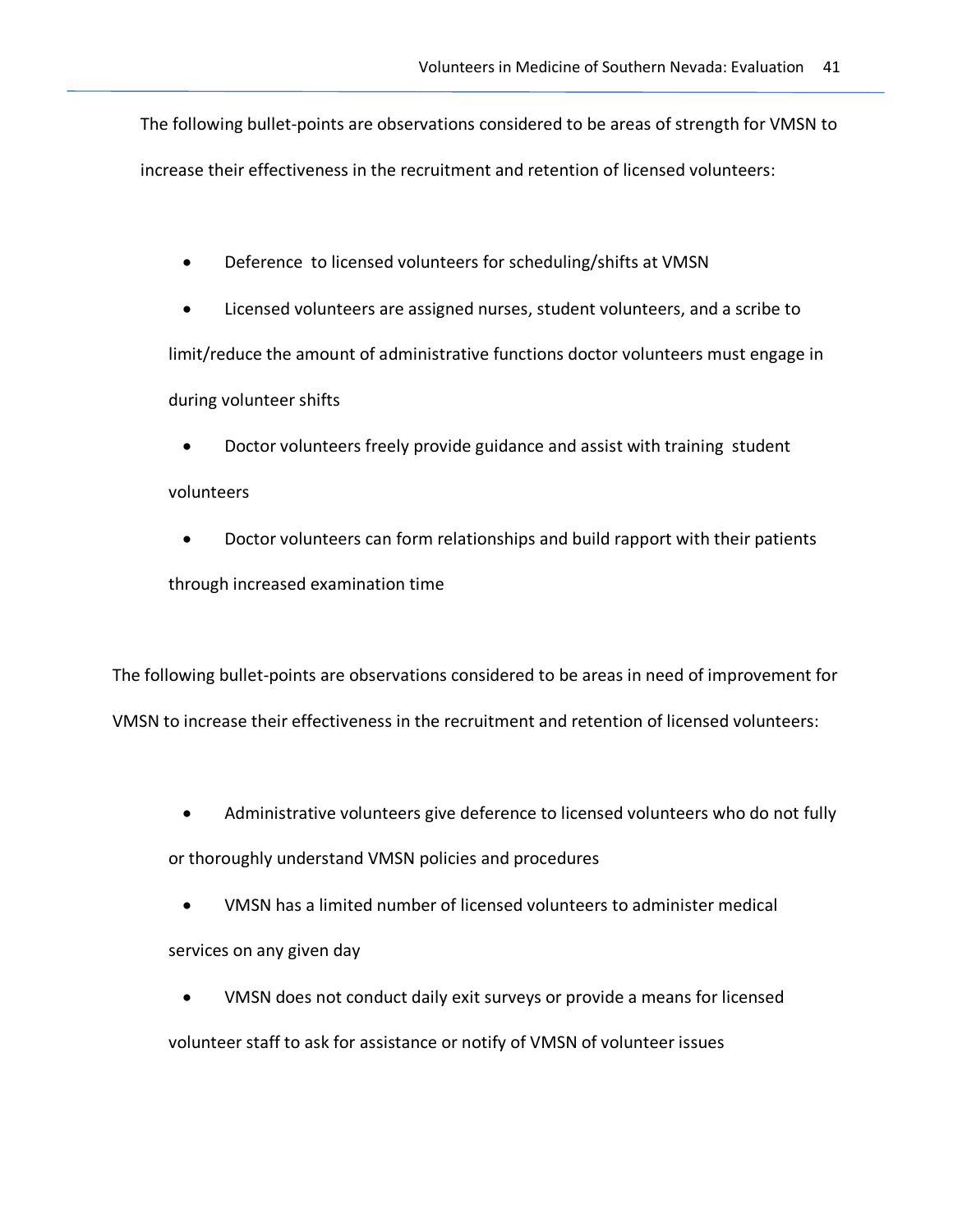# **7. Recommendations**

The recommendations created by E2 evaluators were created using the qualitative data outlined in the report above. This data includes relevant information via our literature reviews, benchmark analysis and interviews & field observations. E2 developed and categorized our recommendations as either short-term recommendation or medium to long-term recommendations. Based on discussions held with VMSN executive staff, E2 set out to develop recommendations and strategies that might assist VMSN with meaningful data and recommendations to aid with VMSN's recruitment and retention efforts of medical professional volunteers.

This section of E2's report highlights these recommendations, including a brief justification for this recommendation as well as strategies VMSN might take to implement the recommendation.

## **7.1 Short Term Recommendations:**

## • **Organization Improvements**

A variety of low cost fundraising tools are available to VMSN. For example, VMSN could incorporate a fundraising portal into their website, allowing website visitors and prospective volunteers the opportunity to provide funding to VMSN. These funds could be used for a variety of facets, specifically in VMSN's organizational realm, towards volunteer recognition efforts.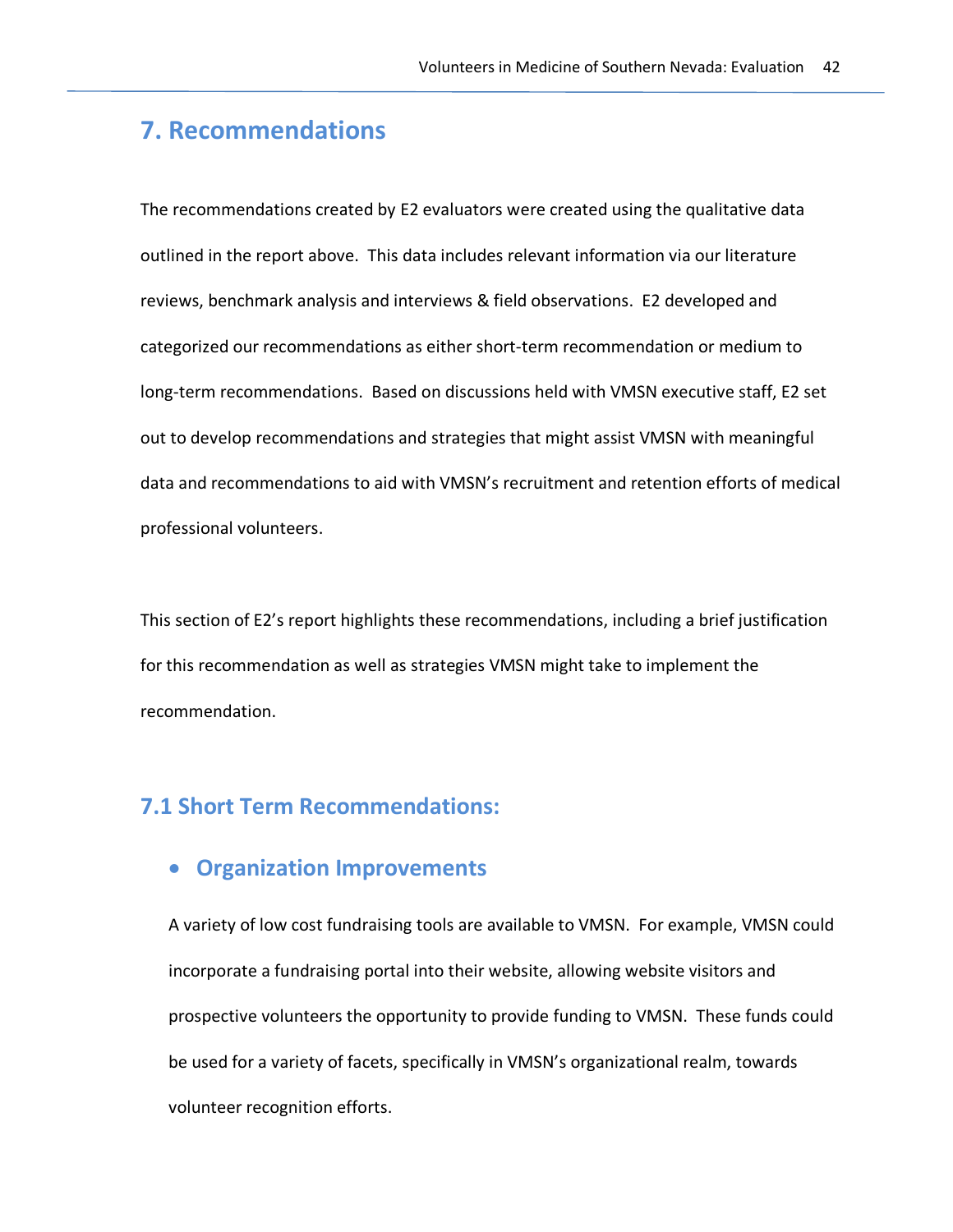By continually recognizing their volunteers, VMSN creates a synergistic word of mouth effect among its volunteers that can permeate the community. This word of mouth marketing increases both volunteers and retention as prospective volunteers become aware of a highly regarded agency where they can donate their services and time. E2's findings, including from all three qualitative methodologies used in this report highlight the importance of volunteer recognition. More so than employees, volunteers want to be recognized for their time. Donating your services and time is highly valuable and should be treated as such. Providing increased amenities boosts moral and furthers positive word of mouth for the agency.

It is also important that VMSN properly address prospective volunteers, specifically, licensed medical professionals who are expressing an interest in donation both their services and time. Most of the agencies reviewed in our benchmark studies that expressed no limit or serious need for licensed physician volunteers had procedures in place to immediately respond same day to prospective professions. These professionals were usually referred to the agencies medical director, much as VMSN does now, however, E2 stresses this was done within hours of contact in comparable clinics.

## • **Increased Marketing**

Increasing visibility is vital for Volunteers in Medicine of Southern Nevada as the agency and community grow in tandem. By publishing volunteer needs in local publications, to low cost advertising on public radio, VMSN has the opportunity to reach an increasingly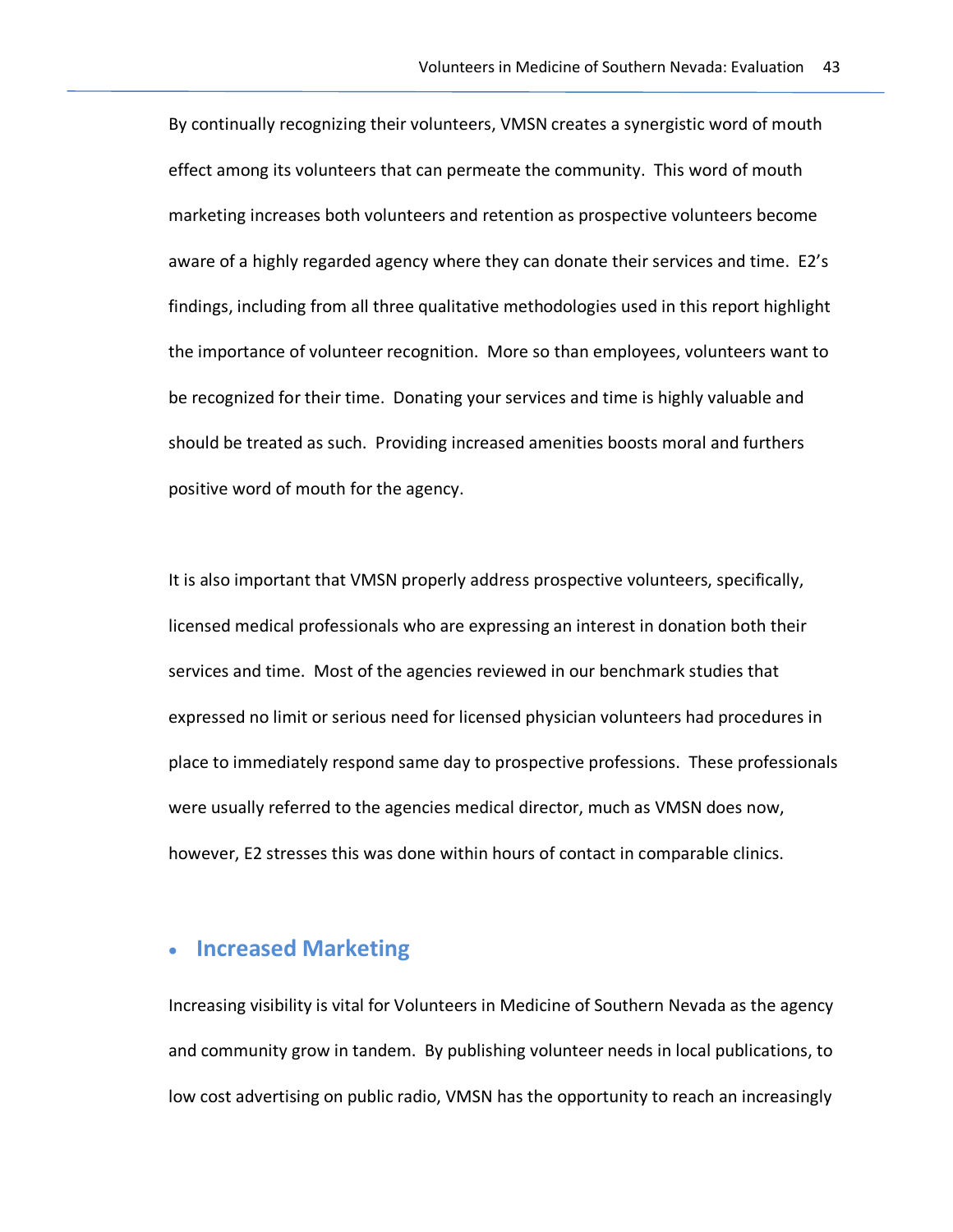diverse population within Southern Nevada. This will increase the clinics exposure to both patients and prospective volunteers.

Participating in events like "Health Week" or hosting an information booth at local and special events continues to provide exposure for VMSN and increases the pool of potential volunteers. Staffing these information booths with volunteers is a useful strategy to recruit more volunteers and allows VMSN to provide current volunteers the task of helping to recruit more volunteers. Volunteers recruiting volunteers is a main method many comparable VIM clinics used. Informal staff interviews also highlighted the fact that many current VMSN volunteers knew a current licensed volunteer before deciding to volunteer themselves.

# **7.2 Medium to Long Term Recommendations:**

# • **Maintain & Develop New Volunteer Partnerships**

VMSN has the opportunity to establish a strong foundation with UNLV's emerging medical school. By fostering a strong partnership now, VMSN will be able to capitalize for years on the potential pool of new licensed medical professionals who may require and/or want patient hours for residency or accreditation purposes. E2's benchmark analysis and staff interviews again highlight the importance of nurtured relationships and the benefits they yield.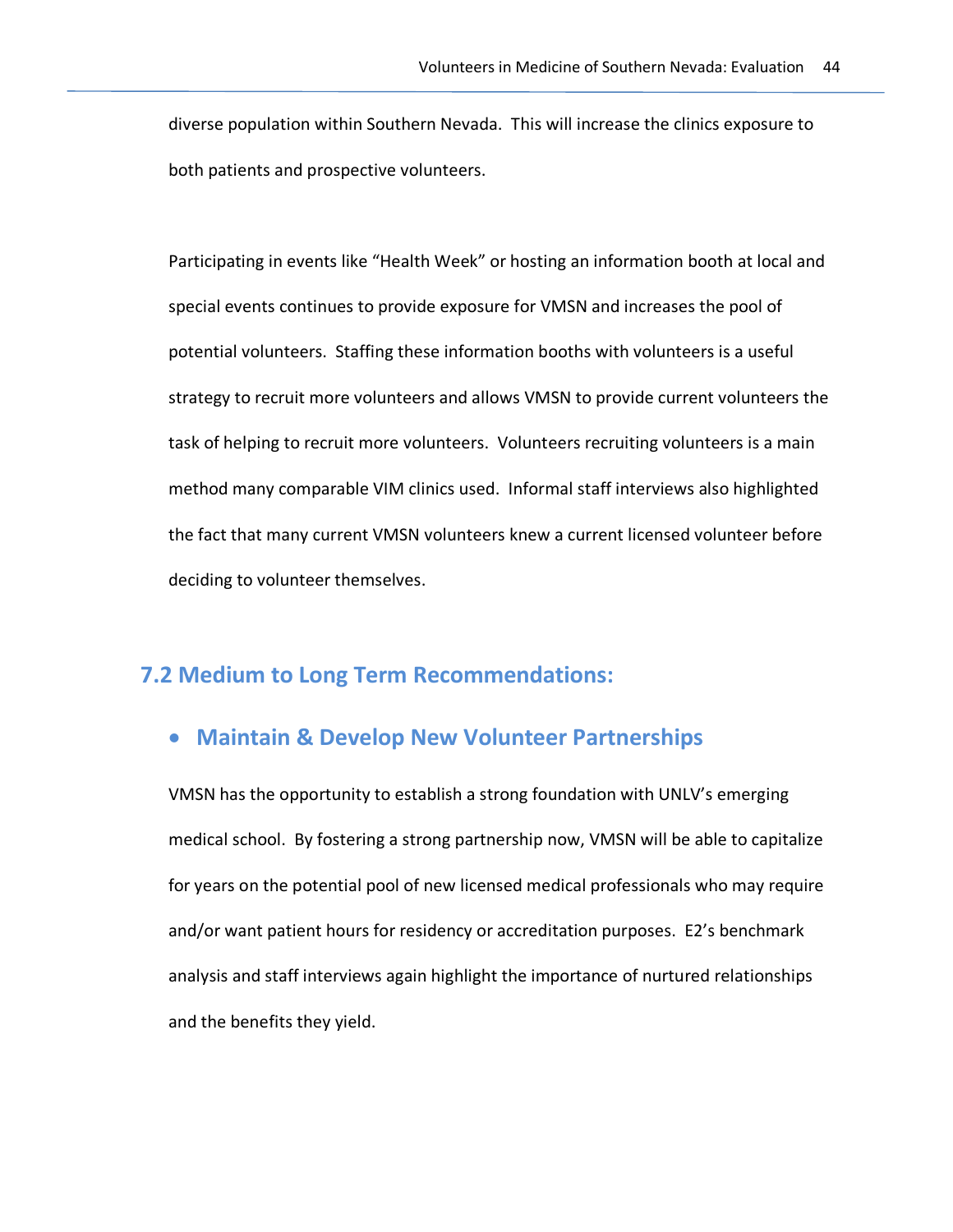Other success volunteer programs in comparable VIM clinics had strong relationship with medical schools or charitable medical foundations that assisted them in locating and retaining medical volunteers. Continue to foster VMSN's current relationship with Roseman University. This institution provides a growing number of volunteers for VMSN and can be a strong recruitment tool as they have a national presence.

# • **Increased engagement with the Community**

VMSN could participate in more community events. Las Vegas hosts more fair, exhibitions and local events than most cities in the United States, regardless of population size. Engaging in the community in more of these sponsored events would expand awareness about VMSN to more and more of Southern Nevada while also increasing volunteers.

Creating and distributing pamphlets specifically targeted to licensed medical volunteers when authorized and providing them at every local area hospitals, in breakrooms and medical stations would increase awareness of VMSN services and likely result in increased applicants.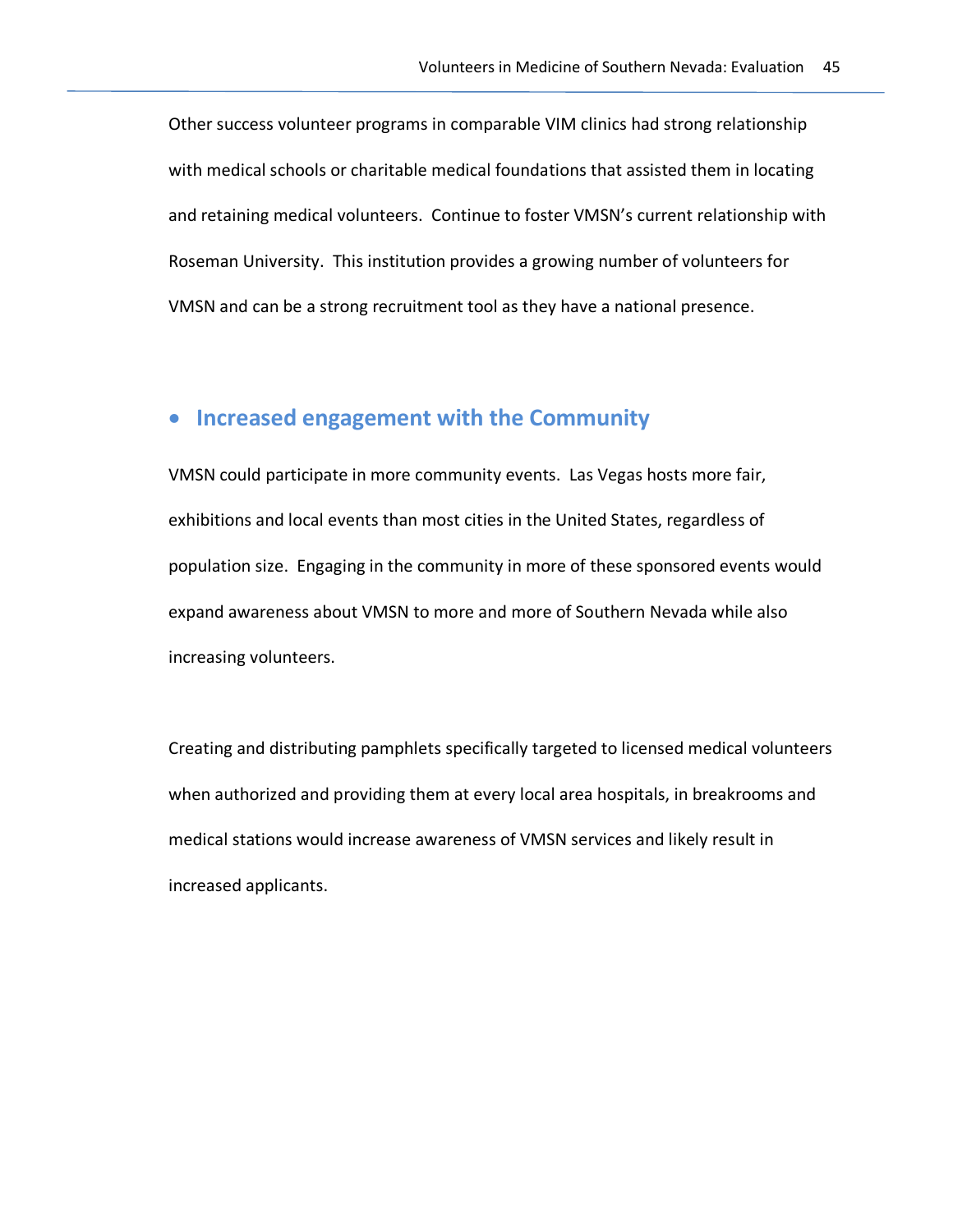# **Conclusion**

The purpose of the Volunteers in Medicine of Southern Nevada program evaluation was to understand and analyze ways in which VMSN can increase the effectiveness of their volunteer recruitment and retention efforts. Done correctly, evaluations can be beneficial forms of information for organizations to utilize in improvement efforts. To complete our evaluation, E2 used a straight forward qualitative approach using the aforementioned literature reviews, benchmark studies, and staff interviews & field observations. In order to accomplish and obtain this research data, E2 reached out and corresponded with various national VIM clinics in addition to conducting field observation and staff interviews. E2 believes our literature review provides a structural foundation for what is most important in volunteer recruitment and retention and correlates to E2's overall findings and recommendations.

Overall, the recommendations suggested by E2 include the following: organizational improvements, such as quicker response times for prospective volunteers and more recognition efforts. Increased marketing and media exposure, many comparable VIM clinics have found great success and increased volunteer recruitment of both licensed and student medical volunteers through social media and free media publications. Longer term recommendations E2 believes VMSN should implement include: maintaining and developing collaborations with medical schools and hospitals. The Las Vegas area is currently a new medical school which may yield new relationship opportunities in the future. VMSN should also increase their engagement with the community. This recommendation, while similar to increased marketing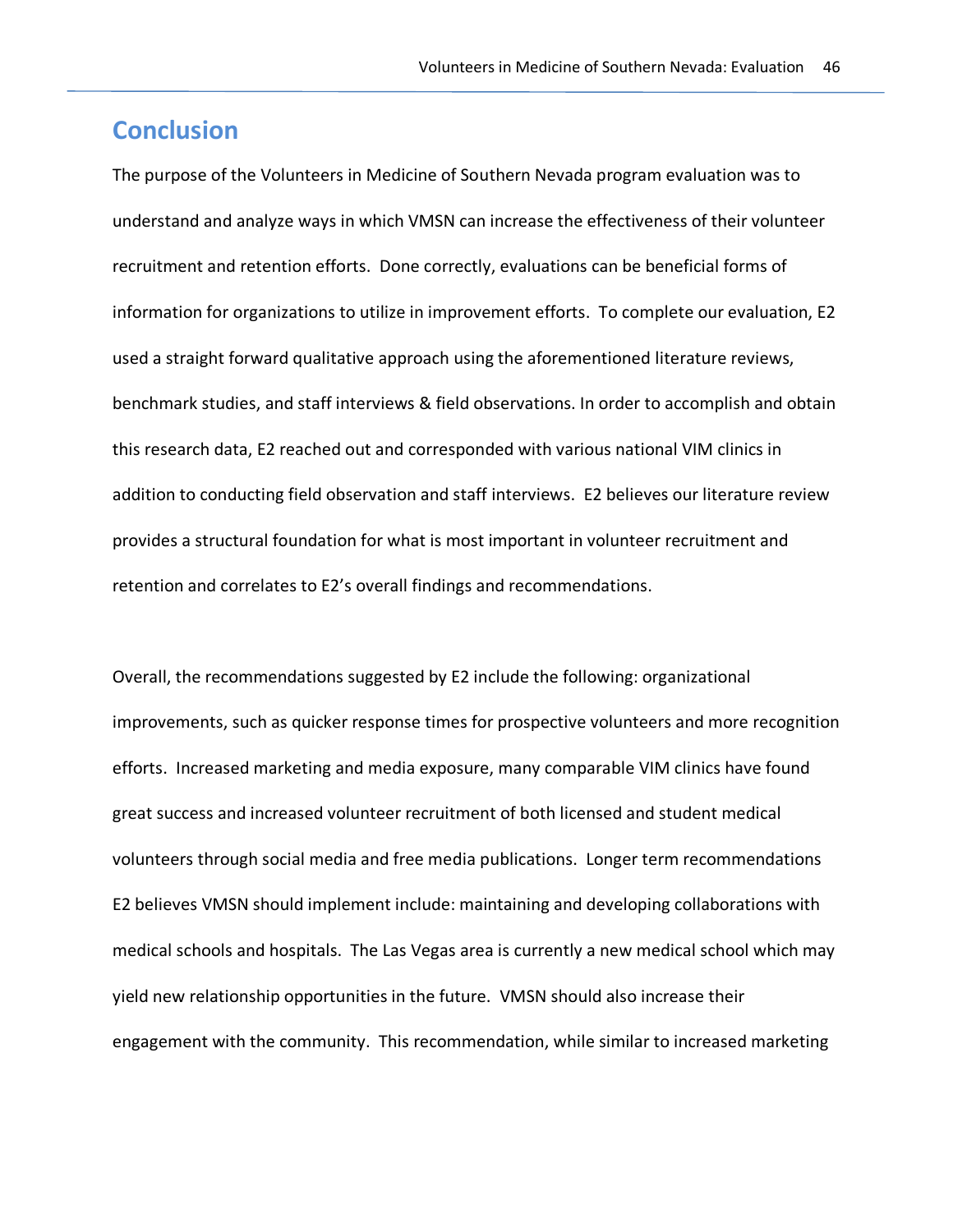efforts, is more specific to engaging in training seminars and community events that raise awareness and builds a long term relationship between VMSN and the Las Vegas area.

E2 believes this program evaluation includes valuable information for VMSN and future program evaluators to utilize for current and future recommendations for VMSN. E2's recommendation should improve VMSN's efforts to recruit and retain valuable licensed volunteers, which will in turn yield to increased services and community benefits to the region.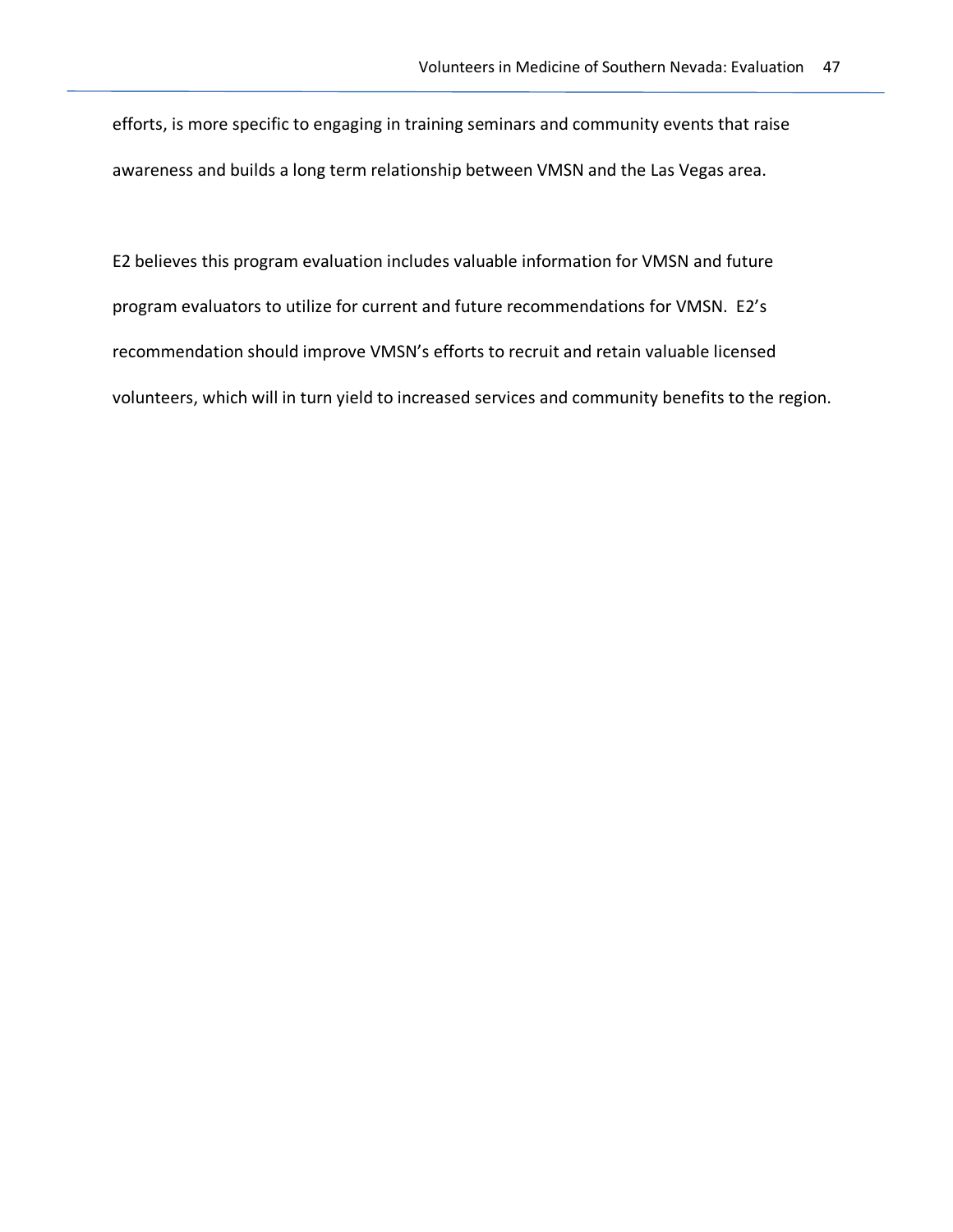# **References**

- Bureau, U. C. (2018, July 18). *Atlantic County, New Jersey QuickFacts*. Retrieved from U.S. Census Bureau: https://www.census.gov/quickfacts/fact/table/atlanticcountynewjersey/PST040217
- Bureau, U. C. (2018, July 18). *Deschutes County, Oregon Quick Facts*. Retrieved from U.S. Census Bureau: https://www.census.gov/quickfacts/fact/table/deschutescountyoregon/PST045217

Bureau, U. C. (2018, July 16). *Jacksonville, Florida U.S. Census Bureau*. Retrieved from QuickFacts: https://www.census.gov/quickfacts/fact/table/jacksonvillecityflorida/PST045217

- Bureau, U. C. (2018, July 24). *Macon-Bibb County, GA Quick Facts* . Retrieved from U.S Census Bureau : https://www.census.gov/quickfacts/fact/table/maconbibbcountygeorgia/PST045217
- Bureau, U. C. (2018, July 20). *San Diego, California Quick Facts*. Retrieved from San Diego, California Quick Facts: https://www.census.gov/quickfacts/fact/table/sandiegocountycalifornia/PST045217
- Bureau, U. C. (2018, July 14). *San Diego, California Quick Facts*. Retrieved from U.S Census Bureau: https://www.census.gov/quickfacts/fact/table/sandiegocountycalifornia/PST045217
- Bureau, U. C. (2018, July 20). *San Francisco County, California Quick Facts* . Retrieved from U.S Census Bureau: https://www.census.gov/quickfacts/fact/table/sanfranciscocountycalifornia/PST045217
- Bussell, H. and Forbes, D. (2002) 'Understanding the volunteer market: The what, where, why and why of volunteering', *International Journal of Nonprofit and Voluntary Sector Marketing*, 7 (3), pp.244-257.

*Clinic By The Bay*. (2018, July 18). Retrieved from Clinic By The Bay: http://clinicbythebay.org/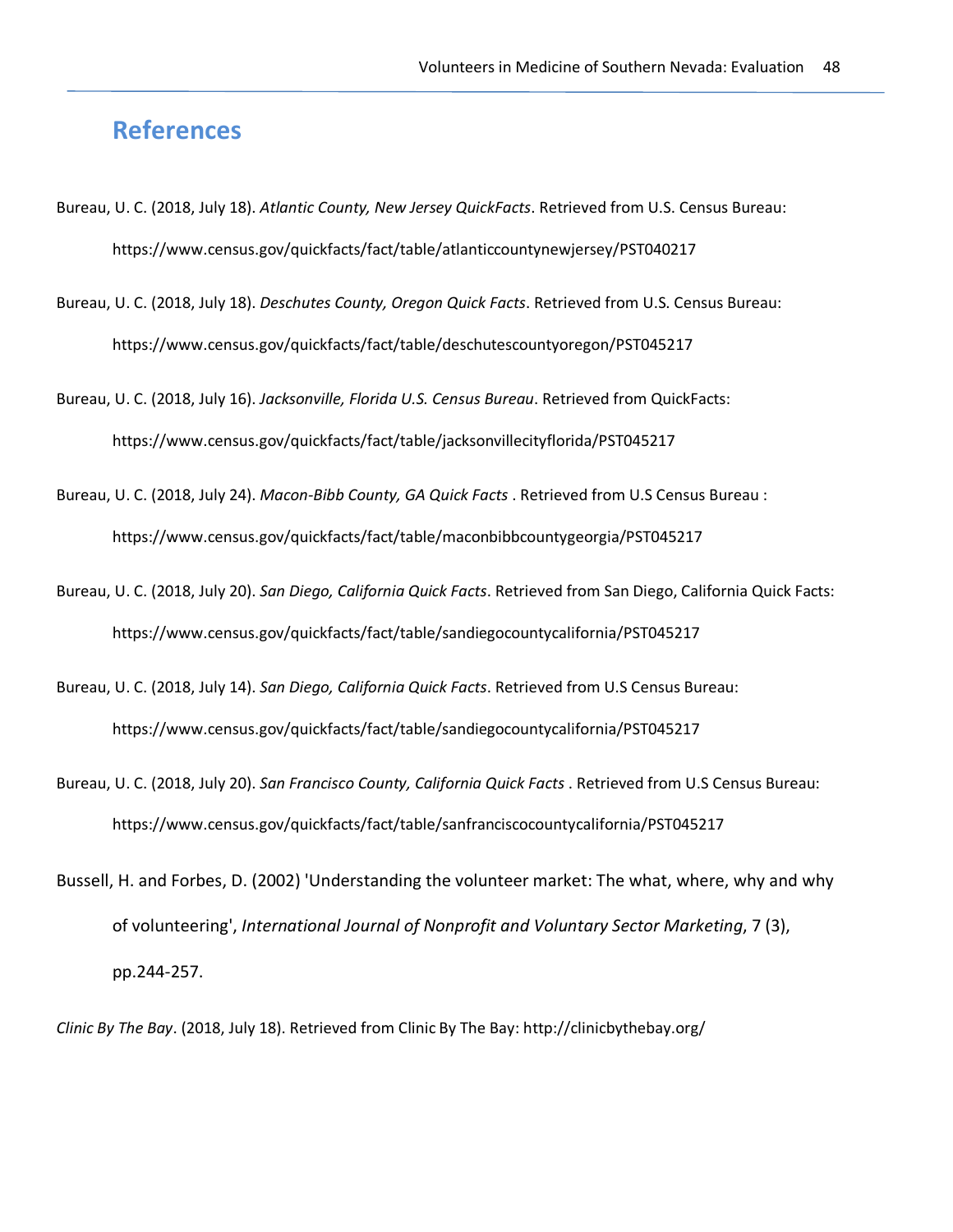Eisner D., Grimm Jr. R.T., Maynard S, & Washburn S. (2009). The New Volunteer Workforce**.**

*Stanford Social Innovation Review*, Winter 2009, 31-39.

*Macon Volunteer Clinic*. (2018, July 19). Retrieved from Macon Volunteer Clinic:

https://maconvolunteerclinic.org/

Sowa, J.E., Selden, S.C. and Sandfort, J.R. (2009). No Longer Unmeasurable? A Multidimensional Integrated Model of Nonprofit Organizational Effectiveness.Nonprofit and Voluntary Sector Quarterly, vol. 33, no. 4, December 2004 711-728.

*Volunteers In Medacine Clinic Of The Cascades*. (2018, July 17). Retrieved from VIM-Clinic Of The Cascades: http://www.vim-cascades.org/

*Volunteers In Medicine San Diego*. (2018, July 18). Retrieved from VIM-San Diego: http://vim-sandiego.org/

*Volunteers In Medicine South Jersey* . (2018, July 01). Retrieved from VIMSJ: http://www.vimsj.org/about-us/

*Volunteers In Medicine, Jacksonville* . (2018, July 01). Retrieved from VIM-Jax: https://vim-jax.org/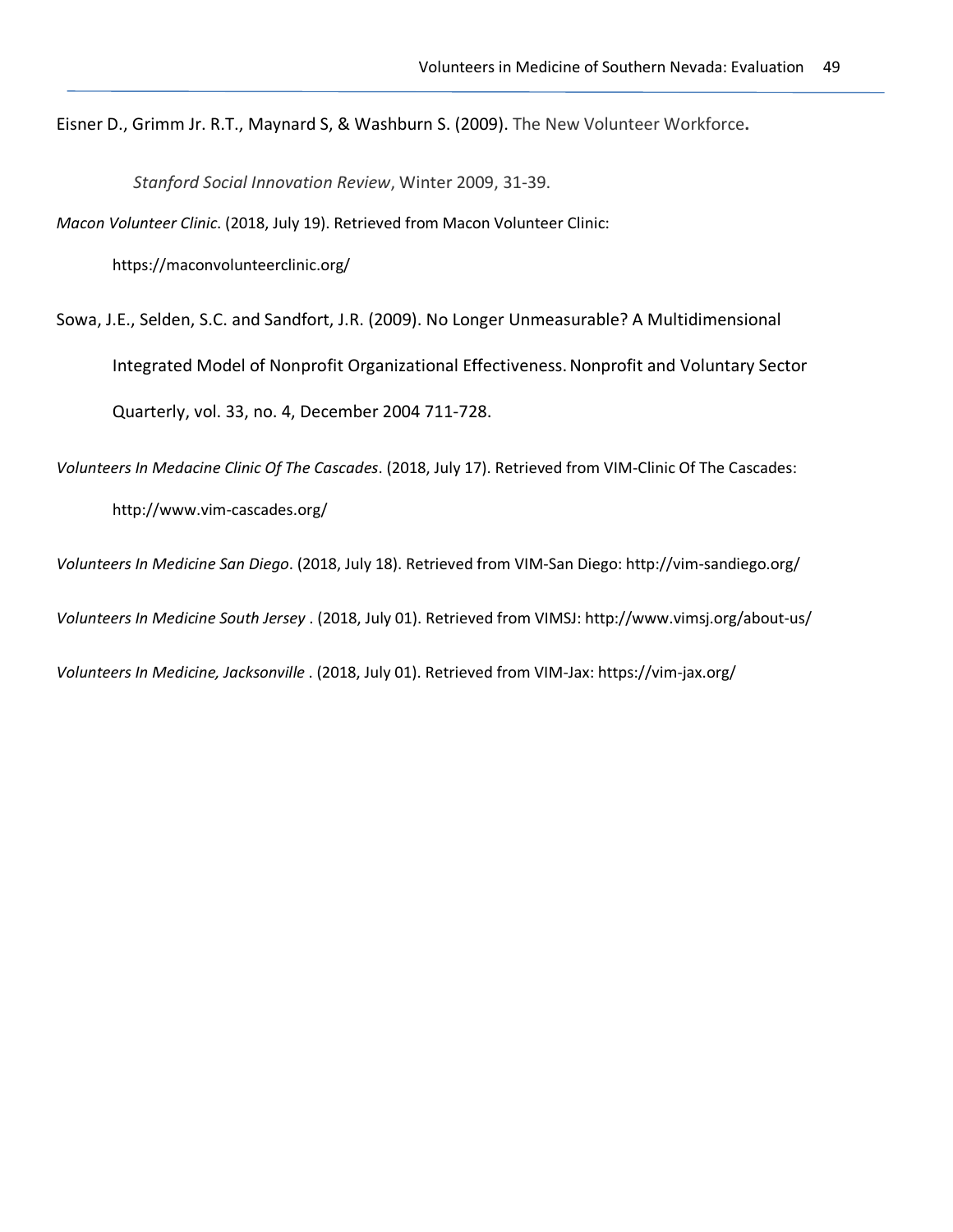# **Appendix**

Listed below are the exact email responses from our benchmark study. Everything is word-for-word from the specific agency that participated.

#### **(Clinic By The Bay)**

- 1. What are your strategies for recruiting professional licensed volunteers?
	- The Majority of our applicants apply to out clinic after finding us on a web search. We also get about 30% of applicants who apply because of word by mouth. Our strategy is to stay active on social media and to attend outreach events. During outreach events we try to obtain patients and volunteers.
- 2. What are your strategies in retaining the current professional licensed volunteers?
	- We provide scribes to our Licensed Medical Providers. We also make a point to show our gratitude and have an annual appreciation party for volunteers.
- 3. Do you offer any incentives for licensed volunteers? (e.g., gift cards, transportation vouchers, fuel reimbursement)
	- We will sometimes host social events and have parties that offer the chance to win prizes.
- 4. Approximately, how many licensed volunteers are in your agency?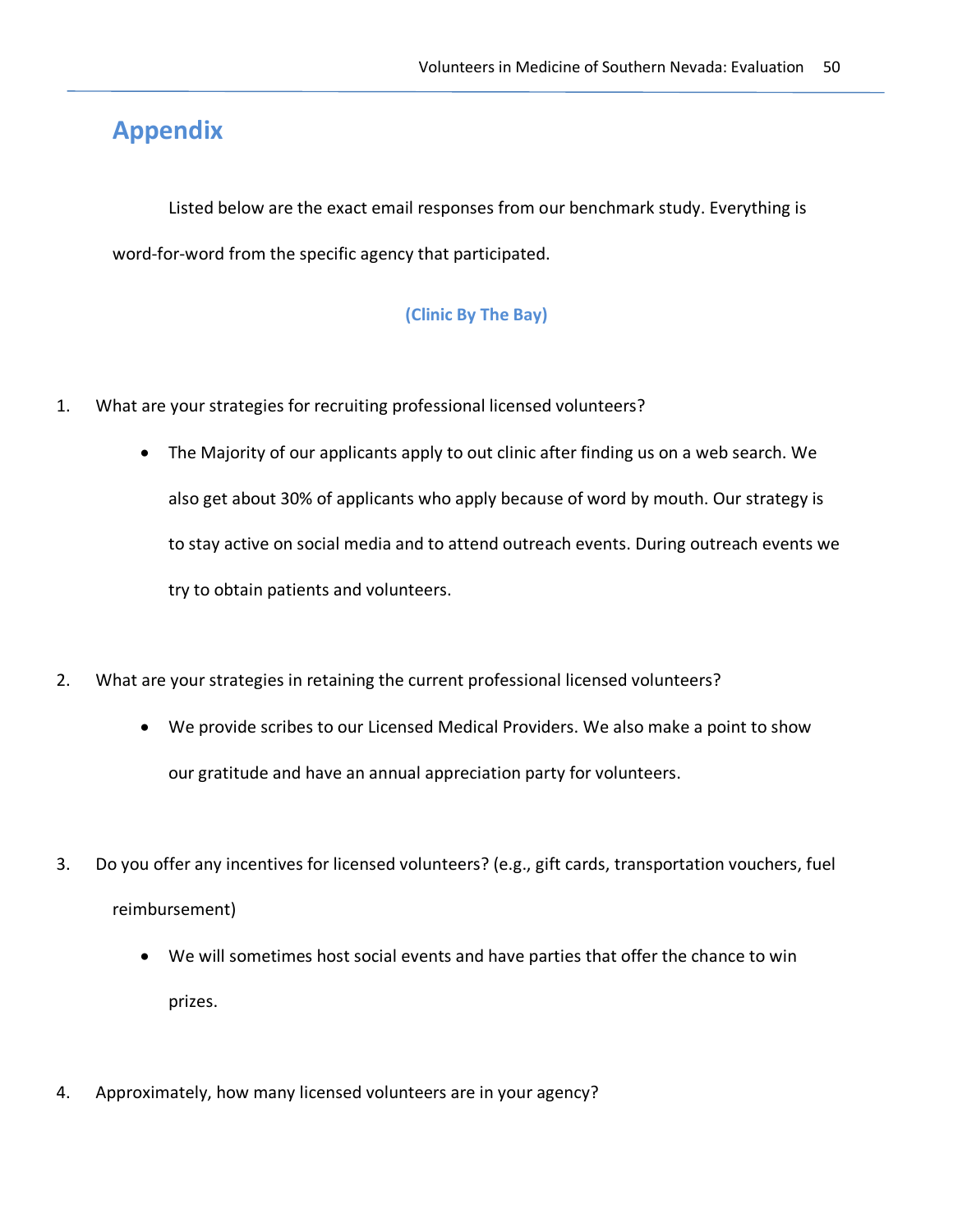- Around 25.
- 5. On average, how many months or years do the licensed volunteers stay with your agency?
	- Roughly 1 year on average.
- 6. How many patients does your office see over the course of a year?
	- We have between 1700 and 2000 patient visits a year.

#### **(VIM South Jersey)**

- 1. What are your strategies for recruiting professional licensed volunteers?
	- Nurses are much easier than providers. We participate in local health fairs, church outreach (to include church bulletins) and outreach to religious and civic groups, lots of speaking engagements and e-newsletters. We have some success with free ads in area papers that promote "what's happening in the community". E.g. they will run an ad saying VIM has an immediate need for nursing volunteers.
- 2. What are your strategies in retaining the current professional licensed volunteers?
	- We give them VIM Kool-aid! Honestly, our volunteers never leave us willingly. They get great joy out of providing care within our Culture of Caring and on their terms. We onboard new providers to determine how many patients per shift they want, what level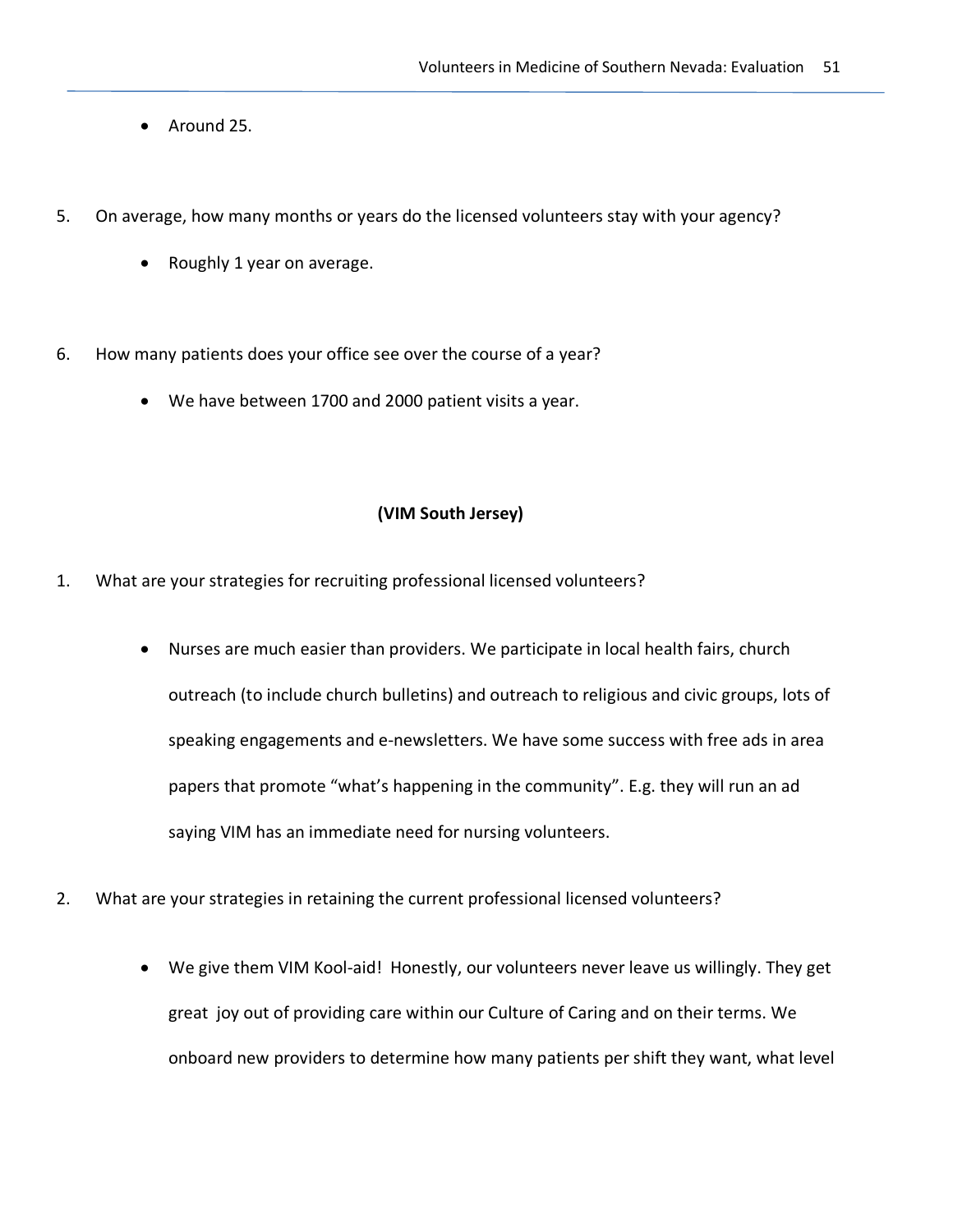of follow-up do they want when they are not on duty, etc. and then we adhere to their requirements.

- 3. Do you offer any incentives for licensed volunteers? (e.g., gift cards, transportation vouchers, fuel reimbursement)
	- No We provide malpractice and keep our kitchen stocked with sweets and baked goods.
- 4. Approximately, how many licensed volunteers are in your agency?
	- About 100 total volunteers, more than half are licensed.
- 5. On average, how many months or years do the licensed volunteers stay with your agency?
	- Forever / as long as they can. We have volunteers who have been here since opening day (16+ years ago). Of course some retire/move away, leave for a personal issue e.g. sick family member but rarely does anyone "quit".
- 6. How many patients does your office see over the course of a year?
	- Our main clinic has been open 16+ years and has an active patient panel of 450. Our satellite clinic has only been open a year and has an active patient panel of about 100. Most patients are seen about 5-6 times per year for various reasons.

**(Macon Volunteer Clinic)**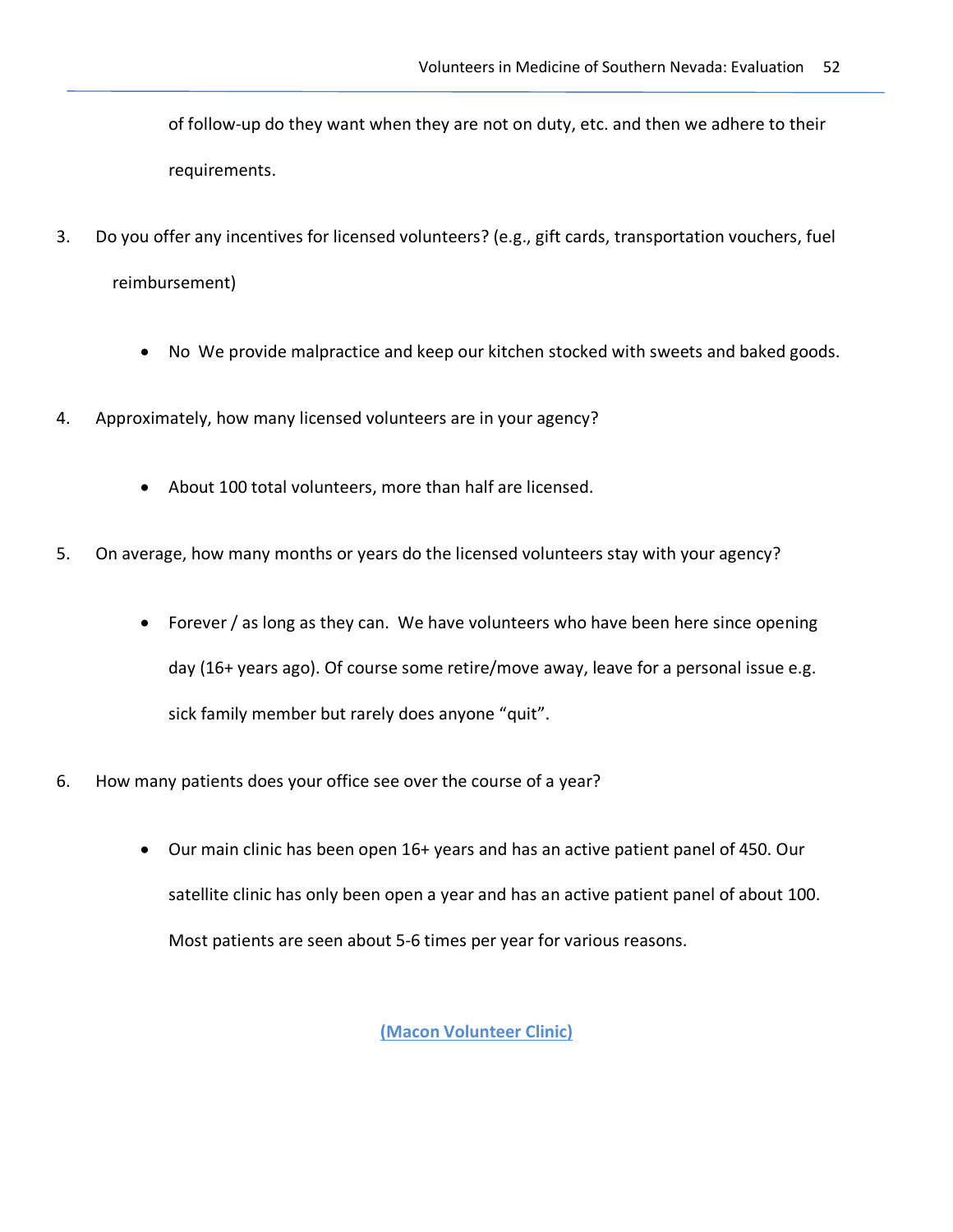Our clinic is fortunate to have community partnerships with neighboring schools and hospitals, including:

Mercer University School of Medicine – Family Medicine & Residency Program and LMFT department Central Georgia Technical College – School of Dental Hygiene

Navicent Health – discounted services and a surgery program called S.P.I.N. (Surgery for People In Need) offering out-patient type surgeries

Coliseum Healthcare HCA – discounted services

In February 2018, our clinic celebrated its 15<sup>th</sup> year since our inception in 2003. Through years of networking, attending community health fairs, making presentations among corporations, civic and garden clubs, churches, Rotary and Career Women's Network, social media promotion, mail outs, clinic tours, open houses, etc., we've been able to educate the local and regional population of our mission and the services we provide. We can always do more as we have more people to reach and provide health care to. Through our community partnerships as listed above, we've been able to educate the medical professionals within our community of our needs and request their help to serve.

We do offer incentives to encourage retention (i.e., providing free sovereign immunity through the Georgia Volunteer Health Care Program, continuing education credits as recognized by the Georgia Medical Composite Board, clinical ladder hours for nurses and nurse practitioners, recognition through the President's Volunteer Service Award Program); however, I think our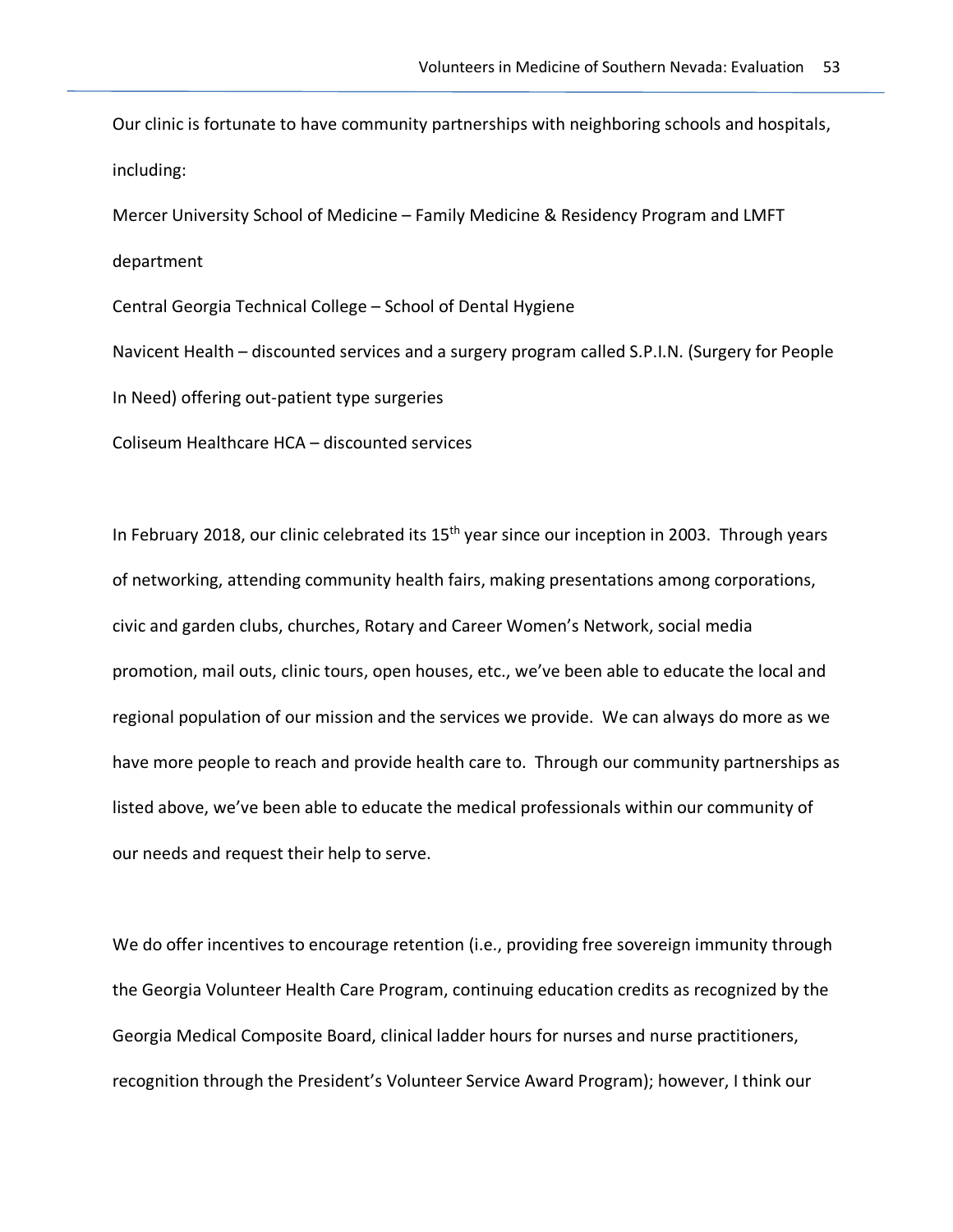staff has had a lot to do with making our providers feel welcomed, needed, and appreciated…which creates a wonderful, positive working environment. Providers are able to enjoy practicing medicine without the worry of every day headaches they may face, or had faced, when working from their own practice.

Each spring, we host a volunteer appreciation event and recognize our top volunteers while also celebrating the spirit of volunteerism. It's a fun and relaxed evening of just coming together as friends, rejoicing in our patient care accomplishments. We also invite non-active medical partners to come as a way to recruit potential new team members. In the fall, we partner with two other local non-profit agencies and host a two-day golf and clay shoot tournament/silent auction and dinner program.

Some of our core medical team members have been with us for as many as 10-15 years. Mercer University Medical School faculty rotate on a monthly basis as their 1<sup>st</sup>, 2<sup>nd</sup> and 3<sup>rd</sup> year medical students shadow them while caring for patients here. Residents, which are placed with us through Navicent's Family Health Center rotation program, will stay with us for just a few months at a time. We are at the mercy of when our providers are willing to gift their time and services so we remain flexible and keep in communication with a database of providers of our current and future needs.

We have a breakroom at the clinic and invite people within our community to host meals, supply coffee/donuts, snacks, etc. to treat our volunteer team. A local business provides us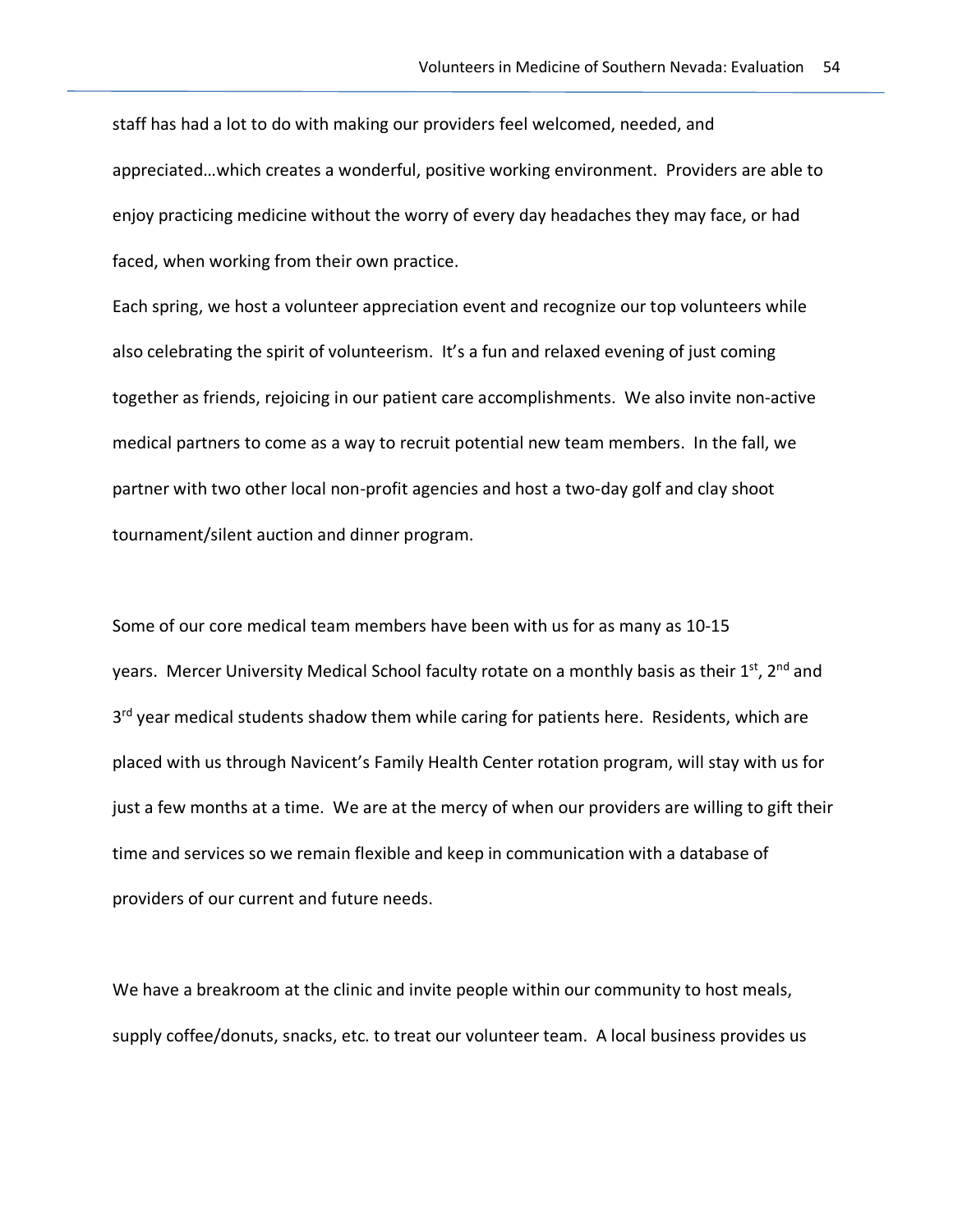with free Styrofoam coffee cups year round. A local pizza parlor provides free pizzas once a month. We do quarterly drawings for gift cards at local restaurants on occasion.

For on-site and off-site volunteers, we fluctuate between 250-300 active licensed health care professionals including nurses, nurse practitioners, medical doctors, dentists, hygienists, mental health therapists, specialists including dermatology, orthopedic, gynecology, dietary/nutrition counseling, endocrinology, ophthalmology, phlebotomists, etc.

In 2017, our patient encounters totaled to 5,294.

#### **(VIM Jacksonville)**

- 1. What are your strategies for recruiting professional licensed volunteers?
	- I have found that the best way to recruit providers is through other providers who are already with us. Also, we have "advertised" through articles in various publications such as the local newspaper, Spanish newspaper, medical periodicals, Florida Academy of Family Physicians, local magazines, the medical society, and we use our community contacts. Pharmacists we have recruited through their local association and again though current volunteers.
- 2. What are your strategies in retaining the current professional licensed volunteers?
	- Retention is like any other volunteer. We try to accommodate all volunteers in making the schedule and carrying out their wishes as much as possible. We get to know our volunteers and engage with them every time they are here. We provide support such as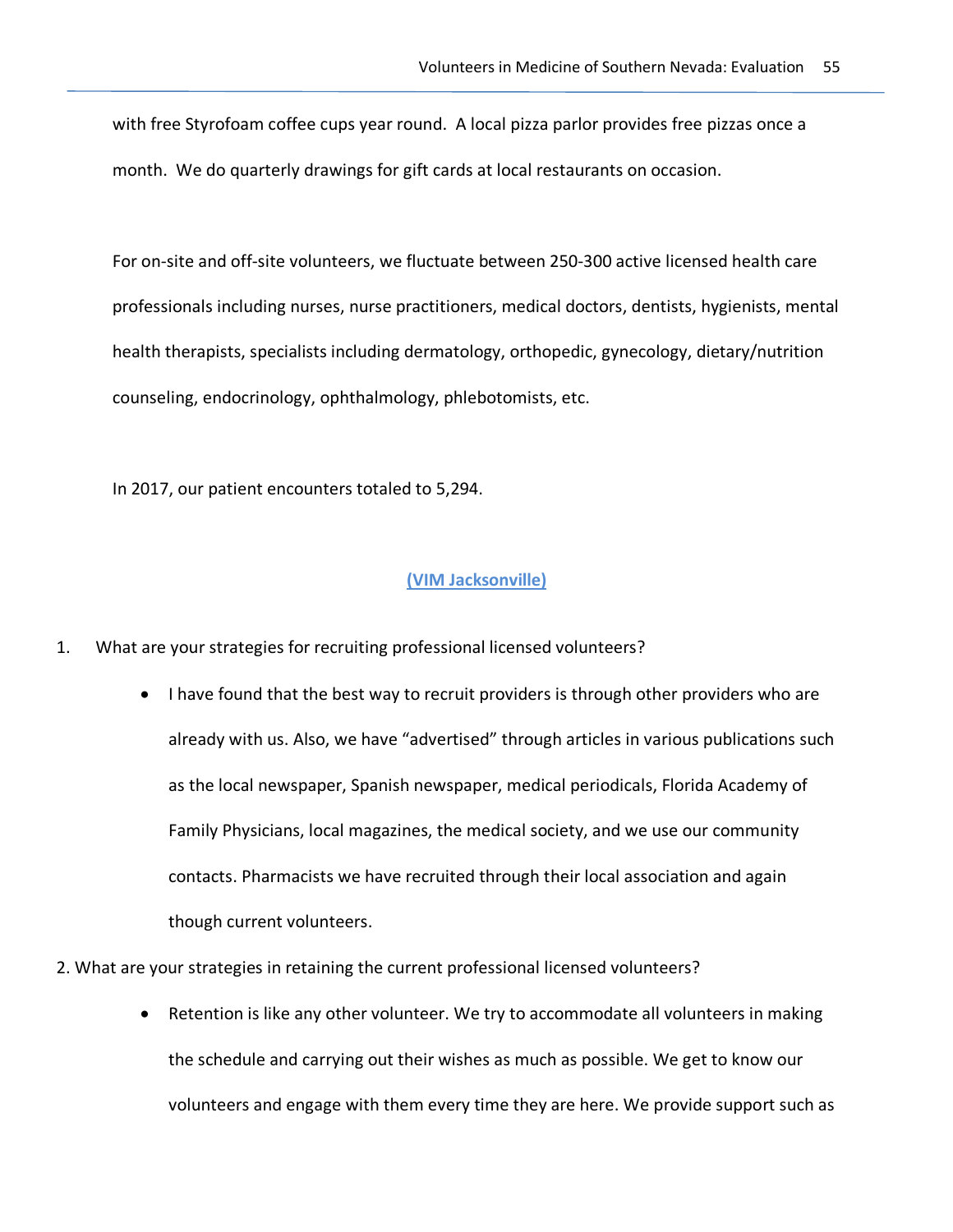good nursing help for providers and ease of use with the EMR. We have 30 minute appt which our medical folks like because it gives them more time with patients. We have volunteer snacks available and do appreciation letters, parties, etc. We have a plaque that honors 500 hour or more volunteers that hangs permanently in our lobby. Many folks shoot for that milestone and we give them a special badge for that.

3. Do you offer any incentives for licensed volunteers? (e.g., gift cards, transportation vouchers, fuel

reimbursement)

- No
- 4. Approximately, how many licensed volunteers are in your agency?
	- About 112
- 5. On average, how many months or years do the licensed volunteers stay with your agency?
	- I do not have an average but there are some volunteers who have been here since we opened 13 years ago! I can give you the following % of our current base:

19% have been here over 10 years, 19% have been here 5-10 years, 36% have been here

1-5 years, and 26% have been here less than one year.

- 6. How many patients does your office see over the course of a year?
	- We see about 6,000 visits a year

#### **(VIM San Diego)**

1. What are your strategies for recruiting professional licensed volunteers?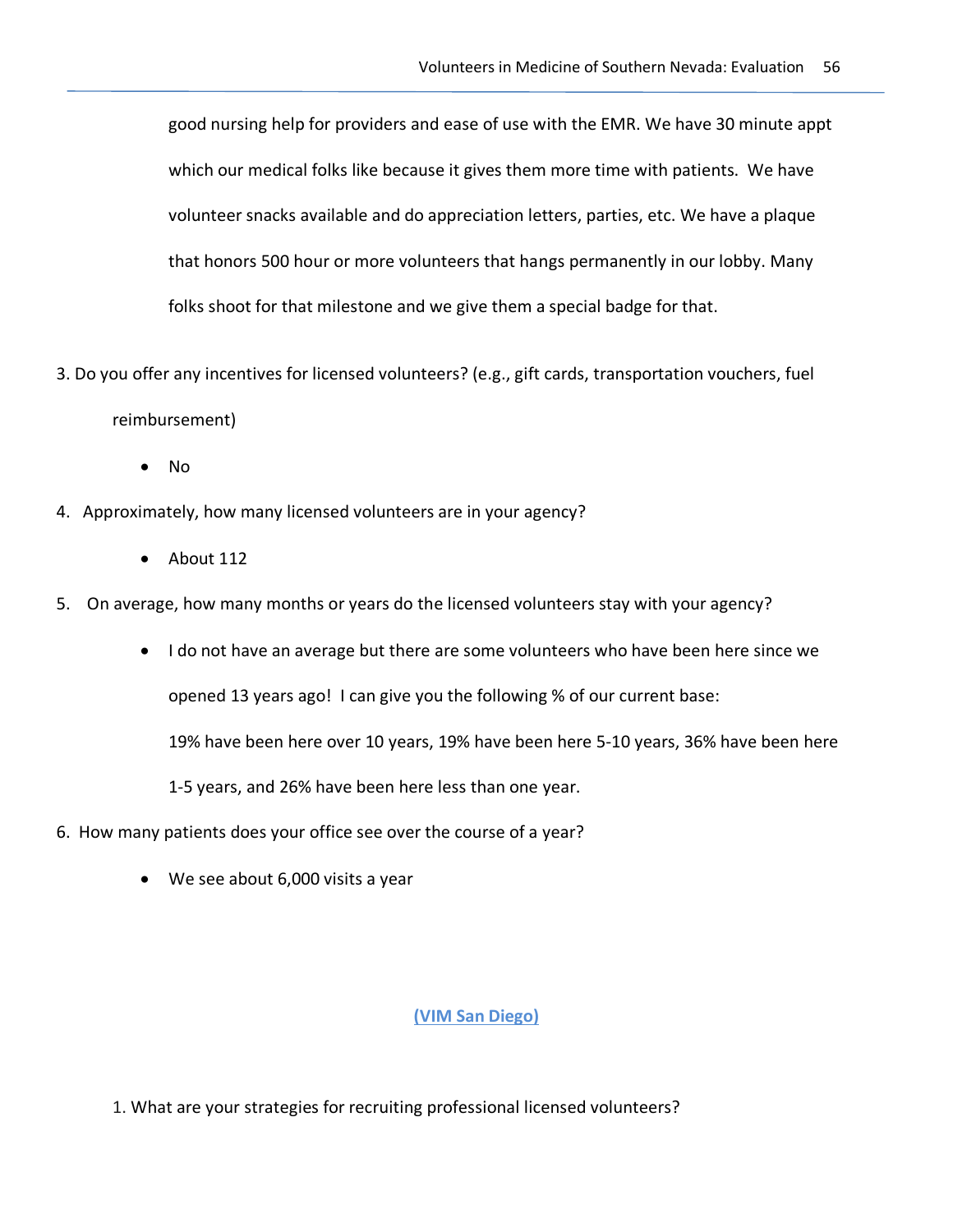- We are on 3 different web sites to recruit volunteers volunteer match, network for good and our own; we send out email messages to existing volunteers when we have a need for a specific volunteers; we partner with the San Diego Medical Society and speak at their retired physicians meetings; our Medical Director is a retired Kaiser doc and he has a pipeline into docs who may be retiring or interested in volunteering.
- 2. What are your strategies in retaining the current professional licensed volunteers?
	- We have a quarterly dinner meeting that medical providers attend; one of the docs or another community medical provider gives a presentation; they share case info - get to know each other;

3. Do you offer any incentives for licensed volunteers? (e.g., gift cards, transportation vouchers, fuel reimbursement)

- No we do not offer incentives besides paying for their dinner at the quarterly meetings; we do pay the DEA fee for our Medical Director
- 4. Approximately, how many licensed volunteers are in your agency?
	- 14 Medical Providers, 12 Registered Nurses, 4 phlebotomists

5. On average, how many months or years do the licensed volunteers stay with your agency?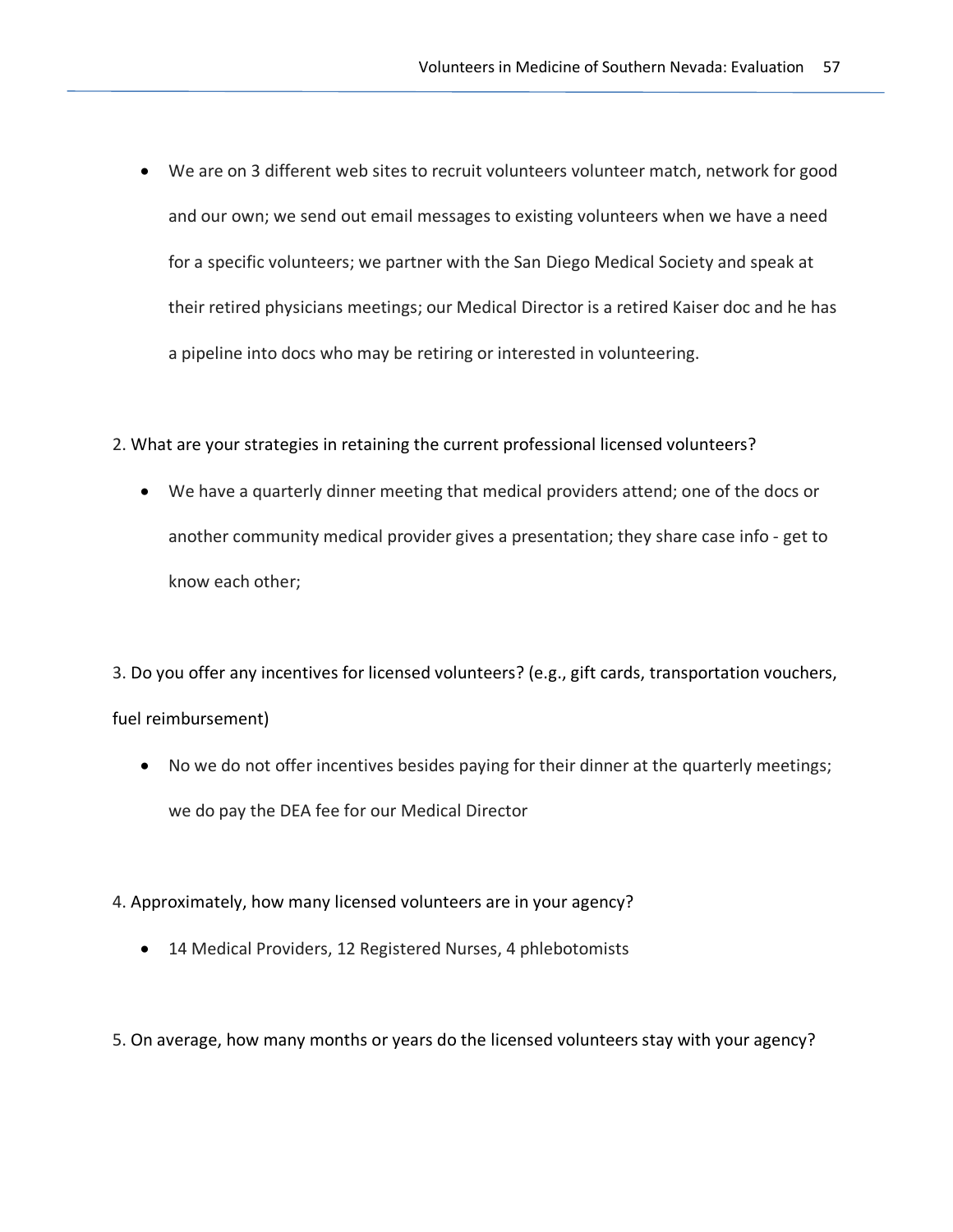- docs long time Medical Director has been with us 11 years; our acupuncturist just moved to Hawaii and she was with us 3 years - everyone else has been with us longer 6- 8 years
- 6. How many patients does your office see over the course of a year?
	- 2500-3000 patients each year

## **(VIM Clinic of the Cascades)**

- 1. What are your strategies for recruiting professional licensed volunteers?
- This is largely word of mouth. As we hear of new physicians in our community, our Medical Director will make a call and find out more about them and invite for a VIM visit. Most of the time I am the one who gets inquiries by phone, email or drop-in. lf it's a physician, l'll turn them over to the Medical Director for follow-up. All others are called and invited to submit their application. We never let an inquiry just "drop"
- 2. What are your strategies in retaining the current professional licensed volunteers?
- All of our staff and volunteers understand that it is critical for us the make sure that ALL volunteers are satisfied (HAPPY) with their work here and tell them in multiples ways. We say "thank you" daily, provide snacks and coffee to make their visit more comfortable, and provide Tue. Night dinners from local restaurants to help make a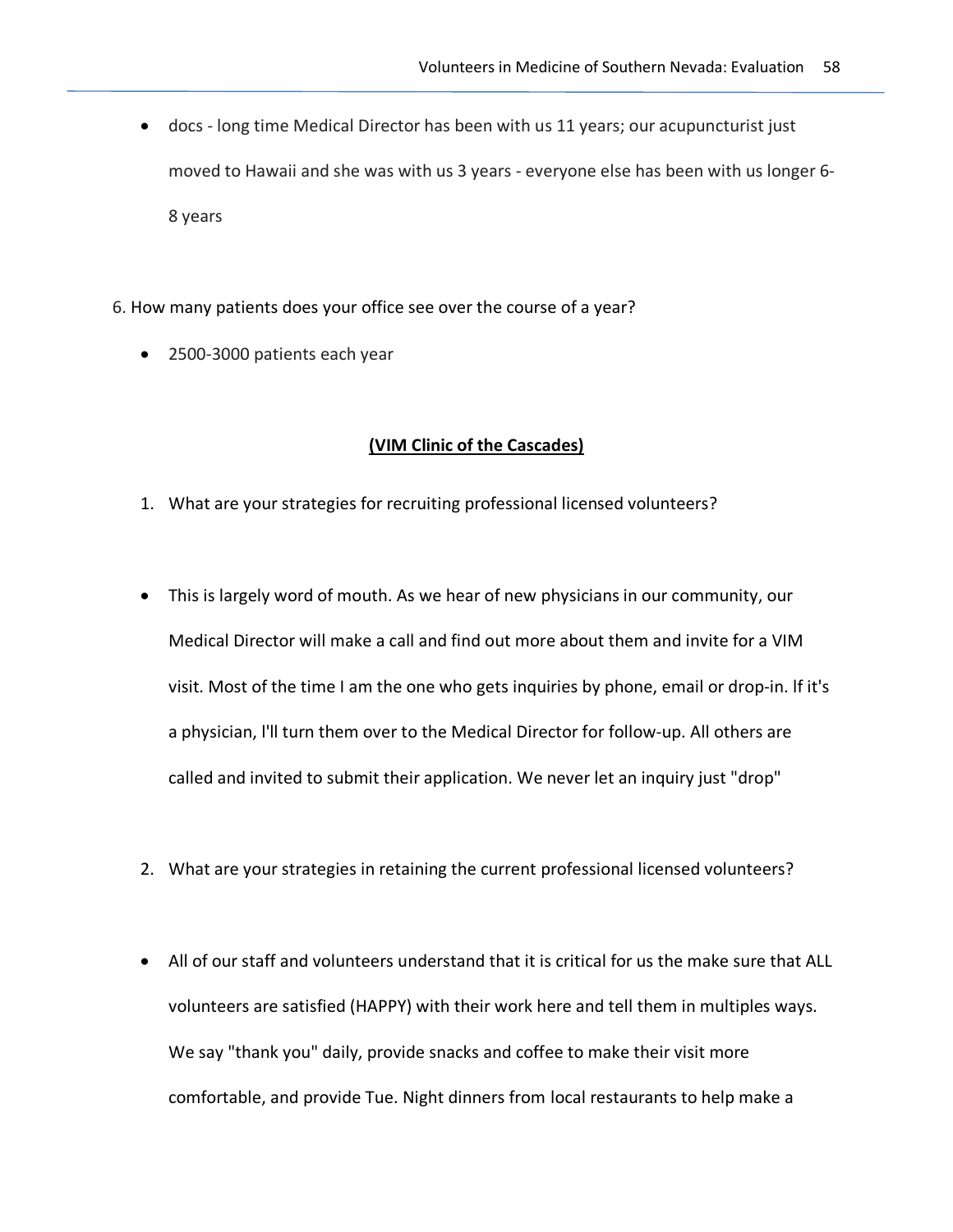volunteer's visit social and friendly. We let them know in every action that the volunteers are the "heart" of VIM and they matter to us!

- 3. Do you offer any incentives for licensed volunteers (e.g., gift cards, transportation vouchers, fuel reimbursement)?
- Not really. We do have a "recognition" program where volunteers receive mementos acknowledging many "benchmarks" in their service: o VIM Polo Shirt for 250 hours o Shining Star Pin for 500 hours o Personalized paperweight & their name on the 1000 hour plaque o Pins acknowledging 5 and 10 years at VIM o Special fleece vests for really extraordinary service We have a Recognition Event (banquet) that is grand and very special. This is held every spring and is totally free to current volunteers.
- 4. Approximately, how many licensed volunteers are in your agency?
- M.D.'s--31
- Nurse Practitioners—13
- Physician Assistants--4
- R.N.'s--26
- Pharmacy Technicians--5
- Pharmacist--S
- Counselors--1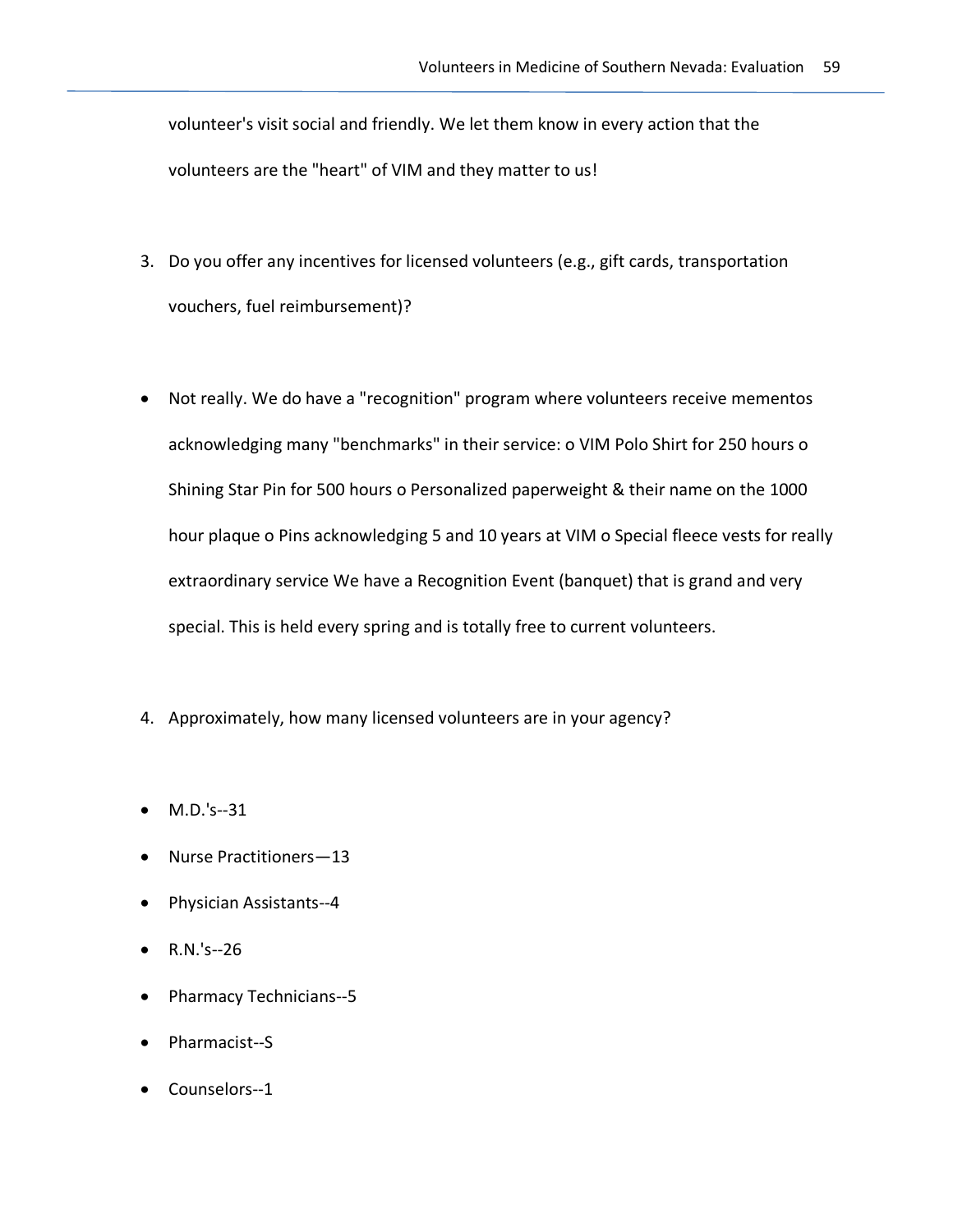- Physical Therapists--2
- 5. On average, how many months/years do the licensed volunteers stay with your agency?
- Most of our physician volunteers stay for years, leaving only if they move out of the area or retire their license. We have less luck with active RN's because they leave for career opportunities.
- 6. How many patients does your office see over the course of a year?
- About 1000. See attached "VlM Facts for Fiscal Year 2017-2078"

Listed below is a document we used to track each clinic and the following are documented in order to keep track of who we contacted, when they were first contact, and whether they responded.

**Medical Outreach Ministries Family Health Center https://www.momclinic.org/**

• Spoke to Recie Hall and emailed Betty Fitzgerald

**Volunteers in Medicine-Jacksonville https://vim-jax.org/**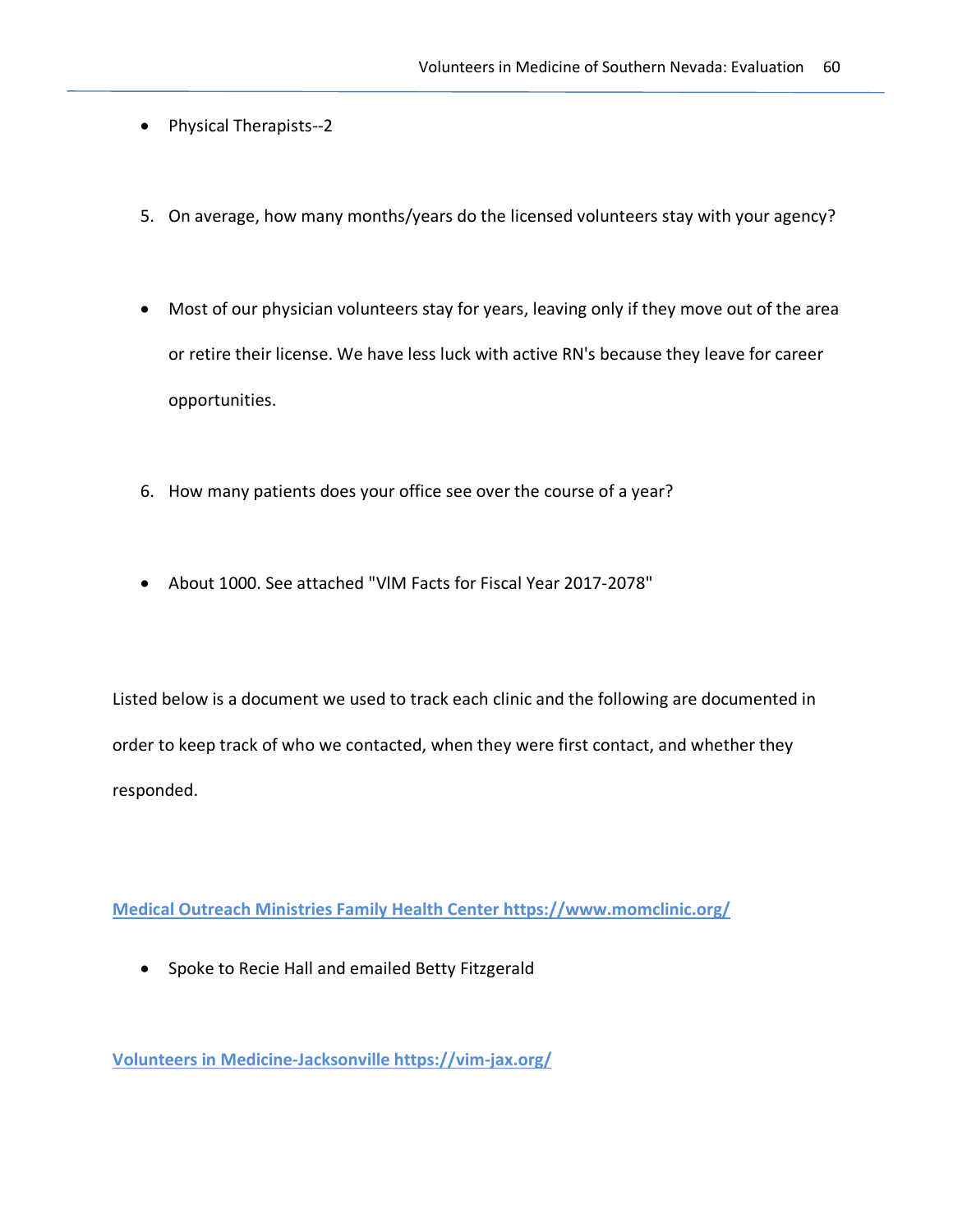- Emailed Catie on 6/26/18
- Catie responded 6/27/18

**Lakeland VIM https://www.lvim.net/**

- Emailed Kathy on 6/26/18
- Kathy responded on 6/27/18

**Coweta Samaritan Clinic http://www.cowetasamaritanclinic.org/**

• Emailed Volunteer Coordinator Ginny Lyles 6/27/18

**Volunteers in Medicine Free Clinics of South Jersey – Atlantic County**

- Emailed Anne Marie Director of Volunteering 8/27/18
- Jackie responded 6/28/18

**Volunteers in Medicine Dearborn, Ohio, and Switzerland Counties** 

- Spoke to and emailed Amanda director of volunteering
- Follow up email on 7/2/18

**PCM Medical Clinic (NB)** https://pcmlincoln.org/

• Emailed and called volunteer director Art Wilson 8/27/18

**VIM San Diego** http://vim-sandiego.org/about-vim-san-diego/

• Have seen over 20,000 pts over 10 years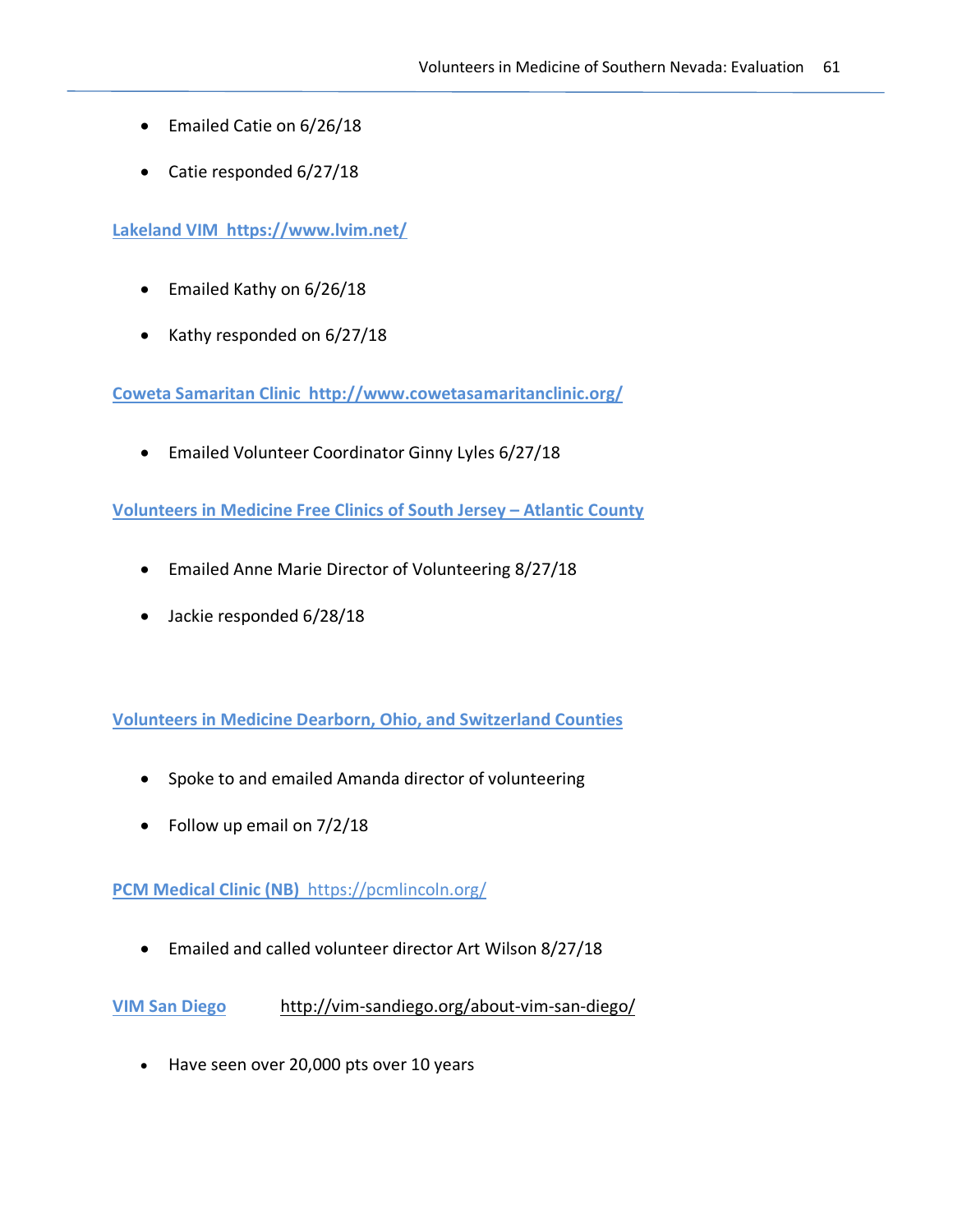- CVS awards us a \$30,000 grant for our GET HEALTHY program
- Opened doors in 2006
- Population 1.4 million
- Contact Mareen hartin @ vim.ceo.hartin@gmail 6/25/18
- Obtained info and responded

#### **Clinic by the Bay-SF http://clinicbythebay.org/**

- Covers San Francisco and San Mateo Counties
- Population: 870,887 and 764,797
- Only VIM Clinic in Northern California
- Spoke to Viela DuPont and was referred to Henry Smith volunteer@clinicbythebay.org

6/25/18

- Followed up 7/2/18
- Henry responded 7/2/18

**Macon Volunteer Clinic-Macon, GA http://maconvolunteerclinic.org/**

- Population: 155,547
- Opened doors in 2003
- 5,294 total patient encounters in 2017
- Left voicemail and sent email to Angela 6/26/18
- Angela responded 6/27/18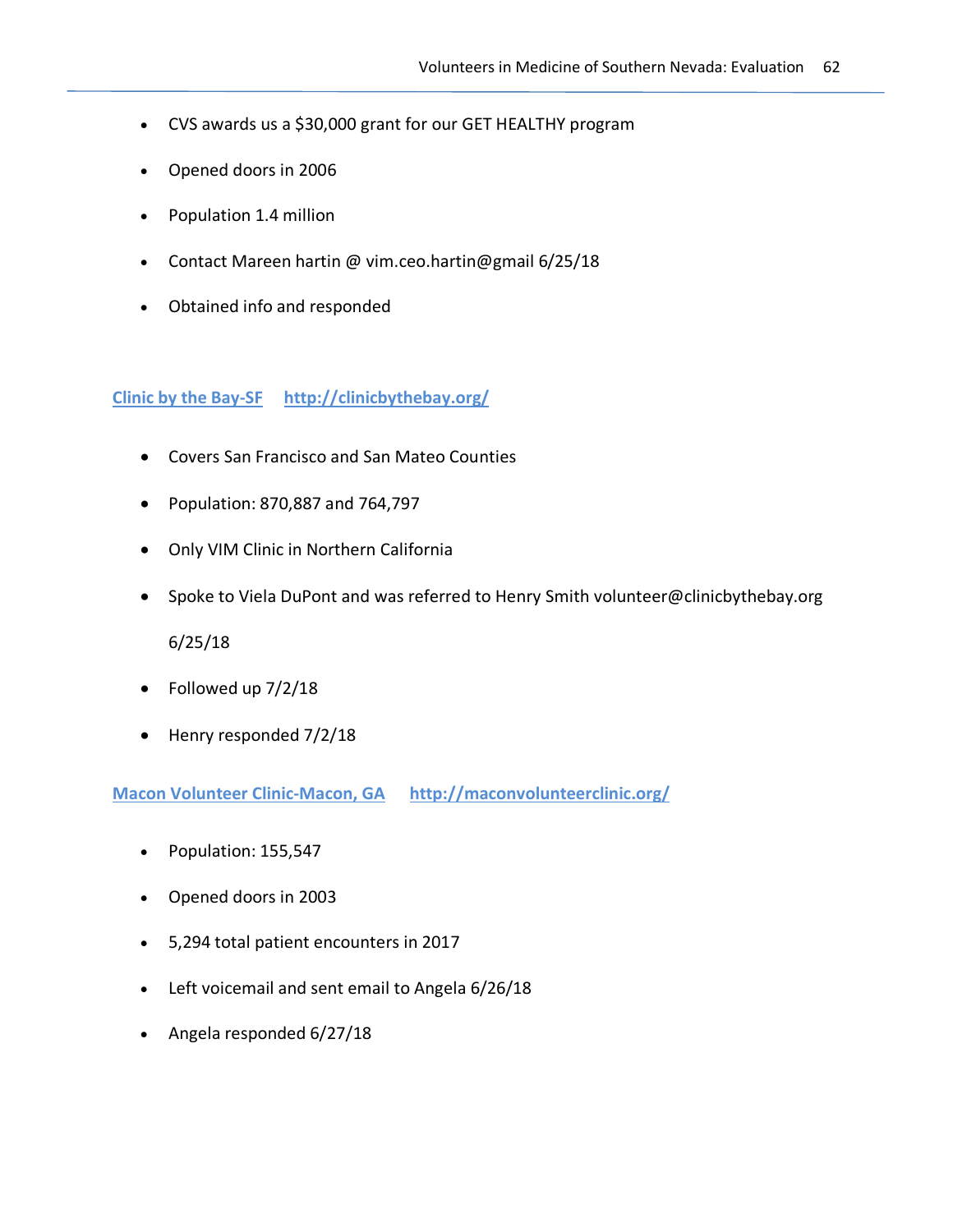**VIM Clinic, Inc- St. Charles, MO http://www.volunteersinmedicinestcharles.org/about/**

- Serves St. Charles and Lincoln County
- Population 440,286
- Over 12,000 volunteer hours in 2016
- Over 2,500 patient visits
- Closed on Tuesday 6/26/18 follow up

#### **Parker Family Health Center-Red Bank, N**

#### **http://www.parkerfamilyhealthcenter.org/about-us/**

- Population: 628,715
- 8,600 patients
- Opened doors in 2000
- Spoke to Grissel Catalan on 6/26/18 sent email to Mary Nicosia

**VIM Clinic of the Cascades-OR http://www.vim-cascades.org/about/2016-2017-vim-**

#### **facts.html**

- Serve Central Oregon with roughly a population of roughly 213,578
- Opened doors in 2001
- 6,417 patients in 20017
- Volunteer hours in the clinic: 14,223
- Left voicemail and email for Kristi. Follow up 6/26/18
- Obtained info and responded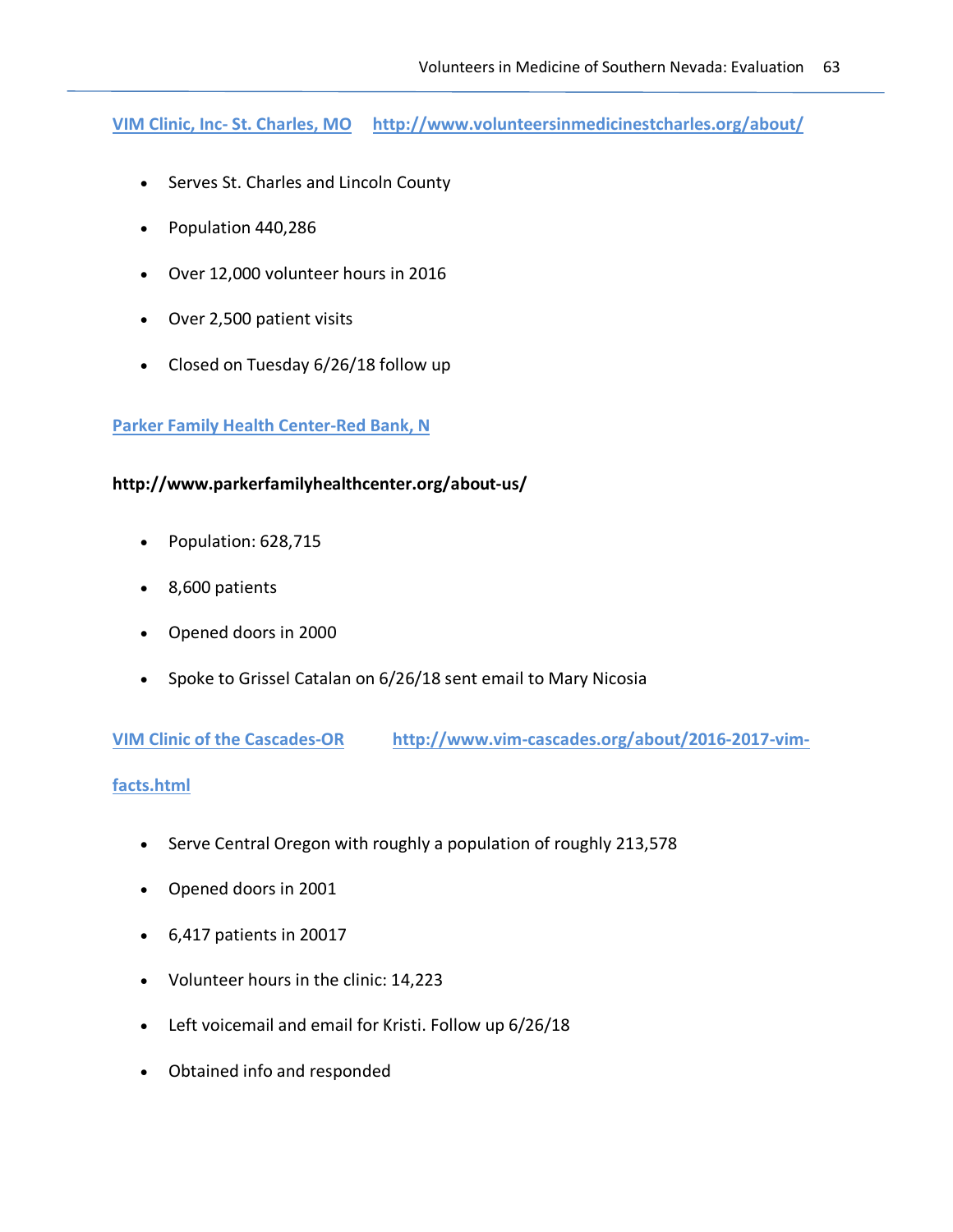**Catholic Charities Free Health Care Center-PA https://freecarepgh.org/**

- Opened doors on 2007
- Population: 303,625
- As of 2007, more than 14,000 patients have made 68,000 medical and dental visits
- Left voicemail follow up
- AmySue Lillie responded 6/29/19 (pending info)

## **Salud Sin Fronteras, El Paso, TX** https://www.saludsinfronterasep.org/

- Population: 683,080
- Ran by students from Paul L. Foster School of medicine
- Biggest population are farm workers.
- Left voicemail follow up 6/26/18

Listed below is the actual formal email that was sent after first contact was made with the

agency and they agreed upon working with us.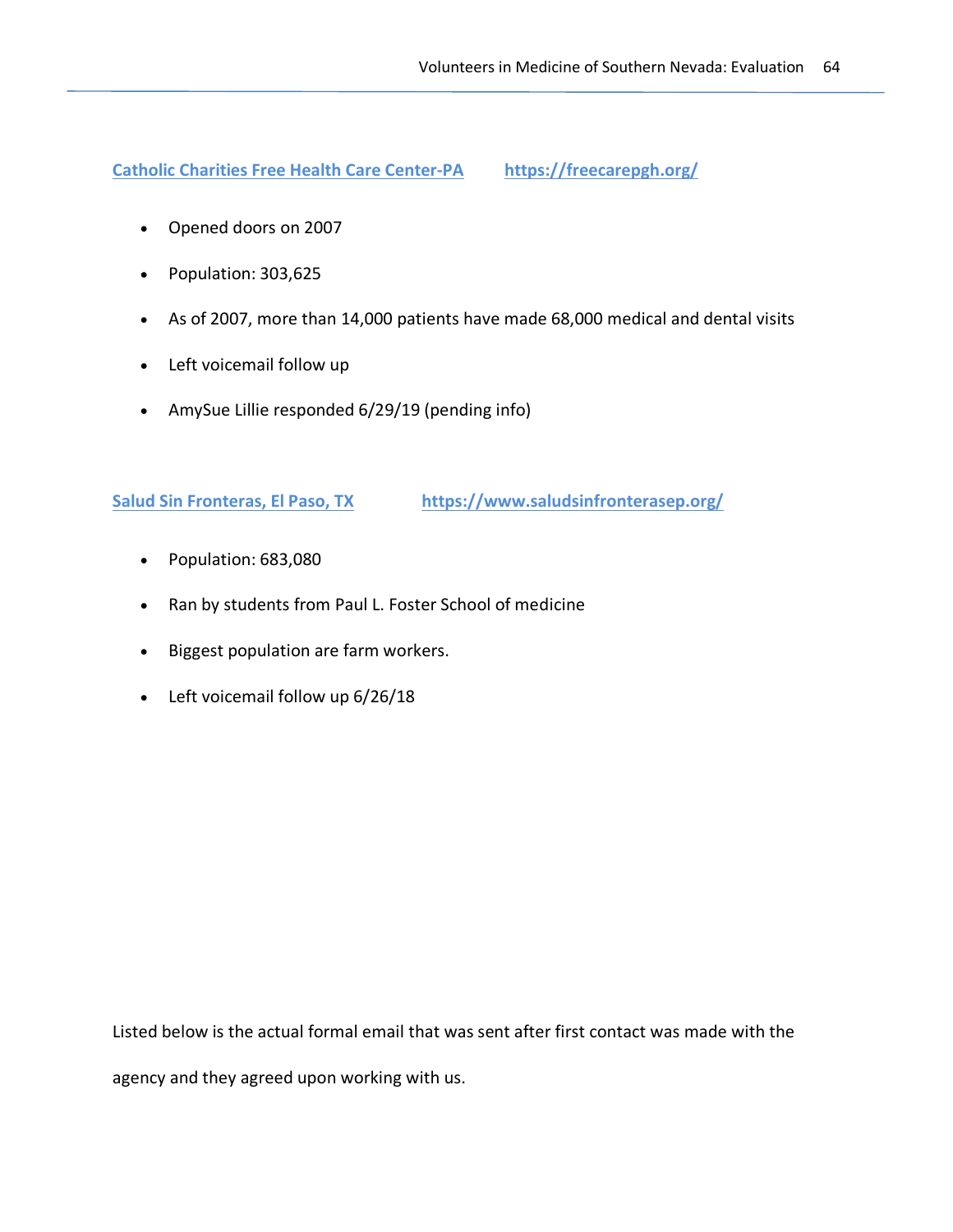Dear, Mr./Ms. (put name of the contact person to make it personal),

We are a group of graduate students in the School of Public Policy and Leadership at University of Nevada Las Vegas (UNLV), currently enrolled in the Master of Public Administration program and expect to graduate this year. As part of our Capstone group project for graduation, we are evaluating a local non-profit agency, Volunteers in Medicine of Southern Nevada (VIM affiliation). In partnership with Ms. Lisa Curran (LCurran@vmsn.org), director of volunteer program at VMSN, this capstone project aims to evaluate the retention and recruitment of licensed professional volunteers. Our faculty advisor for this project is Professor Jaewon Lim at UNLV, Jaewon.lim@unlv.edu.

As part of our capstone project, we are interested in learning about your program through this benchmark study. We believe that learning from other VIM affiliations is critical to improving the retention and recruitment of licensed professional volunteers here at Volunteers in Medicine of Southern Nevada. We are contacting several successful Volunteers in Medicine programs nationwide to learn more about the services and programs and your program is on our list for this benchmark study. In order to accomplish this, I have composed a short list of questions (shown below). Your answers will provide valuable input for us to understand and improve the services offered at Volunteers in Medicine of Southern Nevada.

By the end of September 2018, we plan to release the full report to Volunteers in Medicine of Southern Nevada. With your assistance, as an incentive we will send the link to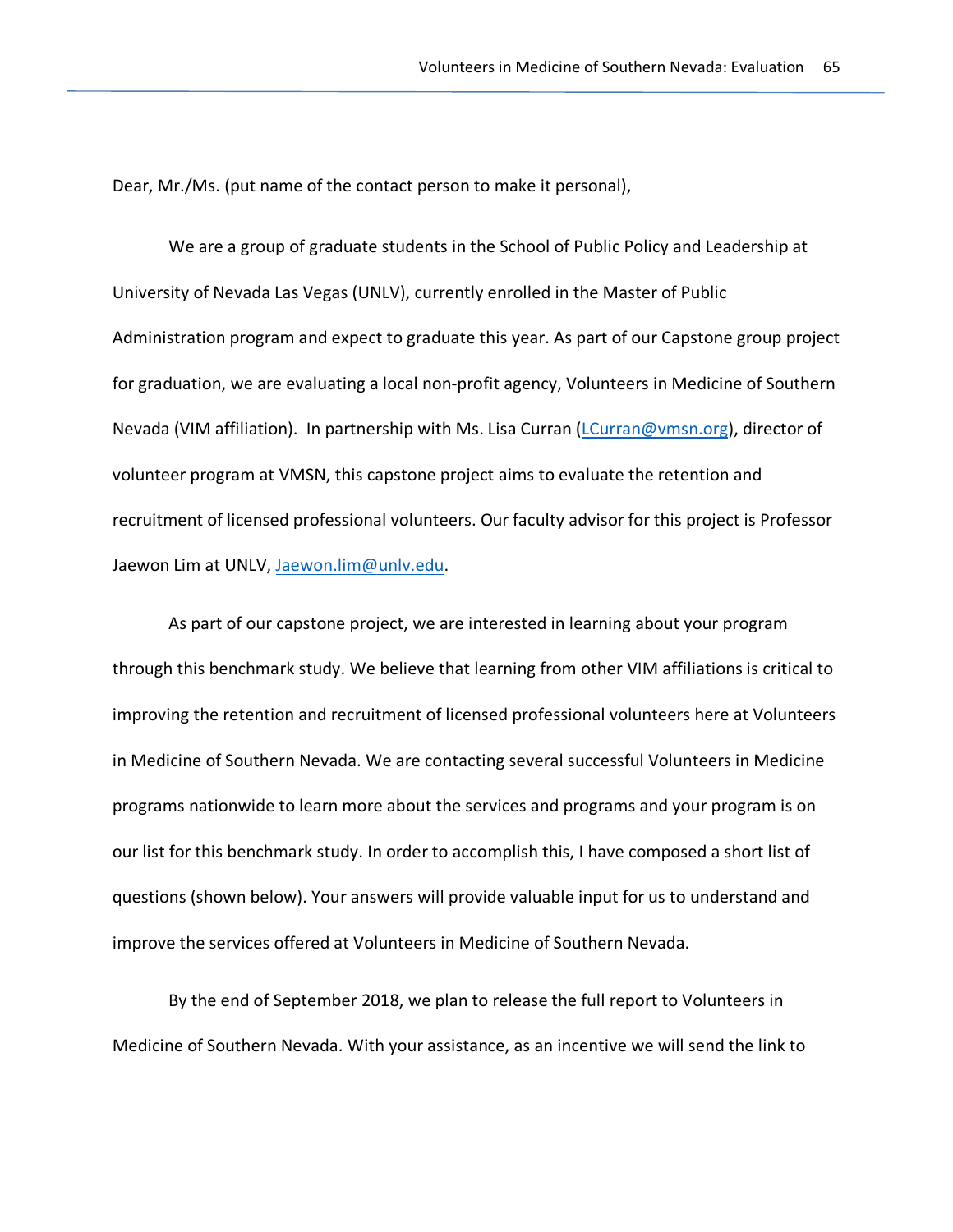download the full report so that you can also learn from our in-depth evaluation report that will include; survey data analysis, interviews, observations, and this benchmark study.

We truly appreciate you taking the time out of your busy schedule to answer the following questions which should take about 10 minutes. Your responses are voluntary and we would love to hear back from you within five business days.

#### Our questions are as follows:

- 1. What are your strategies for recruiting professional licensed volunteers?
- 2. What are your strategies in retaining the current professional licensed volunteers?
- 3. Do you offer any incentives for licensed volunteers? (e.g., gift cards, transportation vouchers, fuel reimbursement)
- 4. Approximately, how many licensed volunteers are in your agency?
- 5. On average, how many months or years do the licensed volunteers stay with your agency?
- 6. How many patients does your office see over the course of a year?

If you have any questions or concerns, please contact Mr. Gavin Whipple, graduate student at Master of Public Administration Program of UNLV at 702-715-1734

or whippleg@unlv.nevada.edu

THANK YOU!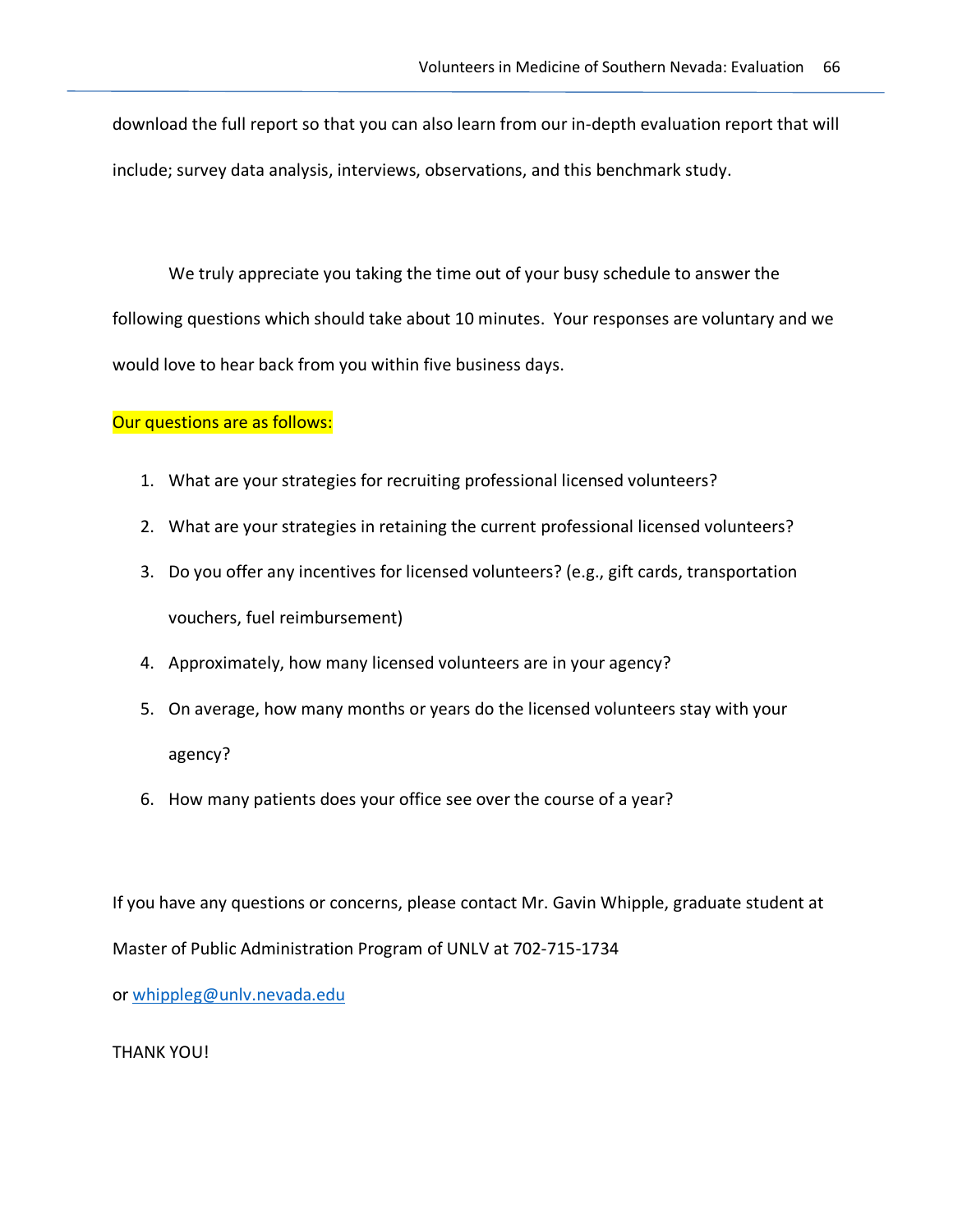Gavin Whipple (Graduate Student)

MPA (Master of Public Administration)

School of Public Policy & Leadership

University of Nevada, Las Vegas (UNLV)

#### **History of VIM Affiliates**

#### **VMSN (Clark County)**

VMSN was first established in 2010 and has two clinics (Paradise Park and Ruffin Family Clinic). VMSN serves Clark County of which makes up roughly all of Southern Nevada's population. According to their web page they have served over 25,000 patients since first opening doors and spend annually \$2.6 million in services.

#### **VIM Jacksonville**

VIM Jacksonville was first established in 2002 and serves the Northeast Florida population.

#### **VIM South Jersey**

VIM South Jersey operates two clinics in Cape May County and Atlantic County. Cape May Clinic was established in 2002 whereas Atlantic County Clinic was established in 2017.